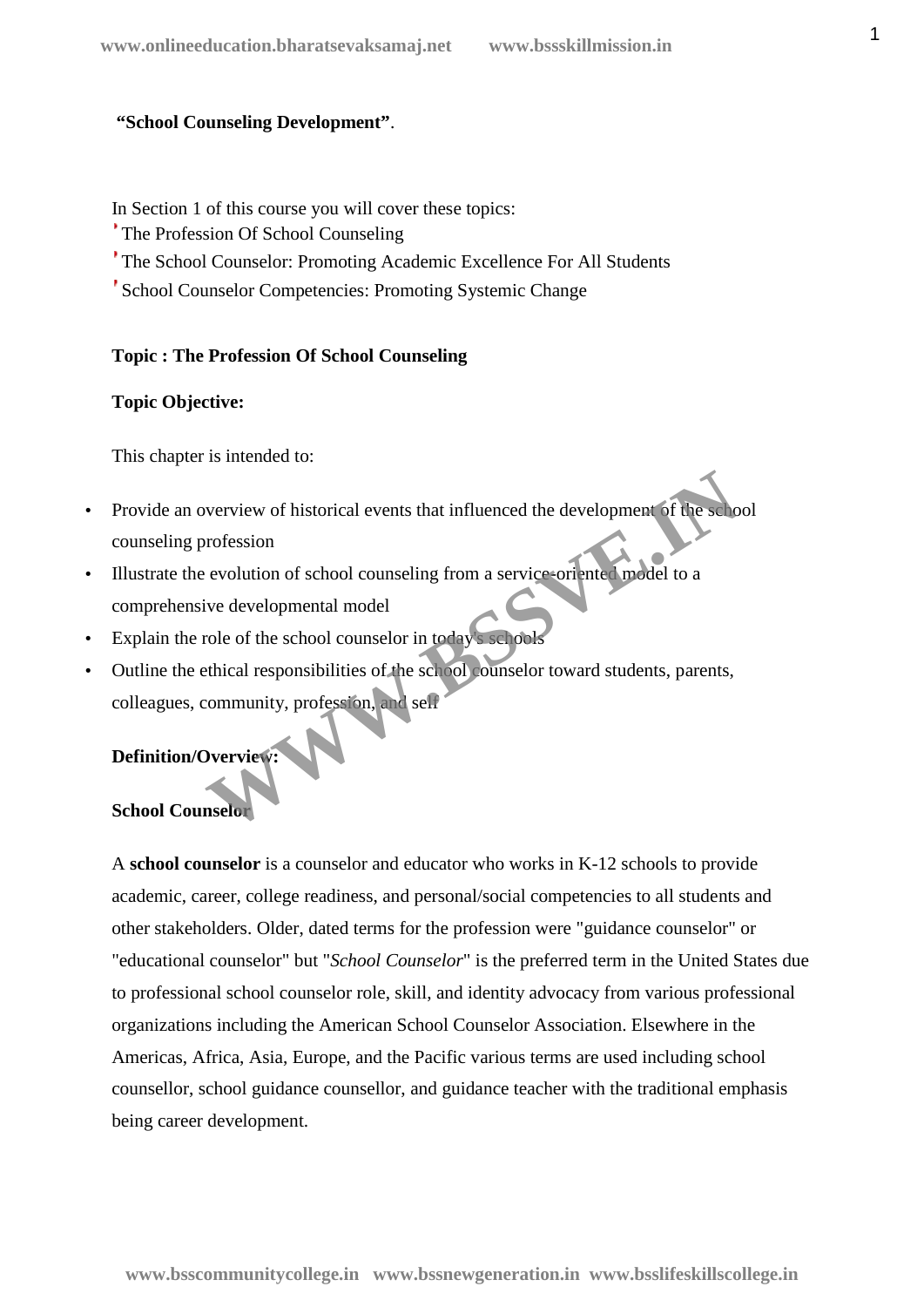#### **Key Points:**

#### **1. The Profession of School Counseling**

In the USA, the need for high-school counselors was traditionally emphasized moreso than school counselors in lower grades but a majority of USA states mandate school counselors at elementary, middle, and high school levels. Countries vary in how school counseling programs and services are provided based on economics, social capital, and School Counselor certification and credentialing movements in Education departments, professional associations, and national and local legislation. The major accreditation body for Counselor Education/School Counseling programs is the Council for the Accreditation of Counseling and Related Programs (CACREP) located in the United States, which also provides international program accreditation in Counselor Education disciplines including school counseling

#### **2. School counseling history**

The history of school counseling varies on how countries and schools provide academic, career, college readiness, and personal/social skills and competencies to K-12 children and adolescents based on economic and social capital resources in a school counseling program In the United States, the school counseling profession began with the vocational guidance movement at the beginning of the 20th century, now known as career development. Jesse B. Davis was the first to provide a systematic school guidance program. In 1907, he became the principal of a high school and encouraged the school English teachers to use compositions and lessons to relate career interests, develop character, and avoid behavioral problems. Many others during this time did the same. For example, in 1908, Frank Parsons, "Father of Vocational Guidance" established the Bureau of Vocational Guidance to assist young people in making the transition from school to work. chool Counseling programs is the Council for the Accreditation of Coun<br>Programs (CACREP) located in the United States, which also provides<br>program accreditation in Counselor Education disciplings including sch<br>program accr

From the 1920s to the 1930s in the United States, school counseling and guidance grew because of the rise of progressive education in schools. This movement emphasized personal, social, moral development. Many schools reacted to this movement as anti-educational, saying that schools should teach only the fundamentals of education. This, combined with the economic hardship of the Great Depression, led to a decline in school counseling and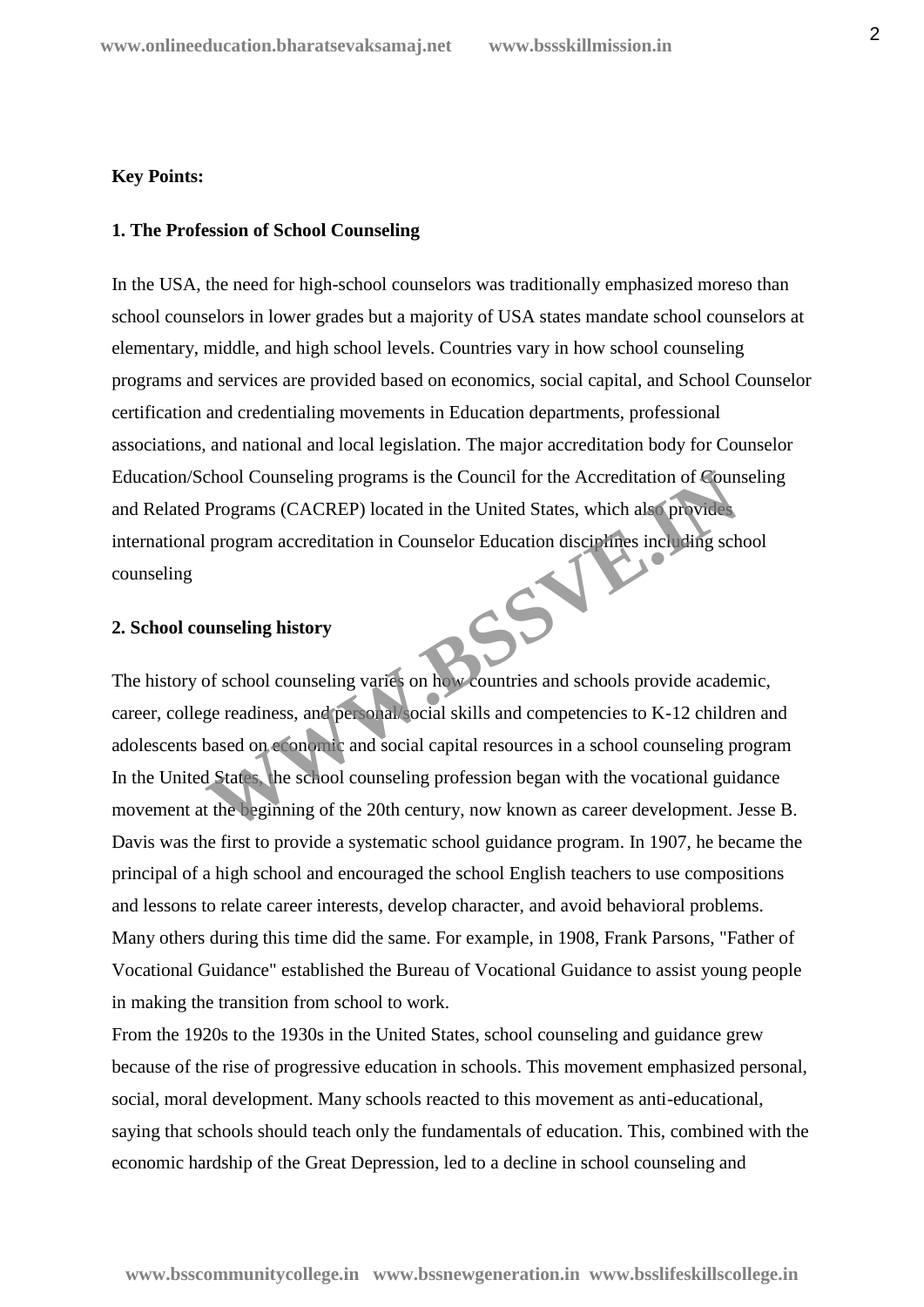guidance. In the 1940s, the U.S. used psychologists and counselors to select, recruit, and train military personnel. This propelled the counseling movement in schools by providing ways to test students and meet their needs. Schools accepted these military tests openly. Also, Carl Rogers' emphasis on helping relationships during this time influenced the profession of school counseling.

In the 1950s, the government established the Guidance and Personnel Services Section in the Division of State and Local School Systems. In 1957, the Soviet Union launched Sputnik I. Out of concern that the Russians were beating the U.S. in the space race, which had military implications, and that there were not enough scientists and mathematicians, the American government passed the National Defense Education Act, which spurred a huge growth in vocational guidance through large amounts of funding. In the 1960s, the profession of school counseling grew as new legislation and professional developments were established to refine and further the profession and improve education.

The 1960s was also a time of great federal funding in the United States for land grant colleges and universities interested in establishing and growing what are now known as Counselor Education programs. School counseling began to shift from a focus exclusively on career development to a focus on student personal and social issues paralleling the rise of social justice and civil rights movements in theUnited States. It was also in the late 60s and early 1970s that Prof. Norm Gysbers began the work to shift from seeing school counselors as solitary professionals into a more strategic and systemic goal of having a comprehensive developmental school counseling program for all students K-12. His and his colleagues' work and research evidence showing strong correlations between fully implemented school counseling programs and student academic success was critical to beginning to show an evidence base for the profession especially at the high-school level based on their work in the state of Missouri. rew as new legislation and professional developments were established<br>he profession and improve education.<br>as also a time of great federal funding in the United States for and gran<br>universities interested in establishing a

But school counseling in the 1980s and early 1990s in the United States was not seen as a player in educational reform efforts buffeting the educational community. The danger was the profession becoming irrelevant as the standards-based educational movement gained strength in the 1990s with little evidence of systemic effectiveness for school counselors. In response, Campbell & Dahir consulted widely with school counselors at the elementary, middle, and high school levels and created the ASCA National Standards for School Counseling with three core domains (Academic, Career, Personal/Social), nine standards, and specific competencies and indicators for K-12 students. A year later, the first systemic meta-analysis of school counseling was published and gave the profession a wake-up call in terms of the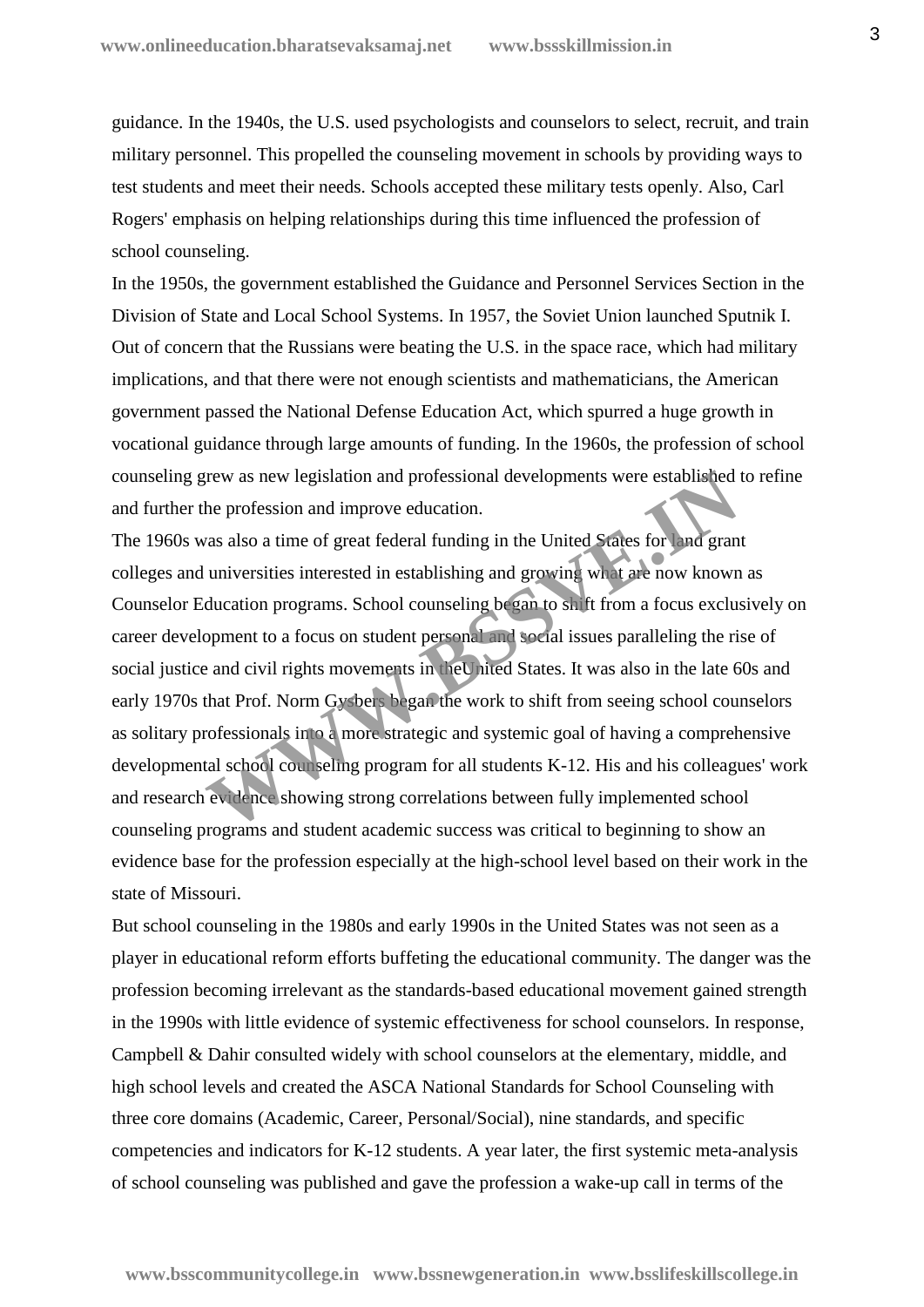need to focus on outcome research and the small set of methodologically accurate school counseling outcome research studies in academic, career, and personal/social domains. Also in the late 1990s, a former mathematics teacher, school counselor, and administrator, Pat Martin, was hired by The Education Trust to start work on a project to focus the school counseling profession on helping to close the achievement gap overwhelming hindering the life successes of children and adolescents of color, poor and working class children and adolescents, bilingual children and adolescents and children and adolescents with disabilities. Martin was able to develop focus groups of K-12 students, parents, guardians, teachers, building leaders, and superintendents, and then interviewed professors of school counseling in Counselor Education programs. She hired a retired school counselor educator from Oregon StateUniversity, Dr. Reese House, and they worked to create what emerged in 2003 as the National Centerfor Transforming School Counseling at The Education Trust. Their foci included both changing how school counseling was taught at the graduate level and by changing the practices of K-12 school counselors in districts throughout the USA in order to teach school counselors how to prevent and intervene to help close achievement and opportunity gaps for all students. In the focus groups, they found what Hart & Jacobi had indicated was accurate--that too many school counselors were working as gatekeepers for the status quo instead of advocates. Too many school counselors were using inequitable practices and unwilling to challenge inequitable school policies, which kept students from nondominant backgrounds getting the coursework and academic, career, and college readiness skills needed to successfully graduate from high school and pursue rigorous post secondary options including college. They funded six \$500,000 grants for six different Counselor Education/School Counseling programs, with a special focus on both rural and urban settings, to completely transform their school counseling programs to include a focus on teaching school counselor candidates advocacy, leadership, teaming and collaboration, equity assessment using data, and culturally competent program counseling and coordination beginning in 1998 (Indiana State University, University of Georgia, University of West Georgia, University of California-Northridge, University of North Florida, and Lewis& Clark University) and then over 25 other Counselor Education/School Counseling programs joined as companion institutions in the following decade. By 2008, NCTSC consultants had worked in over 100 US school districts and many major cities and rural areas to transform the work of school counselors to close achievement and opportunity gaps and challenge inappropriate policies and procedures through using data and assessing equity. nterfor Transforming School Counseling at The Education Trust.<br>
cluded both changing how school counseling was taught at the graduate<br>
the practices of K-12 school counselors in districts throughout the USA<br>
bol counselors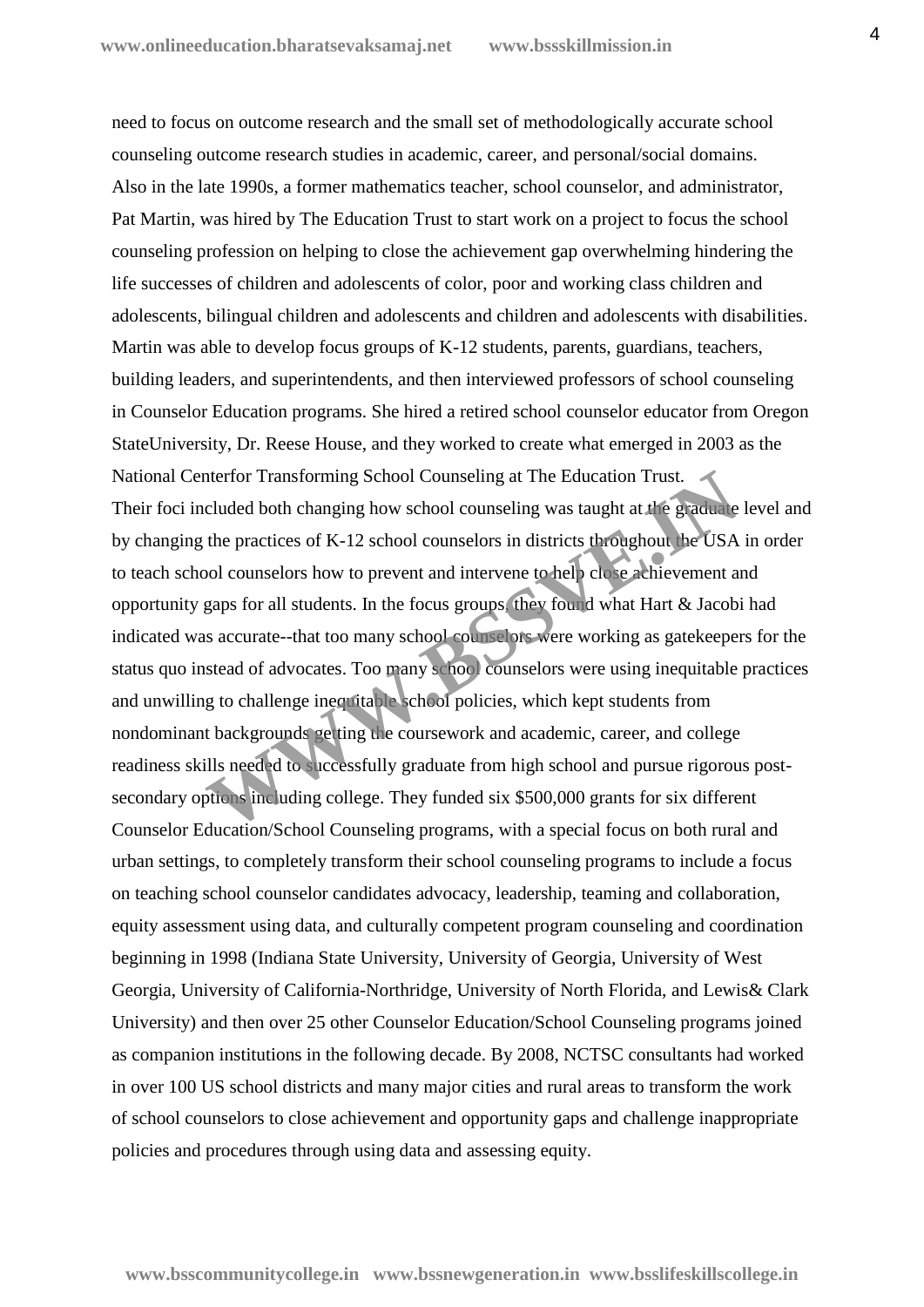In 2002, the American School Counselor Association released the ASCA National Model framework for school counseling programs, written by Dr. Trish Hatch and Dr. Judy Bowers, comprising some of the top school counseling components in the field into one model--the work of Drs. Norm Gysbers, Curly & Sharon Johnson, Robert Myrick, Carol Dahir & Cheri Campbell's ASCA National Standards, and the skill-based focus for closing gaps from the Education Trust's Pat Martin and Reese House into one document.

In 2003, the Center for School Counseling Outcome Research was developed as a clearinghouse for evidence-based practice with regular research briefs disseminated and original research projects developed and implemented with founding director Dr. Jay Carey. One of the research fellows, Dr. Tim Poynton, developed the EZAnalyze software program for all school counselors to use as free-ware to assist in using data-based interventions and decision-making.

In 2004, the ASCA Code of Ethics was substantially revised to focus on issues of equity, closing gaps, and ensuring all students received access to a K-12 school counseling program Also in 2004, Pat Martin left the Education Trust and moved to the College Board. She later hired School Counselor Educator Dr. Vivian Lee and they developed an equity-focused entity on school counselors and college counseling, the National Office for School Counselor Advocacy (NOSCA) (http://professionals.collegeboard.com/policy king.<br>
ASCA Code of Ethics was substantially revised to focus on **Essays of eq**<br>
and ensuring all students received access to a K-12 school counseling p<br>
4. Pat Martin left the Education Trust and moved to the College Boar

advocacy/educators/nosca). NOSCA has developed research scholarships for research on college counseling by K-12 school counselors and how it is taught in School Counselor Education programs.

In 2008, The first NOSCA study was released by Jay Carey and colleagues focusing on innovations in selected College Board "Inspiration Award" schools where school counselors collaborated inside and outside their schools for high college-going rates and strong college going cultures in schools with large numbers of students of nondominant backgrounds. Also in 2008, the American School Counselor Association released School Counseling Competencies focused on assisting school counseling programs to effectively implement school counseling programs based on the ASCA Model.

The history of the school counseling profession internationally shifts as more parents, guardians, teachers, building and district leaders, and government officials support the changes in roles, expectations, and skills of current and future school counselor candidates and as the evidence base and equity-building skills of school counselors develop school counseling programs delivering academic, career, college, and personal/social competencies for every child and adolescent.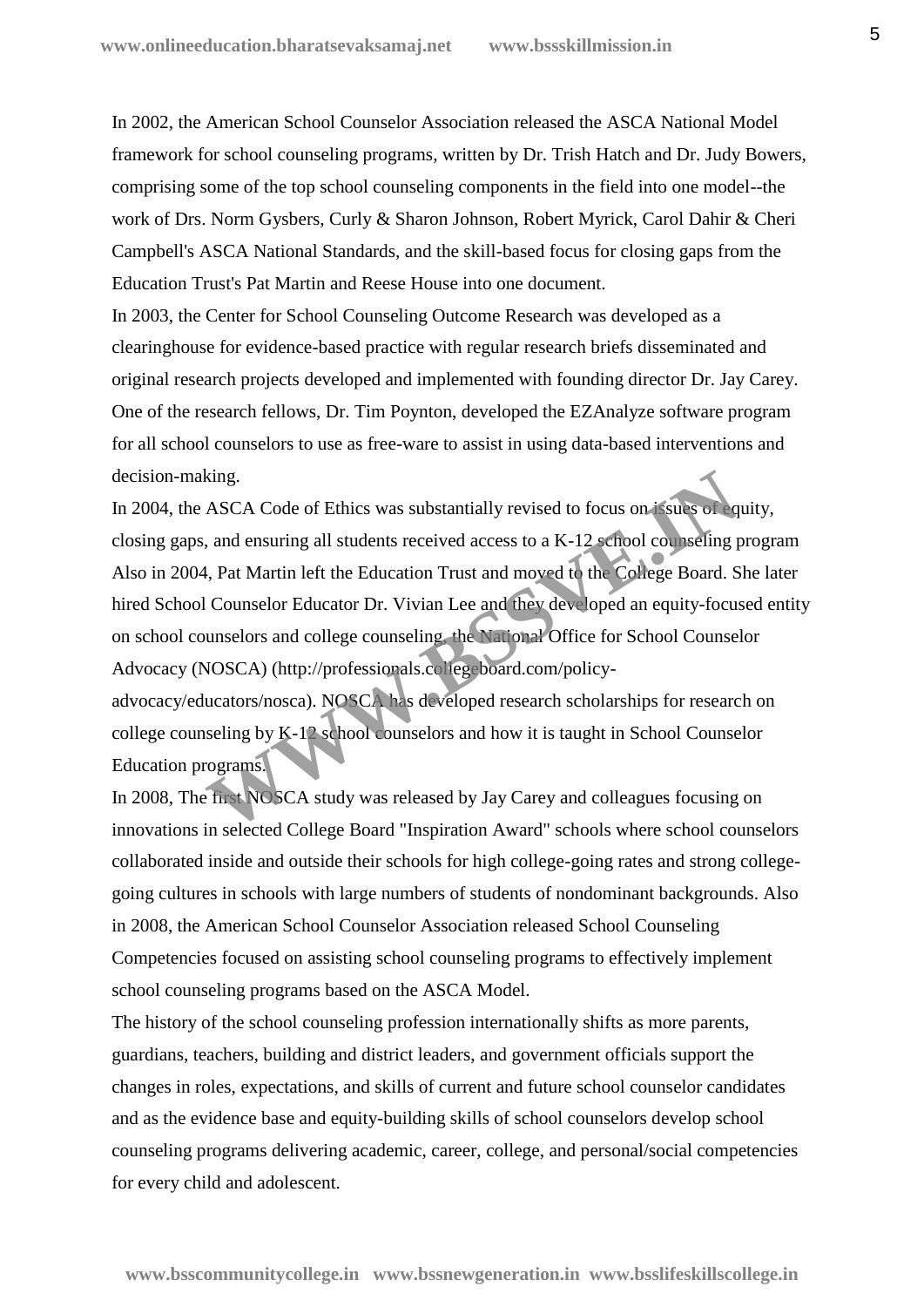#### **3. School counselor roles, school counseling program framework, and ethics**

Professional School Counselors ideally implement a data-driven, evidence-based comprehensive school counseling program that promotes and enhances student achievement, career and college readiness, and personal and social competencies at the elementary, middle, and high school levels. A fully-implemented school counseling program ideally delivers academic, career, college readiness, and personal/social competencies to every student K- 12just as the district's mathematics program is for 100% of the students. Professional School Counselors, in most U.S. states, usually have a Master's degree in school counseling from a Counselor Education graduate program.

They are employed in elementary, middle, and high schools and in district supervisory, counselor education faculty positions (usually with an earned Ph.D. in Counselor Education) and post-secondary settings doing academic, career, college readiness, and personal/social counseling, consultation, and program coordination. Their work is varied, with attention focused on developmental stages of student growth, including the needs, tasks, and student interests related to those stages. ducation graduate program.<br>
ployed in elementary, middle, and high schools and in district superviso<br>
lucation faculty positions (usually with an earned Ph. D.) in Counselor Ed<br>
ondary settings doing academic, career, coll

Professional School Counselors meet the needs of student in three basic domains: academic development, career development, and personal/social development with an increasing emphasis on college readiness. Knowledge, understanding and skill in these domains are developed through classroom instruction, appraisal, consultation, counseling, coordination, and collaboration. For example, in appraisal, school counselors may use a variety of personality and career assessment methods (such as the Self-Directed Search (SDS) or Career Key (based on the Holland Codes) to help students explore career and college needs and interests.

Delivery methods include academic, career, college and personal/social planning for every student; developmental classroom lessons for all students; and individual and group counseling for some students who need more intensive assistance beyond classroom lessons or planning/advising sessions. Classroom lessons and the school counseling curriculum are designed to be preventive in nature and include academic, career, college, and personal/social skills and competencies including self-management and self-monitoring skills. The Responsive Services component of the Professional School Counselor's role provides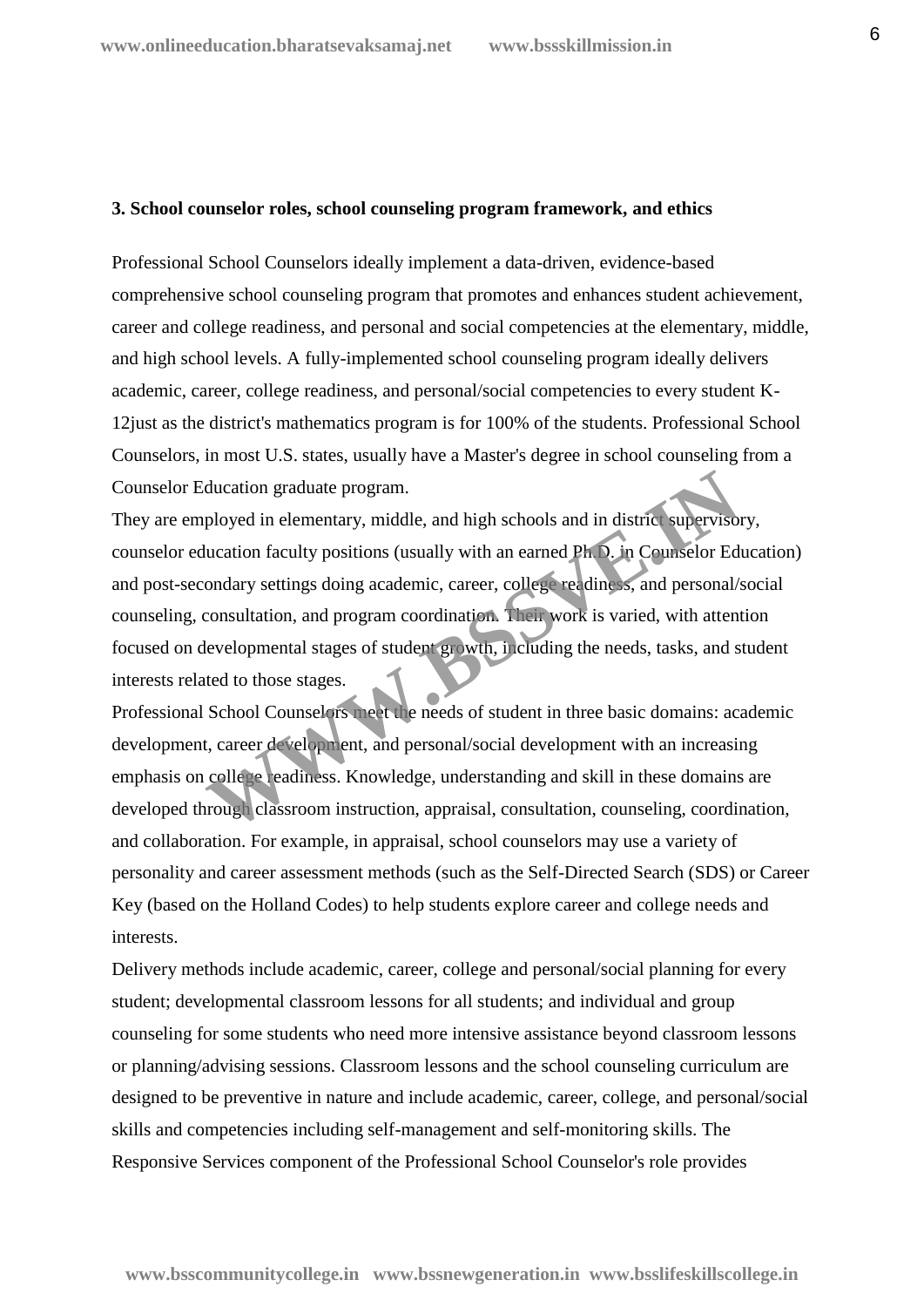individual and/or small group counseling for students. For example, if a student's behavior is interfering with his or her achievement, the Professional school counselor will observe that student in a class, provide consultation to teachers and other personnel to develop (with the student) a plan to address the behavioral issue(s), and then work together (collaboration) to implement the plan. They also help by providing consultation services to family members such as college readiness, career development, parenting skills, study skills, child and adolescent development, and help with school-home transitions.

Additionally, professional school counselors may lead classroom lessons on a variety of topics within the three domains such as personal/social issues relative to student needs, or establish groups to address common issues among students, such as divorce or death. The topics of character education, diversity and multiculturalism, and school safety are important areas of focus for school counselors. Often counselors will coordinate outside groups that wish to help with student needs such as academics, or coordinate a state program that teaches about child abuse or drugs, through on-stage drama.

The ASCA National Model operationalize much of the above into four main areas of focus: Foundation (a written school counseling program mission statement, a beliefs and philosophy statement, and a focus on the ASCA standards and competencies and how they are implemented for every student; Delivery System (how lessons and individual and group counseling are delivered); Management System (use of calendars, time, building leader school counselor role agreements, creation of action plans); and Accountability System (use of a SC program audit, results reports, and School Counselor Evaluations based on 13 key competencies. The model is implemented using key skills from the Education Trust's Transforming School Counseling Initiative: Advocacy, Leadership, Teaming and Collaboration, and Systemic Change. It is the model is implemented using key skills from the Education Trust's<br>
School Counseling Initiative: Advocacy Leadershin Teaming and<br>
School Counseling program mission state nent, a beliefs and ph<br>
Mational Model oper

School Counselors are also expected to follow a professional code of ethics in many countries. In the United States, they are primarily the American School Counselor Association Code of Ethics and the American Counseling Association Code of Ethics.

#### **4. Job growth and earnings for school counselors**

The rate of job growth and earnings for school counselors depends greatly on the country that one is employed in and whether the school is funded publicly or privately. School Counselors working in international schools or "American" schools around the world may find similar work environments and expectations to current best practices in the United States. Outside of

7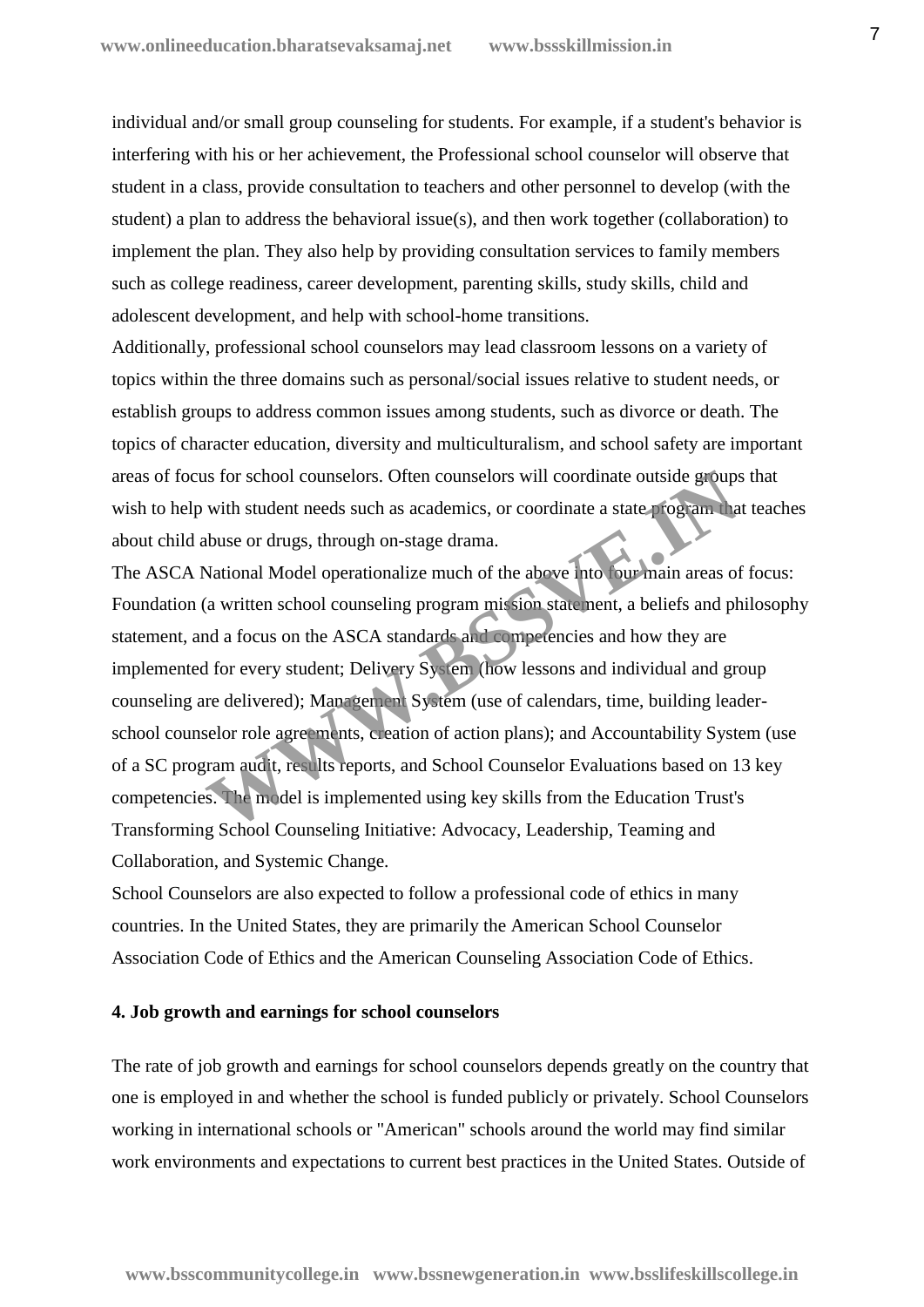those schools, expectations (and pay) vary greatly based on the level of school counselor or school counselor roles, identity, expectations, and legal and certification requirements and expectations. In the United States, according to the Occupational Outlook Handbook(OOH) the median salary for school counselors in the United States in May 2004 was \$45,570. The middle 50 percent earned between \$34,530 and \$58,400. Also, school counselors could earn additional money working summer jobs as counselors for schools or community agencies, and among all counseling fields, are currently paid the highest salary. Overall employment for counselors is faster than average, and school counselors should find a favorable job market because demand is higher than the graduation rates of school counseling programs. In the United States, rural areas and urban areas traditionally have been under-served by school counselors in public schools due to both funding shortages and often a lack of best-practice models. With the advent of No Child Left Behind legislation in the USA and a mandate for school counselors to be working with data and showing evidence-based practice, school counselors who are able to show and share their results in assisting to close gaps are in the best position to argue for increased school counseling resources and positions for their programs. For more international specifics, see external links. The advent of No Child Left Behind legislation in the USA and a mand<br>
selors to be working with data and showing evidence-based<sub>-1</sub> actice, sch<br>
who are able to show and share their results in assisting to close eaps are<br>

# **5. International school counseling issues**

How school counseling services are provided in K-12 schools varies on public versus private schools and divergent financial and social capital resources in various countries and communities. Worldwide, there are large achievement, opportunity, funding, and attainment gaps for who has access to a quality K-12 education and can pursue additional educational resources including college. In some countries, school counseling, frequently career education/development/counseling, is provided by educational specialists (for example, Botswana,Finland, Israel, Malta,Nigeria, Romania, Turkey, United States). In other cases, school counseling is provided by classroom teachers who either have such duties added to their typical teaching load or teach only a limited load that also includes school counseling activities.

In Korea, school counselors must teach a subject besides counseling, and not all school counselors are appointed to counseling positions. Even though Korean law has required school counselors in all middle and high schools.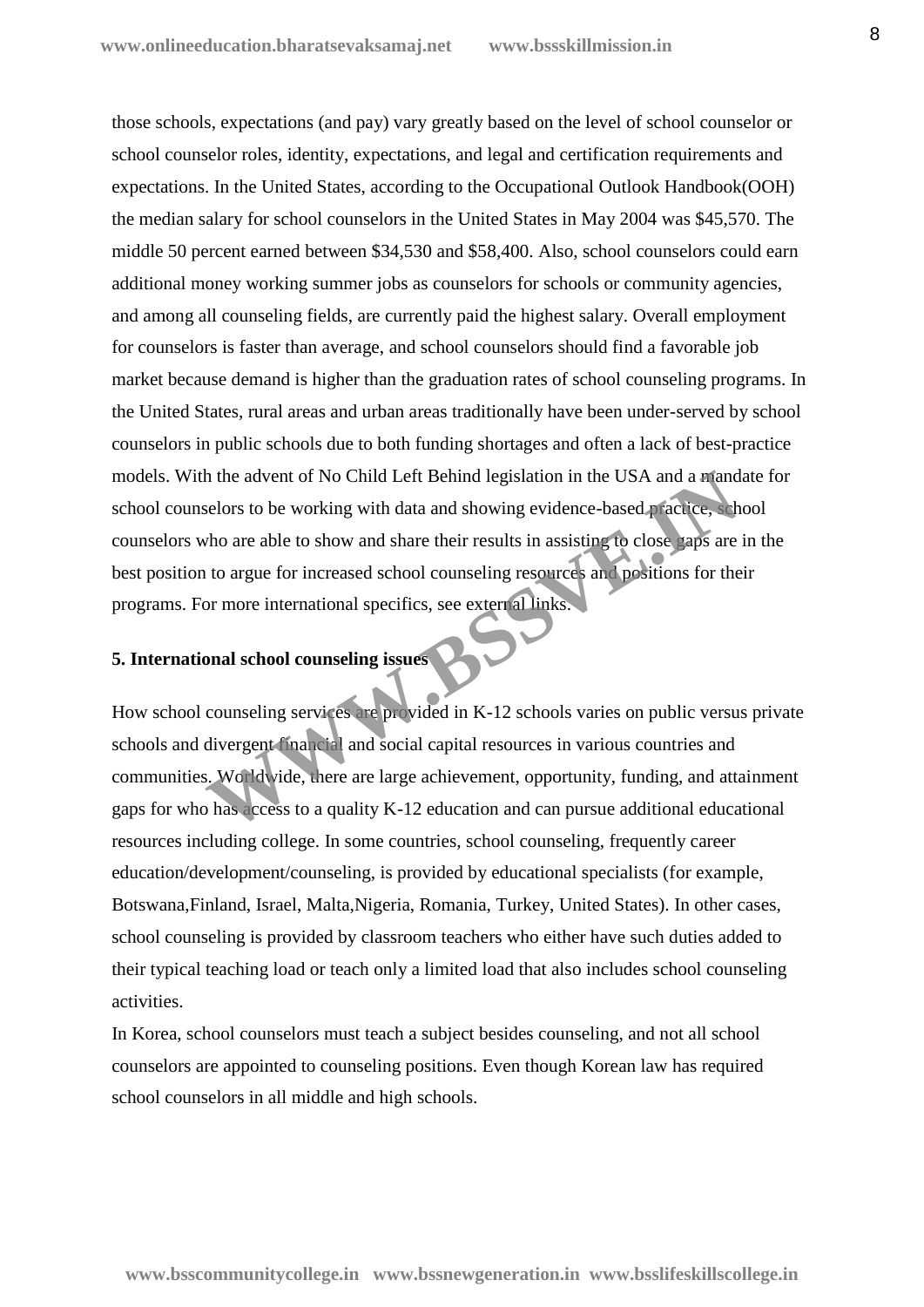There are groups in Africa, Americas, Asia, and Europe that have provided international counseling conferences but none have had an exclusive school counseling focus. The IAEVG focus is primarily on career development and has some international school counseling foci in publications and conferences.

#### **Topic : The School Counselor: Promoting Academic Excellence For All Students**

## **Topic Objective:**

This chapter is intended to:

- Provide an overview of the governing bodies that oversee the educational system in the United States, as well as the functions served/roles performed by each of these bodies
- Describe school reform efforts
- Describe the concept of resilience and illustrate its relationship to student succe
- Identify educational strategies and community resources that promote student success.

#### **Definition/Overview:**

School counselors are integral in developing a comprehensive school plan that establishes a safe learning environment. The provisions of the SAVE Legislation allow school counselors to create activities that educate students on codes of conduct thereby reducing suspension and detention, teaching civility, conflict resolution, tolerance and diversity and other areas of child development that promote safety. School counselors embrace opportunities to incorporate components of the SAVE Legislation at all levels of activities. If students are given a safer learning environment they are more apt to achieve success. concept of resilience and illustrate its relationship to student successes<br>cational strategies and community resources that promote student success<br>Dverview:<br>Selors are integral in developing a comprehensive school plan th

A comprehensive school-counseling program with developmental activities can provide the following:

- Safer environment
- Improved interpersonal relationships
- Improved behavior
- Problem solving strategies
- Increased positive self-awareness
- Prevention of disruption or violent incidents
- Reduced drop out rates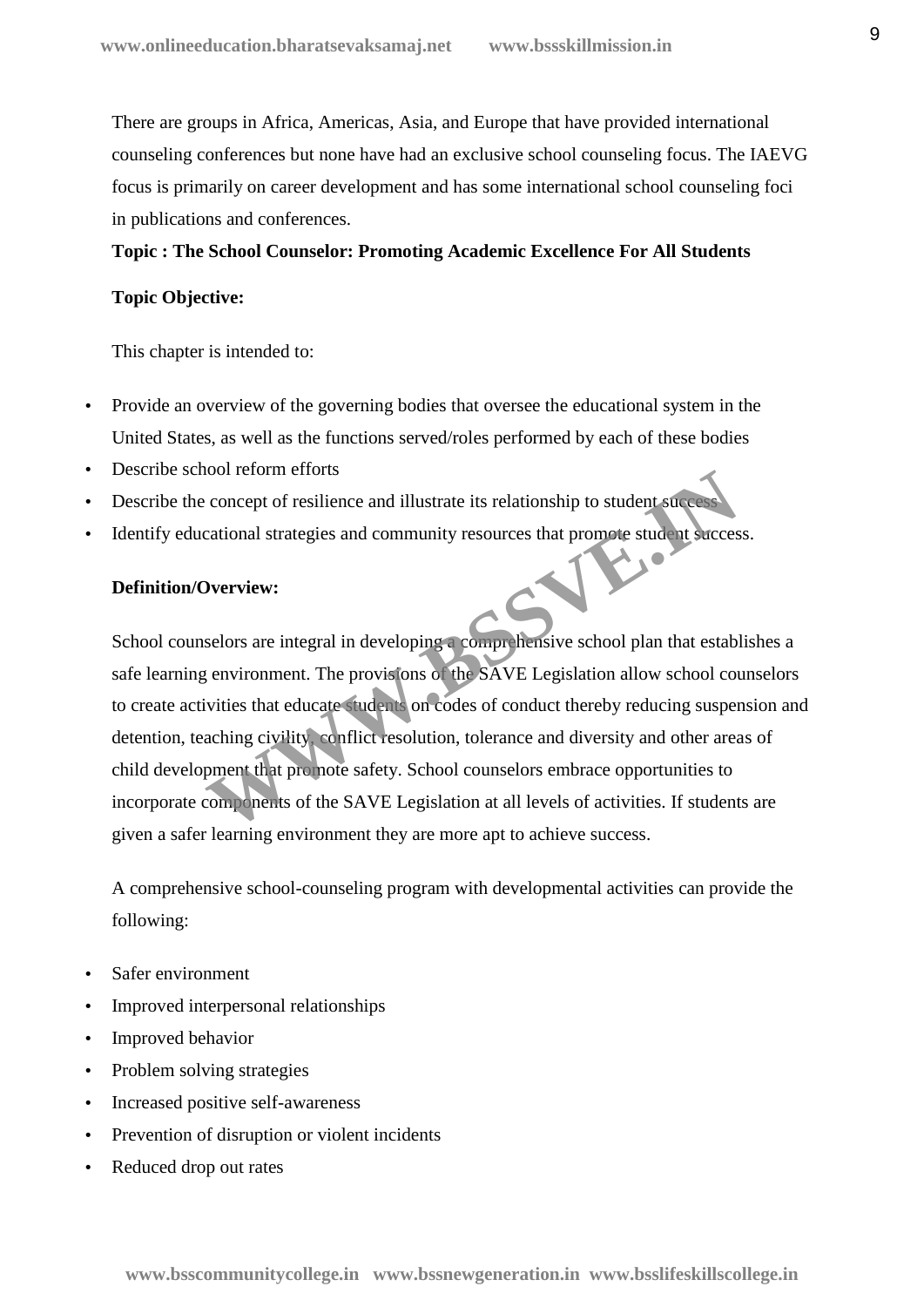#### Understanding of the importance of learning

#### **Key Points:**

#### **1. Education and certification/credentialing of school counselors**

The education of school counselors (school counsellors) around the world varies greatly based on the laws and cultures of specific countries and the historical influences of their respective educational and credentialing systems and professional identities related to who delivers academic, career, college readiness, and personal/social information, advising, curriculum, and counseling and related services.

In the United States, a professional School Counselor is a certified educator with a master's degree in school counseling (usually housed in a Counselor Education graduate program) with specific school counseling graduate training including unique qualifications and skills to address all students academic, career, college readiness and personal/social needs through the use of school counseling programs that deliver specific measurable competencies. About half of all Counselor Education programs that offer school counseling are accredited by the Council on the Accreditation of Counseling and Related Educational Programs (CACREP) and all but one are currently in the United States with one in Canada and one program under accreditation review in Mexico as of 2008 and maintains a current list of accredited programs and programs in the accreditation process on their website. CACREP has identified in 2008 an interest in accrediting more programs outside of the United States. According to CACREP, an accredited school counseling program offers specific coursework in Professional Identity and Ethics, Human Development, Counseling Theories, Group Work, Career Counseling, Multicultural/Diversity Counseling, Assessment, Research and Program Evaluation, and Clinical Coursework in a 100-hour practicum under the supervision of both a school counseling faculty member and a certified school counselor site supervisor (master's degree in school counseling or higher, and appropriate certification) and a 600-hour internship under the supervision of both a school counseling faculty member and a certified school counselor site supervisor (master's degree in school counseling or higher, and appropriate certification). demic, career, college readiness, and personal/social information, advisionand counseling and related services.<br>
I States, a professional School Counselor is a certific delucator with a mool counseling (usually housed in a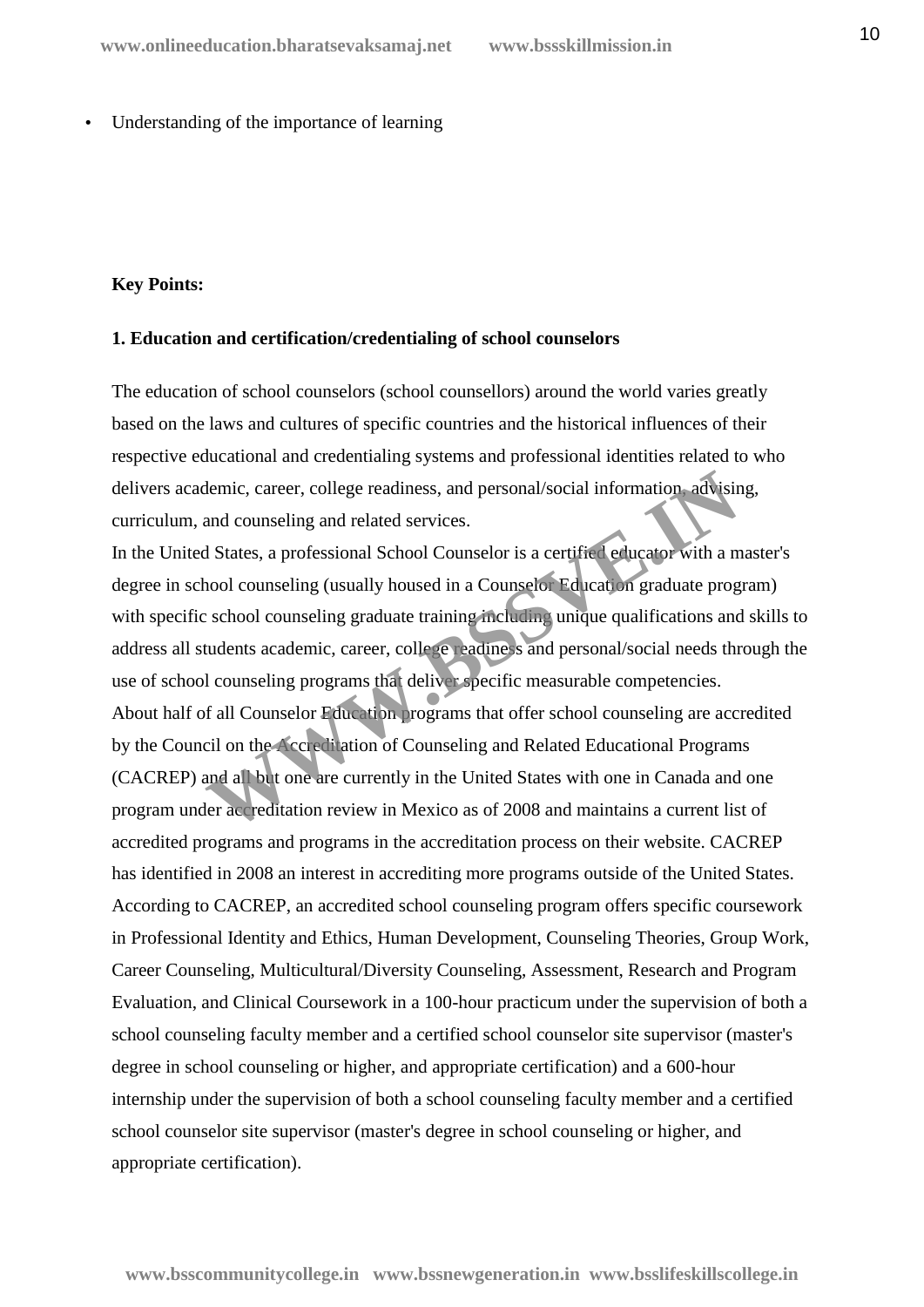CACREP released the revision of the Standards for 2009 in 2008, and made a major change moving toward performance-based accreditation including evidence of school counselor candidate learning. In addition, in the 2009 standards, CACREP greatly tightened and enhanced the school counseling standards with specific evidence needed of how school counseling students receive education in foundations; counseling prevention and intervention; diversity and advocacy; assessment; research and evaluation; academic development; collaboration and consultation; and leadership in K-12 school counseling contexts. Certification practices for school counselors vary around the world. School Counselors in the United States may opt for national certification through two different boards. The National Board for Professional Teaching Standards (NBPTS) requires a two-to-three year process of performance-based assessment, and demonstrate (in writing) content knowledge in human growth/development, diverse populations, school counseling programs, theories, data, and change and collaboration. As of February, 2005, 30 states offer financial incentives for this certification.

Also based in the USA, The National Board for Certified Counselors (NBCC) requires passing the National Certified School Counselor Examination (NCSC), which includes 40 multiple choice questions and seven simulated cases which assess school counselors' abilities to make critical decisions on the spot. Additionally, a master's degree and three years of supervised experience are required. NBPTS also requires three years of experience, however, a master's degree is not required, but only state certification (41 of 50 require a master's degree). At least four states offer financial incentives for the NCSC certification. Both certifications have benefits and costs that a school counselor would want to consider for national certification. NBCC has credentials counselors in the United States. Iopment, diverse populations, school counseling programs, theories, data<br>
collaboration. As of February, 2005, 30 states offer financial incentive<br>
In the USA, The National Board for Certified Counselo's (NBCC) require<br>
Na

#### **2. Elementary school counseling**

Elementary professional school counselors following best practices provide developmental school counseling curriculum lessons on academic, career, college readiness, and personal and social competencies, advising and academic/career/college readiness planning to all students, and individual and group counseling for some students and their families to meet the developmental needs of young children K-6. Increased emphasis is starting to be placed on college readiness counseling at the elementary school level as more school counseling programs move to evidence-based work with data and specific results. Research has shown that school counseling programs help to close achievement and opportunity gaps in terms of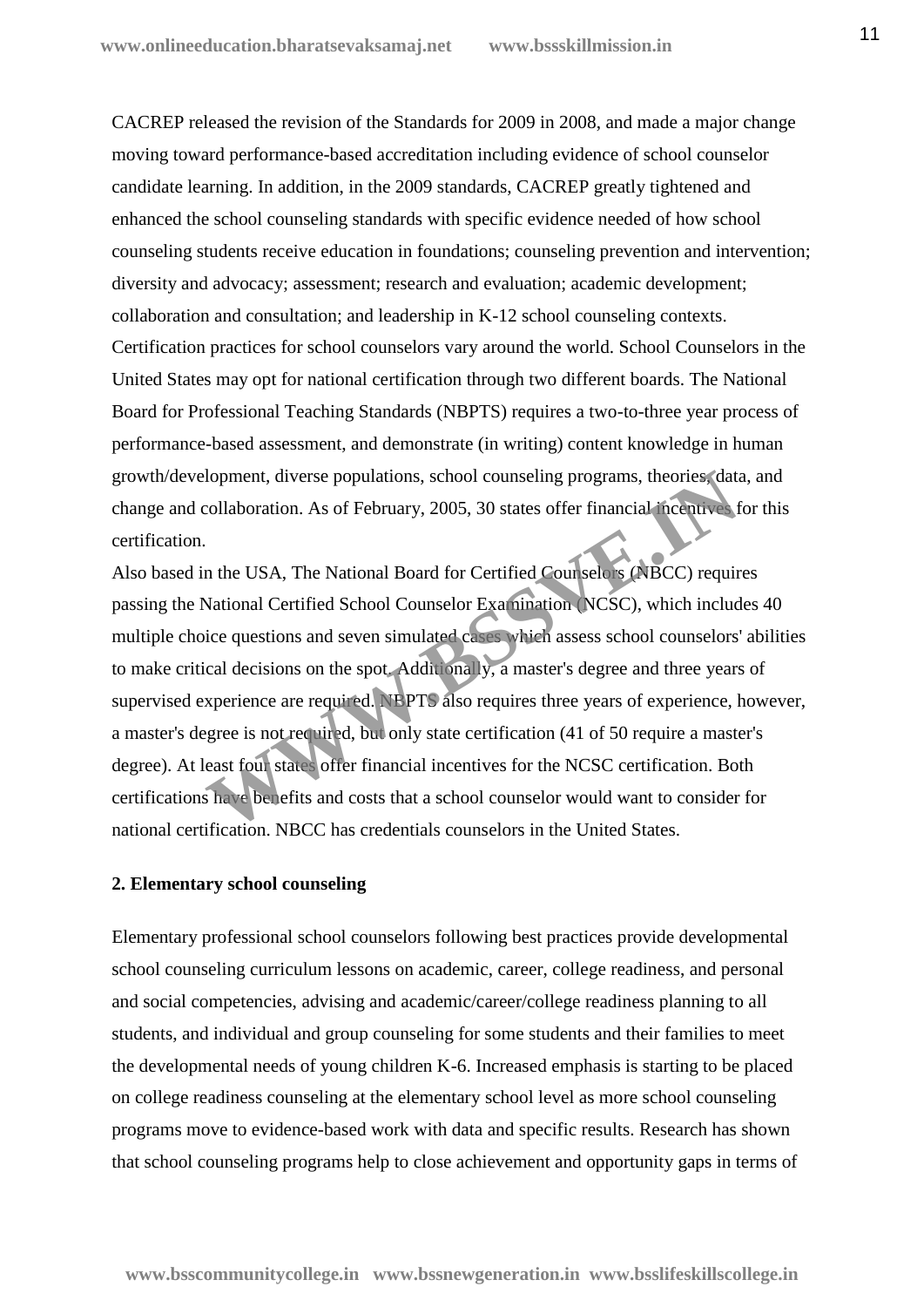which students have access to school counseling programs and early college readiness activities and which students do not. To facilitate the school counseling process, school counselors use a variety of theories and techniques including developmental, cognitive behavioral, person-centeredlistening and influencing skills, systemic, family, multicultural, narrative, and play therapy.Sink & Stroh released a research study showing the effectiveness of elementary school counseling programs in Washingtonstate.

#### **3. Middle school counseling**

In middle school counseling, professional school counselors following best practices provide developmental school counseling curriculum lessons on academic, career, college readiness, and personal and social competencies, advising and academic/career/college readiness planning to all students and individual and group counseling for some students and their families to meet the developmental needs of late childhood and early adolescence according to sources such as the ASCA National Model. Increasing emphasis has been placed on college readiness counseling at the middle school level as more school counseling programs move to evidenced-base work with data and specific results that show how school counseling programs help to close achievement and opportunity gaps in terms of which students have access to school counseling programs and early college readiness activities and which students do not. all students and individual and group counseling for some students and the<br>eart the developmental needs of late childhood and early adolescence act<br>chase the ASCA National Model. Increasing emphases that show have school c

Middle School College Readiness curricula have been developed by The College Board that can be used to assist students and their families in this process. To facilitate the school counseling process, school counselors use a variety of theories and techniques including developmental, cognitive-behavioral, person-centered (Rogerian) listening and influencing skills, systemic, family, multicultural, narrative, and play therapy. Transitional issues to ensure successful transitions to high school are a key area including career exploration and assessment with seventh and eighth grade students.Sink, Akos, Turnbull, & Mvududu released a study in 2008 confirming the effectiveness of middle school comprehensive school counseling programs in Washington state.

#### **4. High school counseling**

In high school, professional school counselors following best practices provide developmental school counseling curriculum lessons on academic, career, college readiness, and personal and social competencies, advising and academic/career/college readiness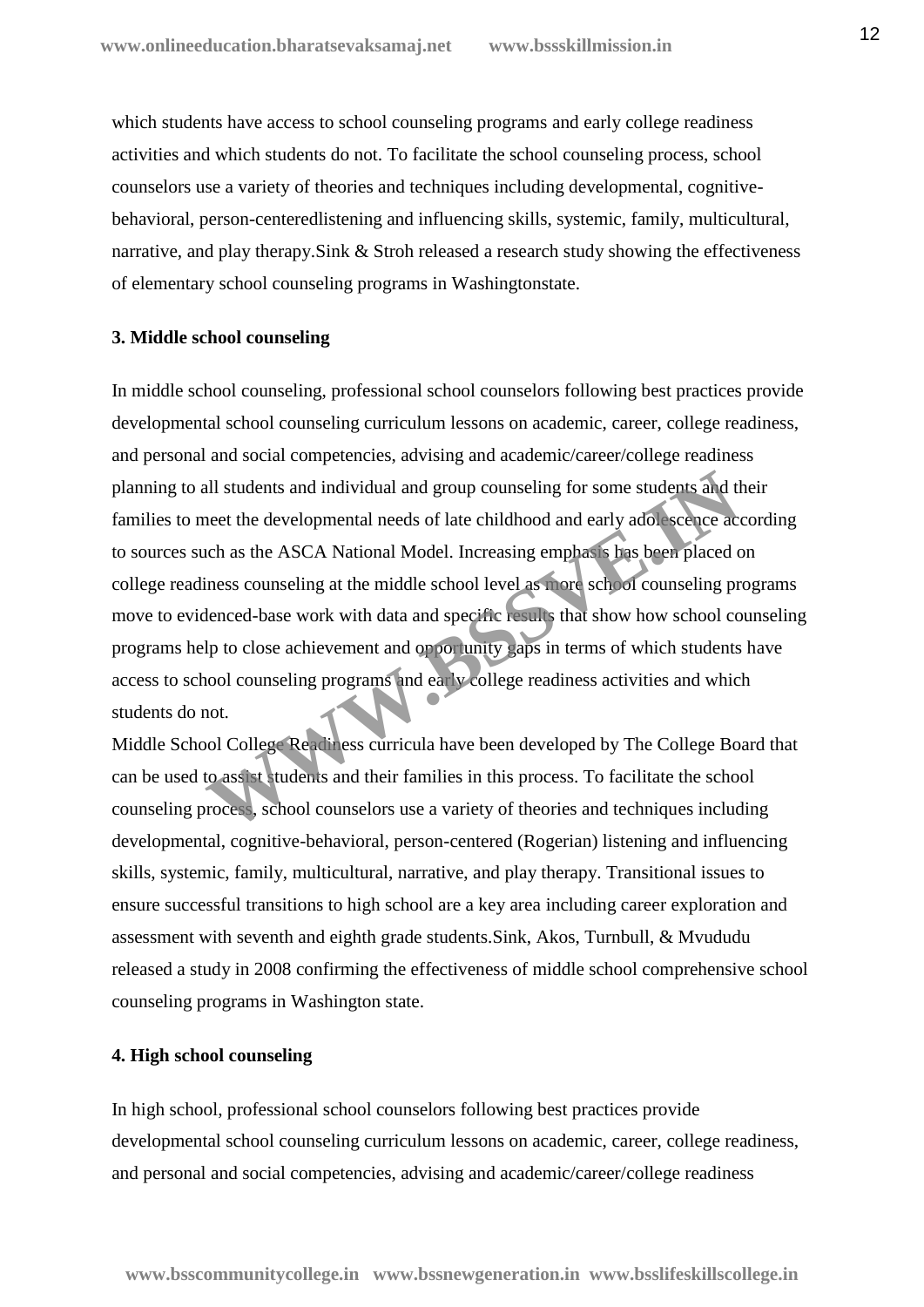planning to all students and individual and group counseling for some students to meet the developmental needs of adolescents according to sources such as the ASCA National Model. Increasing emphasis is being placed on college readiness counseling at the early high school level as more school counseling programs move to evidence-based work with data and specific results that show how school counseling programs help to close achievement and opportunity gaps ensuring all students have access to school counseling programs and early college readiness activities. High School College Readiness curricula have been developed by The College Board to assist this process.

To facilitate school counseling, school counselors use varied theories and techniques including developmental, cognitive-behavioral, person-centered (Rogerian) listening and influencing skills, systemic, family, multicultural, narrative, and play therapy. Transitional issues to ensure successful transitions to college, other post-secondary educational options, and careers are a key area. The high-school counselor helps students and their families prepare for rigorous post-secondary education and/or training options (e.g. college, trade school) by engaging students and their families in finding accurate and meaningful information on entrance requirements, financial aid, recommendation letters, test-preparation and so forth. Professional School Counselors at the high-school level spend much of their time helping students and their families monitor their progress toward graduation and being adequately prepared for post-secondary options including college.Some students now turn to private college admissions counselors specialized in college admissions but the ethics of so doing is open to great debate in terms of who has access to this funding and there is little research-based evidence of effectiveness on the part of these outside parties. The fees for these college admissions counselors can be as high as \$30,000. A framework for are a key area. The high-school counselor helps students and their ramilitigorous post-secondary education and/or training options (e.g. college, the magaing students and their families in finding accurate and meaningful o

Professional School Counselor responsibilities and roles is outlined in the ASCA (American School Counselor Association) National Model. Lapan, Gysbers, & Sun's study showed correlational evidence of the effectiveness of fully implemented school counseling programs on high school students' academic success. Carey et al's 2008 study showed specific best practices from school counselors raising college-going rates within a strong college-going environment in multiple USA-based high schools with large numbers of students of nondominant cultural identities.

## **Topic : School Counselor Competencies: Promoting Systemic Change**

#### **Topic Objective:**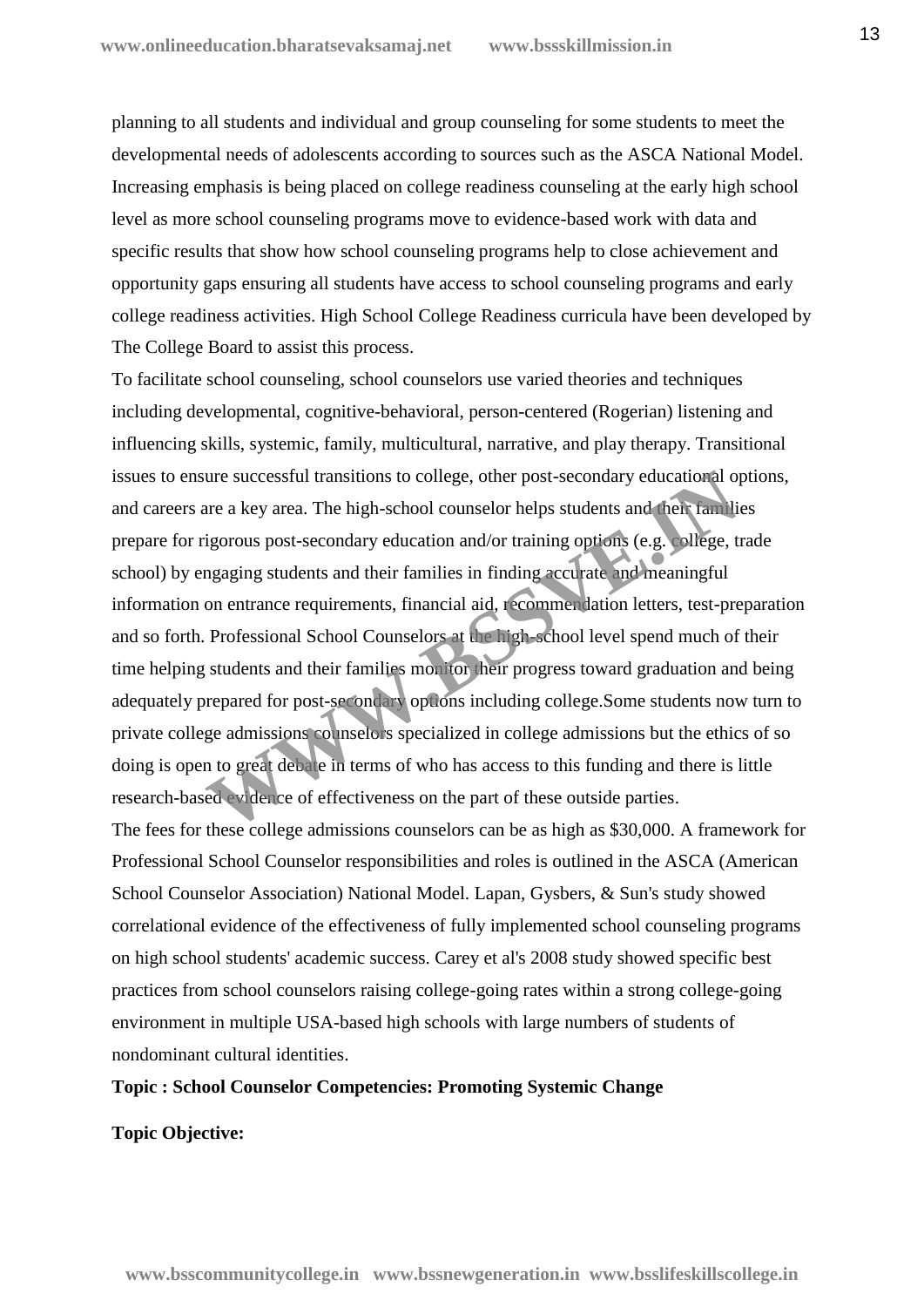This chapter is intended to:

- Identify the characteristics of a system
- Describe the process of systemic change
- Identify skills and styles associated with effective leadership
- Identify the characteristics of collaboration
- Describe the process of team building
- Describe school counselor activities that are associated with advocacy

#### **Definition/Overview:**

A comprehensive school-counseling program is an integral component of the total educational experience of all students. The program is designed to foster student achievement and school improvement and is developmental and systematic in nature, sequential, clearly defined and accountable. Professional school counselors must clearly establish and articulate the purpose and goals of school counseling and its relationship to the educational system, in order to become active participants in school improvement. Experience of all students. The program is designed to foster student ach<br>
mprovement and is developmental and systematic in nature, equenual<br>
accountable. Professional school counselors must clearly establish and a<br>
and g

## **Key Points:**

# **1.An educational program that is comprehensive, challenging, purposeful, integrated, and standards-based.**

A comprehensive school-counseling program is an integral component of the total educational experience of **all**students. The program is designed to foster student achievement and school improvement and is developmental and systematic in nature, sequential, clearly defined and accountable. Professional school counselors must clearly establish and articulate the purpose and goals of school counseling and its relationship to the educational system, in order to become active participants in school improvement.

Mission of school counselors is to provide a comprehensive, developmentally age appropriate and sequential school counseling program that is aligned with the Learning Standards and the American School Counselor Associations *National Standards for School Counseling Programs*. The *Comprehensive School Counseling Program* focuses on the needs, interests and issues related to the stages of student growth through academic, career and personal/social development. In partnership with students, staff, family, community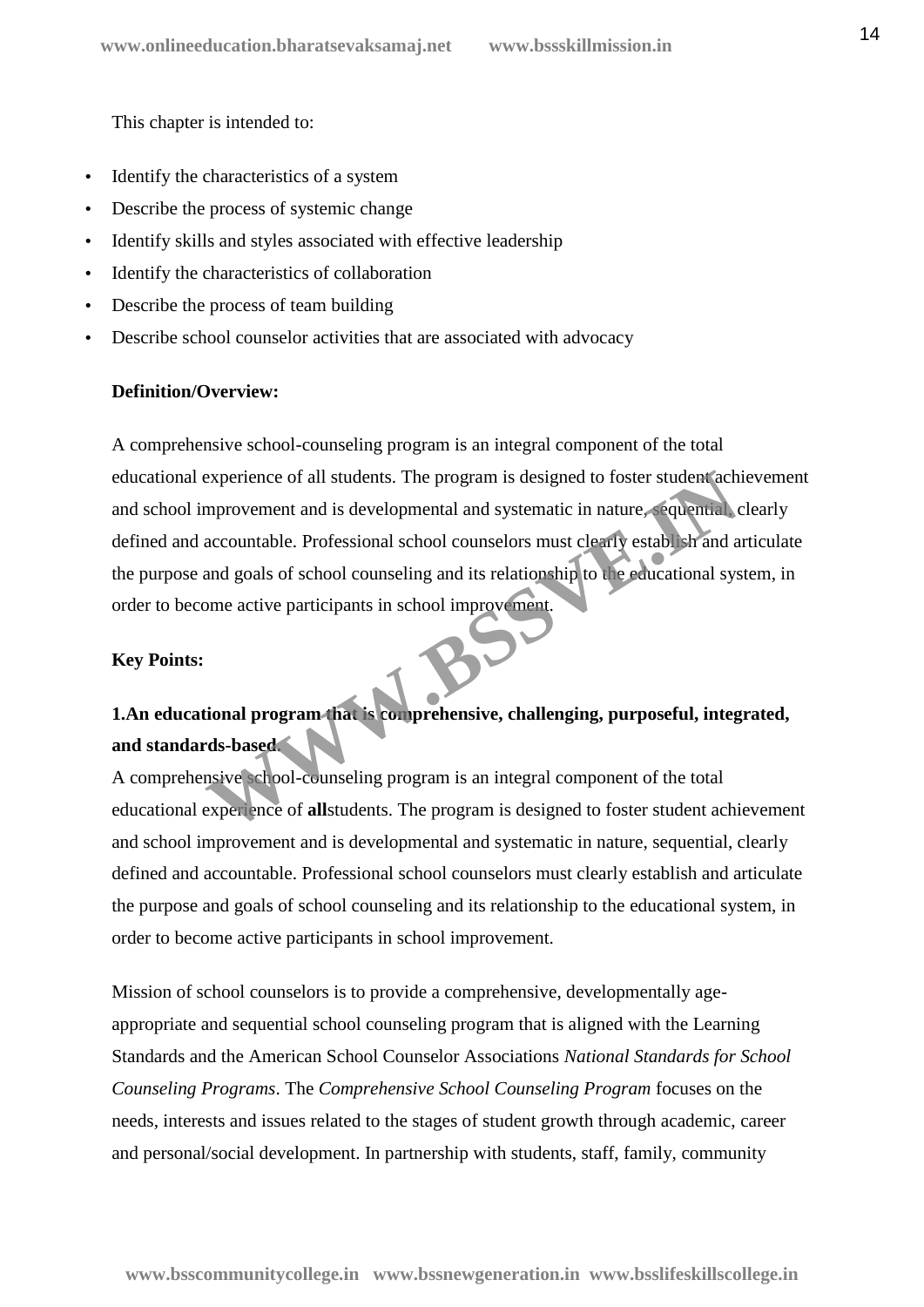members and employers, we prepare students to become effective learners, achieve success in school, live successful and rewarding lives, and develop into contributing members of society.

The comprehensive school program addresses students needs in three domains: academic, career, and personal/social development throughout their PreK-12 schooling. This comprehensive school counseling program serves every student incorporates the *National Standards For School Counseling Programs* as its foundation, is data driven, proactive and prevention-based, developmentally appropriate and supports school improvement. The comprehensive school-counseling program promotes and enhances the learning process for all students.

The *Comprehensive School Counseling Program Crosswalk* aligns the American School Counselor Associations *National Standards for School Counseling Programs* with the State Learning Standards. School counselors can identify which competencies students learn from a comprehensive school counseling program and how they matches the content area key ideas for the State Learning Standards. Metally Frogram CrossRat angles are Financial between the seasociations National Standards for School Counseling Program with the dents least to selve school counseling program and how they matches the content area Learnin

# **2. An organization and structure that support both academic excellence and personal development.**

School counselors create opportunities for children in school, at home and in the community through a comprehensive program that addresses factors that influence youth development. Activities can be centered around, but are not limited to: self-esteem, building family relationships, improving peer communication, problem solving, personal goal setting, positive role model identification, reducing school absenteeism, and decreasing school failure. The chart provides the guidelines for percentage contact with students in each area as an evaluation tool and improvement.

# **3. Classroom instruction appropriate to the needs and characteristics of young adolescents provided by skilled and knowledgeable teachers.**

The promotion of academics through a comprehensive school counseling program offers teachers the following benefits:

Provides an interdisciplinary team effort to address student needs and educational goals.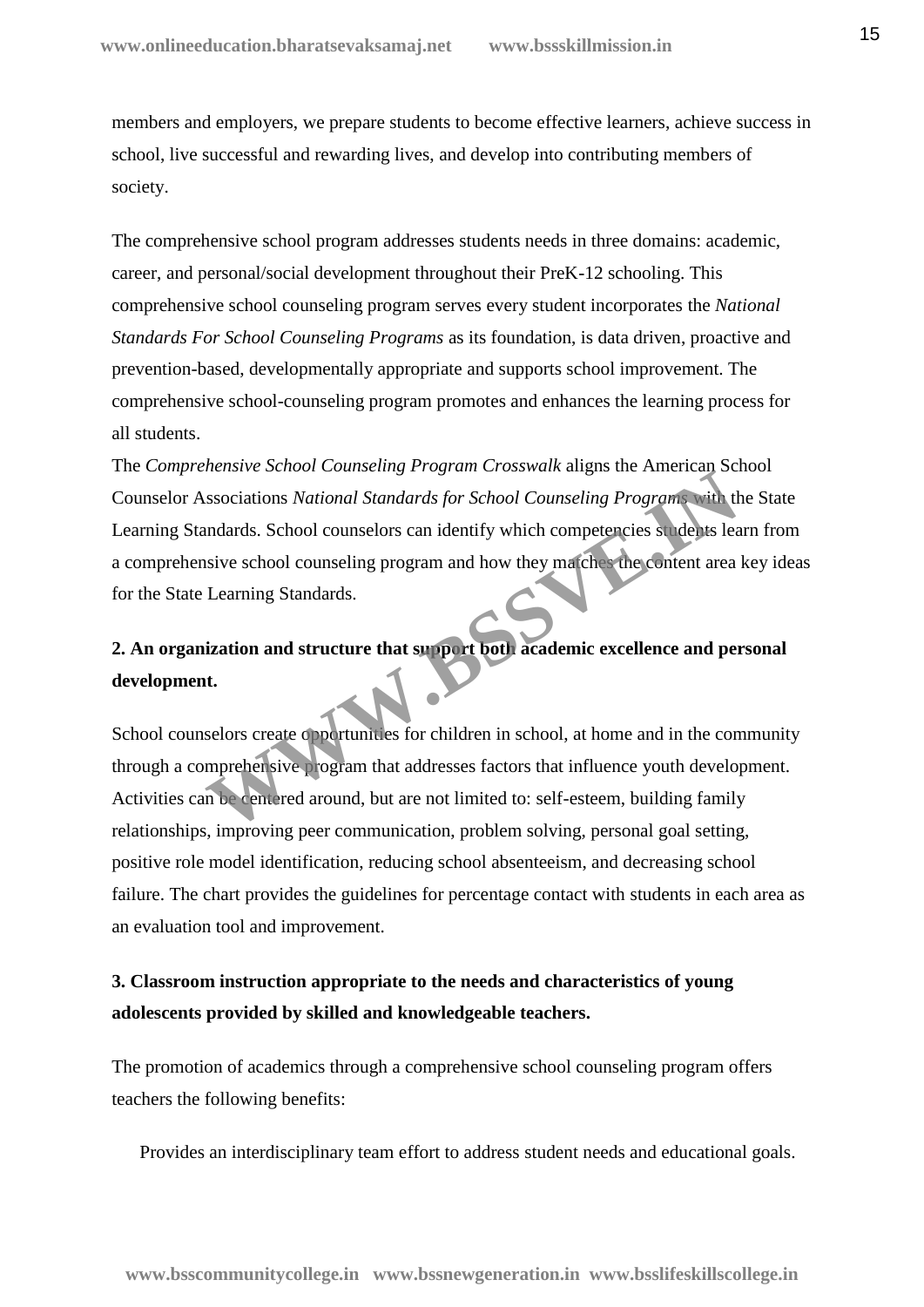Provides skill development for teachers in classroom management, teaching effectiveness, and affective education.

Provides consultation to assist teachers in their guidance and advisement role.

Positively impacts school climate and the learning community.

Supports classroom instruction.

- Encourages positive, calendared activities and supportive working relationships.
- Promotes a team effort to address developmental skills and core competencies.
- Increases teacher accessibility to the counselor as a classroom presenter and resource per**son.**

# **4. Strong educational leadership and a building administration that encourages, facilitates, and sustains involvement, participation, and partnerships.**

In addition to their roles in counseling and coordination, school counselors are leaders, advocates, and collaborators. As leaders, they promote school-wide change to ensure student success. School counselors promote academic achievement by developing a comprehensive developmental school counseling program that pays attention to issues of educational equity and access. School Counselor advocate for all students to achieve at a high level. School counselors remove barriers to academic achievement by teaching skills to students, and helping students and parents negotiate the school environment and access support systems. School counselors collaborate with teachers, administrators, staff, students, parents, and community members to impact system-wide changes. Most importantly, school counselors demonstrate that they are willing to share responsibility and accountability for student achievement and school improvement. In all of these roles, school counselors use local, regional, and national data to support their programs. Listed below are the roles of each member of the educational community in a comprehensive school counseling program: Internal leadership and a building administration that encourages<br>
and sustains involvement, participation, and partnerships.<br>
O their roles in counseling and coordination, school counselors are leader<br>
and collaborators.

Counselors Role

Provide proactive leadership required to ensure every student is served. They manage the comprehensive program and coordinate strategies and activities with others (e.g., teachers, parents, community agencies, business representatives) to meet the stated goals and standards/competencies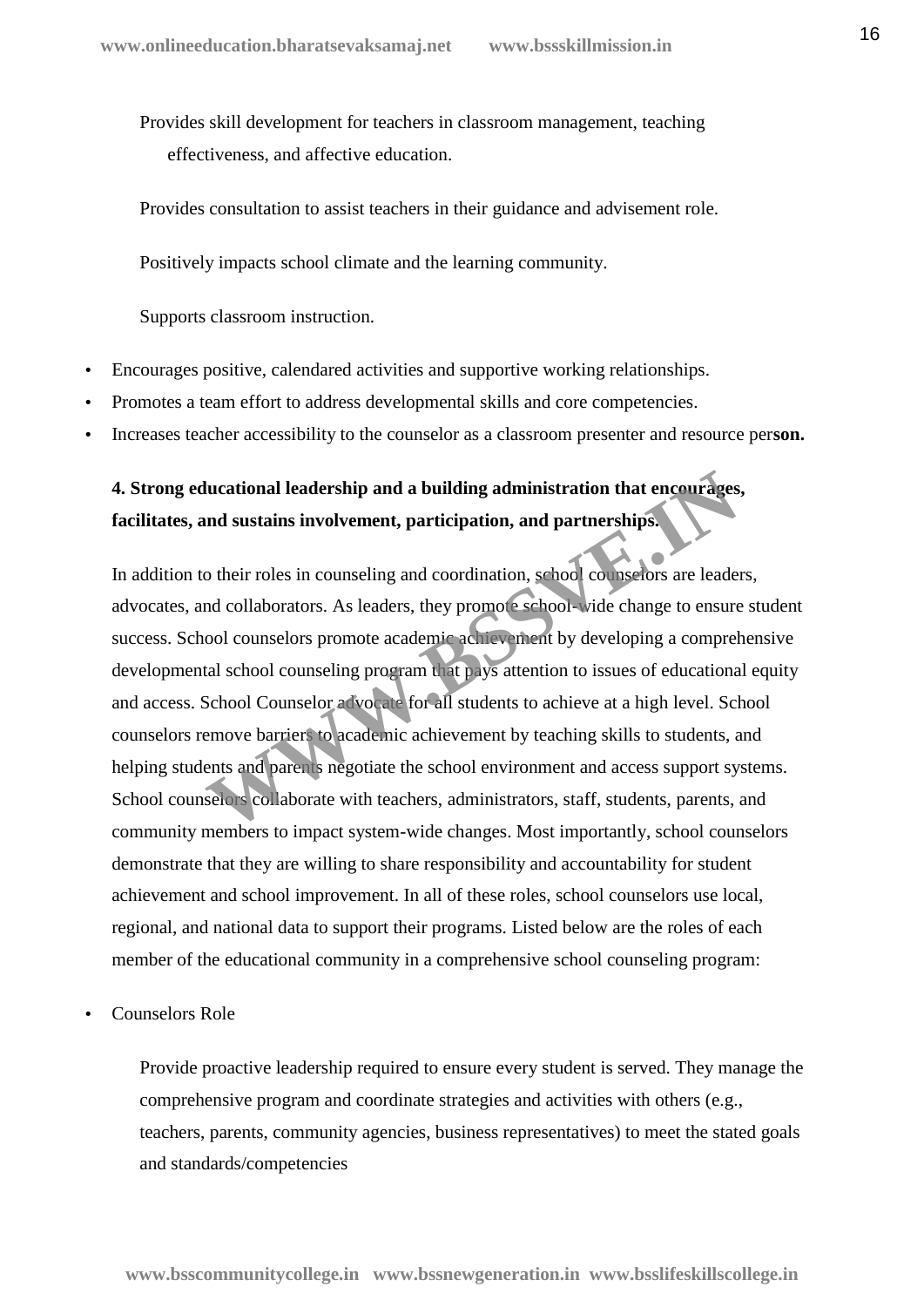# Teachers Role

Are partners with school counselors. They develop and infuse school counseling activities into the instructional program that are integral to good learning, *not* extraneous, disconnected added material. They may serve as advisors, mentors and in a number of other roles.

Administrators Role

Provide leadership in developing the program and in the ongoing program improvement.Administrators provide continuous support and emphasize the importance of the program to others. They promote cooperation between counselors, faculty and others. They also provide facilities, resources and allow time to facilitate the program process.

Parents Role

Work cooperatively with school personnel in delivering the program. They serve on committees and provide linkages to the community by communicating program goals to others. They also provide facilities, resources and allow time to facilitate the properatively with school personnel in delivering the program. They serve<br>ees and provide linkages to the community by communicating program g<br>le<br>par

Students Role

Actively participate and assume responsibility for meeting standards/developing competencies. They will be able to identify the skills, knowledge and attitudes they have gained in structured guidance sessions.

Representatives Role

Industry and others in the community serve on committees talk with classes, act as mentors, provide financial support and generally serve as partners in the education of youth.

In Section 2 of this course you will cover these topics:

Comprehensive School Counseling Programs: Planning, Implementation, Evaluation

Data-Driven School Counseling Programs: Management And Accountability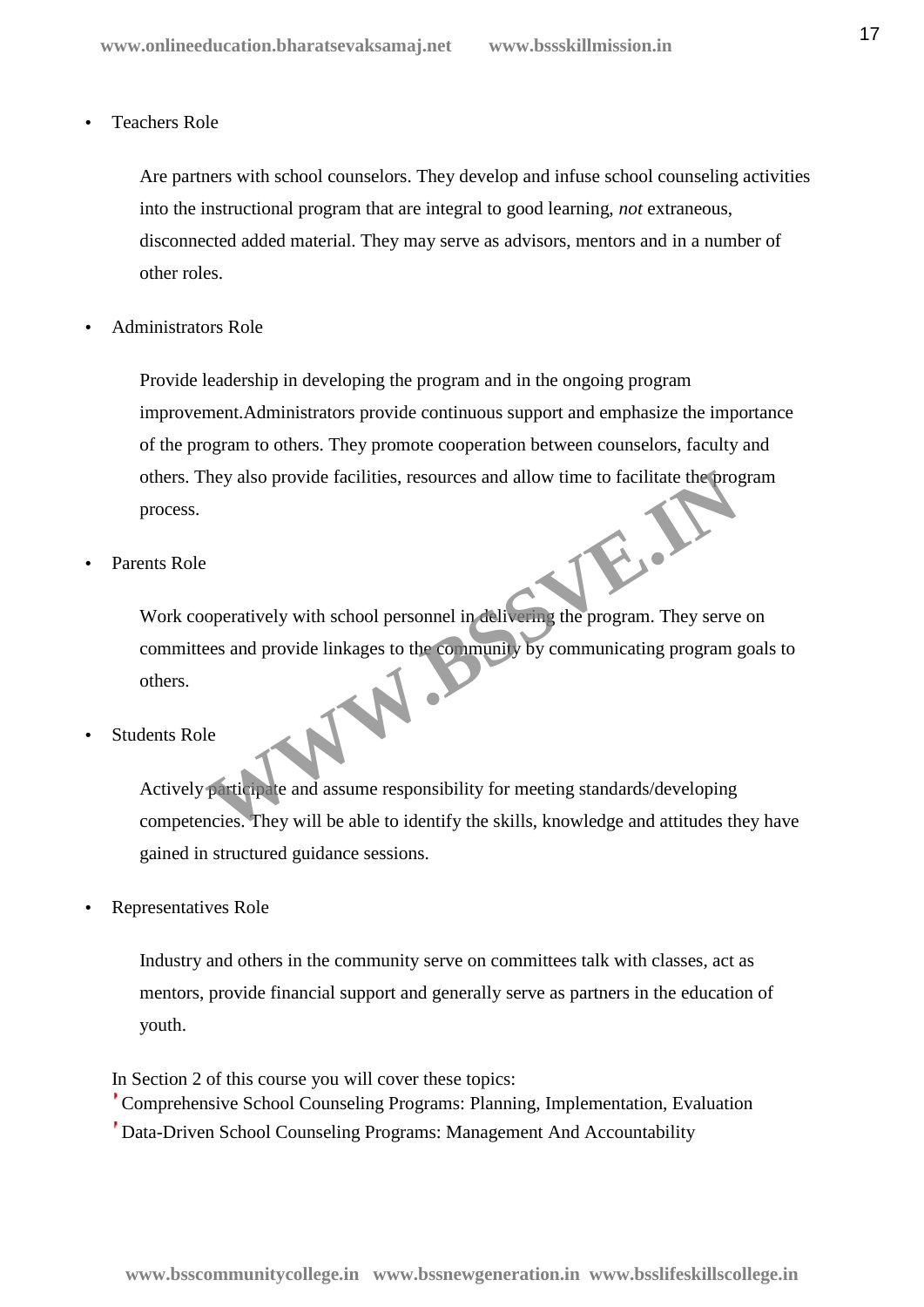# **Topic : Comprehensive School Counseling Programs: Planning, Implementation, Evaluation**

#### **Topic Objective:**

This chapter is intended to:

- Describe the process of planning and implementing a successful school counseling program
- Identify methods of collecting data about the local school district using multiple sources
- Explain how data is used in the planning, implementation, and evaluation of a comprehensive, developmental school counseling program
- Describe the process of developing program goals and objectives
- Describe methods of evaluating program goals and objectives

#### **Definition/Overview:**

Personnel delivering the school counseling program are evaluated in the areas of professionalism, program implementation, and program evaluation. All too often, counselors are evaluated using an instrument designed for teachers or resource professionals. These school counselor standards accurately reflect the unique training of school counselors and their responsibilities within the school system. Although used for performance evaluation, the form is also an important tool in the school counselors own self-evaluation and will help focus personal and professional development plans. It is suggested that school counselors and administrators work within their individual systems to design appropriate evaluation and/or appraisal tools that meet their district governing board and bargaining unit policies. It is recommended that administrators evaluate counselors every year. An evaluation should include individual comments as well as a rating system for how well the school counselor is meeting required performance standards. The vertical standards accurately reflect the unique training of school counseling program<br>
Process of developing program goals and objectives<br> **Werview:**<br> **Werview:**<br> **Werview:**<br> **Werview:**<br> **Werview:**<br> **Werview:**<br> **Wervi** 

#### **Key Points:**

#### **1. A network of academic and personal support available for students.**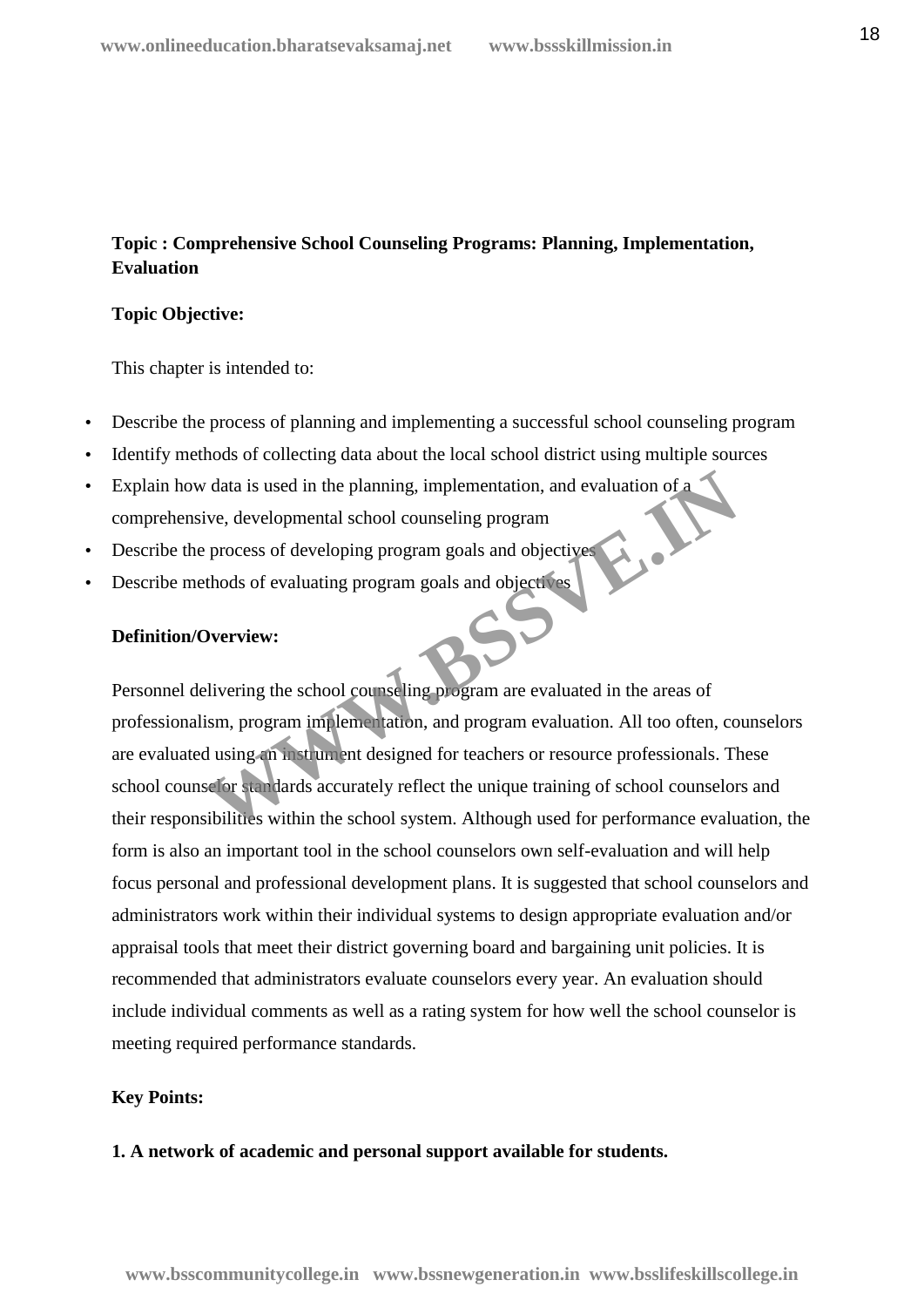School counseling programs and the primary methods of delivery are determined by the extent of the academic, career, and personal/social developmental needs of students. The school counselor is in a key position to identify the issues that impact student learning and achievement by becoming involved at the core of school planning, developing programs, and impacting the climate. This cannot be accomplished unilaterally. The professional school counselor, implementing a national standards-based school counseling program uses a collaborative model as a springboard for success. School counselors do not work alone; all educators play a role in creating an environment promoting the achievement of identified student goals and outcomes.The school counselor facilitates communication and establishes linkages for the benefit of students, with teaching staff, administration, families, student service personnel, agencies, businesses, and other members of the community. Student success in school depends upon the cooperation and support of the entire faculty, staff, and student services personnel.

# **2. Professional training and staff development that are ongoing, planned, purposeful, and collaboratively developed.**

School counselors are state certified professional educators holding a Masters Degree or higher. The State School Counselor Association provides ongoing professional development programs through state and regional workshops and conferences offering continuing education units. School counselors are highly qualified trained professionals. A primary goal of the *State Comprehensive School Counseling Program* is to align with the objectives of, and the learning standards delineated by, the State Education Department. Comprehensive developmental school counseling programs, as outlined in the *Program*, are research based. They are continually refined based upon data indicating their effectiveness. The goal of such programs is to provide students with those skills not directly addressed in academic programs that will allow them to succeed in a dynamic world. Subsequently, these programs meet several of the performance indicators outlined by the Office of Elementary, Middle, Secondary, and Continuing Education in its strategic plan. the spending and staff development that are ongoineed the entire faculty state ces personnel.<br> **WE are spending and staff development that are ongoineed, purporatively developed.**<br>
Selors are state certified professional e

#### **3. School Counselor Performance Evaluation**

 **The professional school counselor plans, organizes and delivers the school counseling program**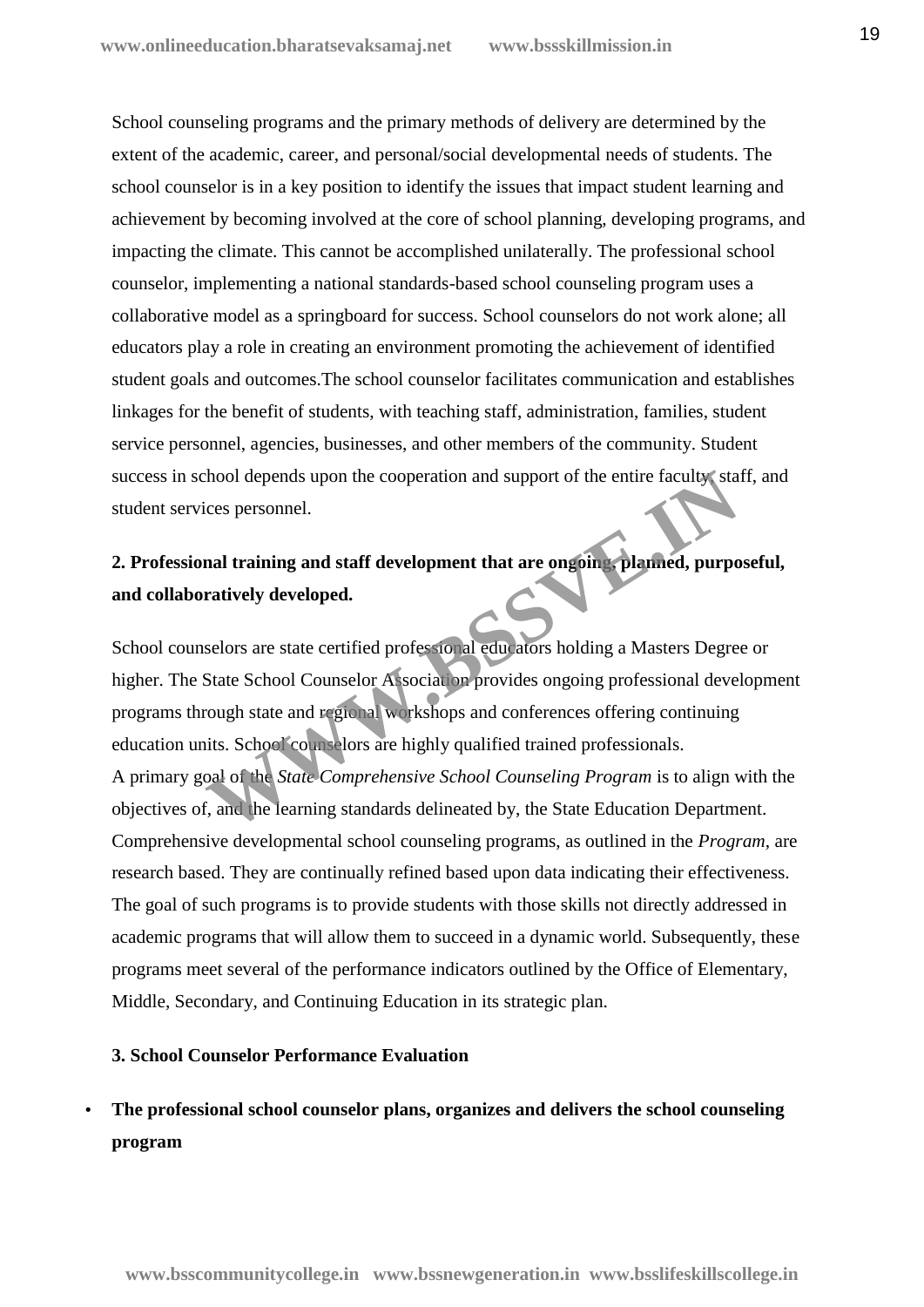- o A program is designed to meet the needs of the school.
- o The professional school counselor demonstrates interpersonal relationships with students.
- o The professional school counselor demonstrates positive interpersonal relationships with educational staff.
- o The professional school counselor demonstrates positive interpersonal relationships with parents or guardians.
- **The professional school counselor implements the school guidance curriculum through the use of effective instructional skills and careful planning of structured group sessions for all students.**
- o The professional school counselor teaches school guidance units effectively.
- o The professional school counselor develops materials and instructional strategies to meet student needs and school goals.
- o The professional school counselor encourages staff involvement to ensure the effective implementation of the school guidance curriculum.
- **The professional school counselor implements the individual planning component by guiding individuals and groups of students and their parents or guardians through the development of educational and career plans.** onal school counselor develops materials and instructional strategies to is and school goals.<br>
onal school counselor encourages staff involvement to ensure the effection of the school guidance curriculum.<br> **WEW.**<br> **WEW.**<br>
- o The professional school counselor, in collaboration with parents or guardians, helps students establish goals and develop and use planning skills.
- o The professional school counselor demonstrates accurate and appropriate interpretation of assessment data and the presentation of relevant, unbiased information.
- **The professional school counselor provides responsive services through the effective use of individual and small-group counseling, consultation and referral skills.**
- o The professional school counselor counsels individual students and small groups of students with identified needs and concerns.
- o The professional school counselor consults effectively with parents or guardians, teachers, administrators and other relevant individuals.
- o The professional school counselor implements an effective referral process with administrators, teachers, and other school personnel.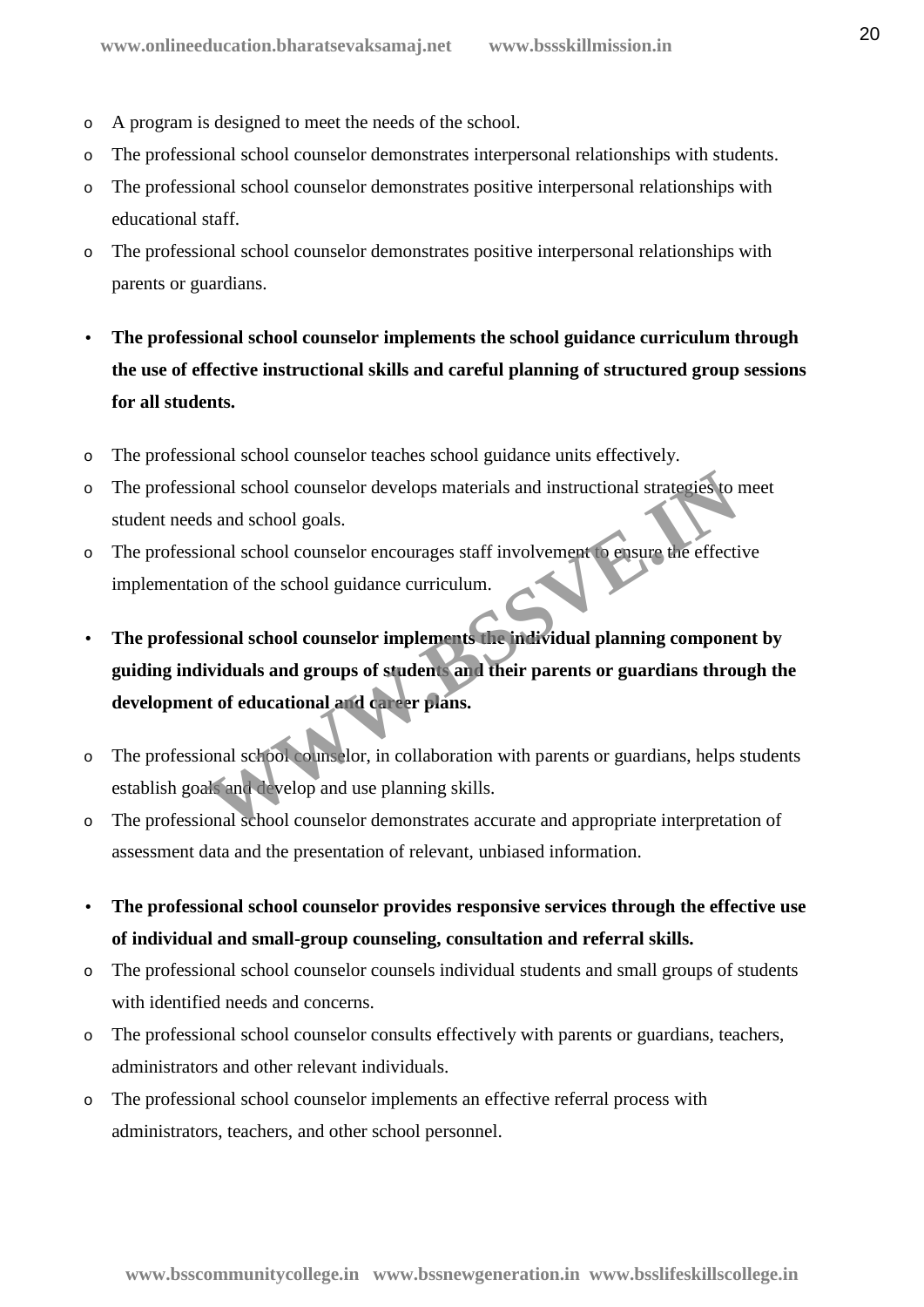# **The professional school counselor provides systems support through effective school counseling program management and support for other educational programs.**

- o The professional school counselor provides a comprehensive and balanced school counseling program in collaboration with school staff.
- o The professional school counselor provides support for other school programs.
- **The professional school counselor discusses the counseling department management system and the program action plans with the school administrator.**
- o The professional school counselor discusses the qualities of the school counselor management system with the other members of the counseling staff and has agreement.
- o The professional school counselor discusses the program results anticipated when implementing the action plans for the school year.
- **The professional school counselor is responsible for establishing and convening an advisory council for the school counseling program.**
- o The professional school counselor meets with the advisory committee.
- o The professional school counselor reviews the school counseling program audit with the council. In the action plans for the school year.<br> **Example: In the school counselor is responsible for establishing and convening**<br>
Uncertainty and school counselor mets with the advisory committee.<br>
Onal school counselor reviews
- o The professional school counselor records meeting information.
- **The professional school counselor collects and analyzes data to guide program direction and emphasis.**
- o The professional school counselor uses school data to make decisions regarding student choice of classes and special programs.
- o The professional school counselor uses data from the counseling program to make decisions regarding program revisions.
- o The professional school counselor analyzes data to ensure every student has equity and access to a rigorous academic curriculum.
- o The professional school counselor understands and uses data to establish goals and activities to close the gap.
- **The professional school counselor monitors the students on a regular basis as they progress in school.**
- o The professional school counselor is accountable for monitoring every students progress.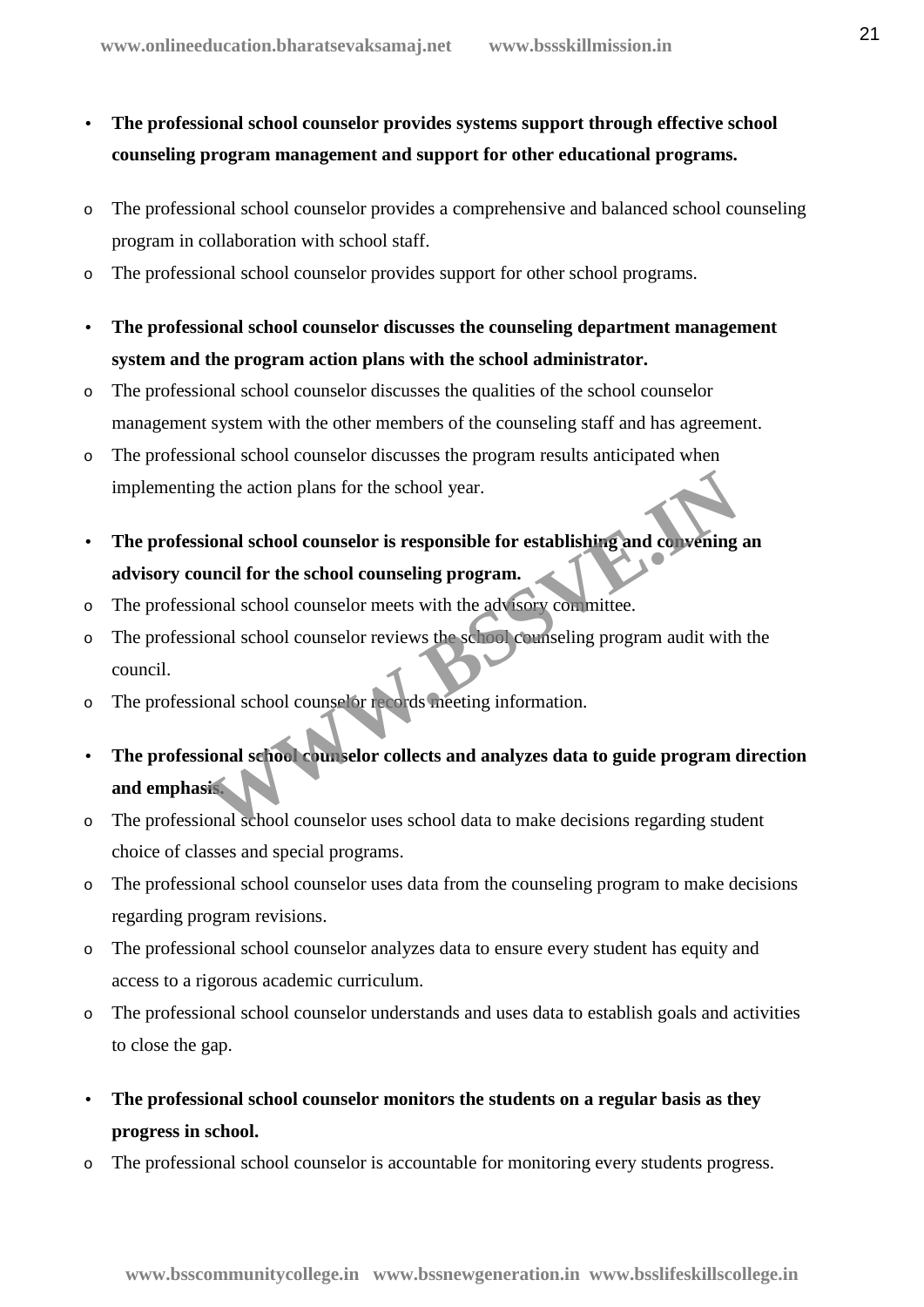- o The professional school counselor implements monitoring systems appropriate to the individual school.
- o The professional school counselor develops appropriate interventions for students as needed and monitors their progress.
- **The professional school counselor uses time and calendars to implement an efficient program.**
- o The professional school counselor uses a master calendar to plan activities throughout the year.
- o The professional school counselor distributes the master calendar to parents or guardians, staff and students.
- o The professional school counselor posts a weekly or monthly calendar.
- o The professional school counselor analyzes time spent providing direct service to students.
- **The professional school counselor develops a results evaluation for the program.**
- o The professional school counselor measures results attained from school guidance curriculum and closing the gap activities. The program school counselor posts a weekly of monthly direct service to studies and school counselor develops a results evaluation for the program onal school counselor measures results attained from school guidance cut t
- o The professional school counselor works with members of the counseling team and with the principal to clarify how programs are evaluated and how results are shared.
- o The professional school counselor knows how to collect process, perception and results data.
- **The professional school counselor conducts a yearly program audit.**
- o The professional school counselor completes a program audit to determine the degrees to which the school counseling program is being implemented.
- o The professional school counselor shares the results of the program audit with the advisory committee.
- o The professional school counselor uses the yearly audit to make changes in the school counseling program and calendar for the following year.
- **The professional school counselor is a student advocate, leader, collaborator and a systems change agent.**
- o The professional school counselor promotes academic success of every student.
- o The professional school counselor promotes equity and access for every student.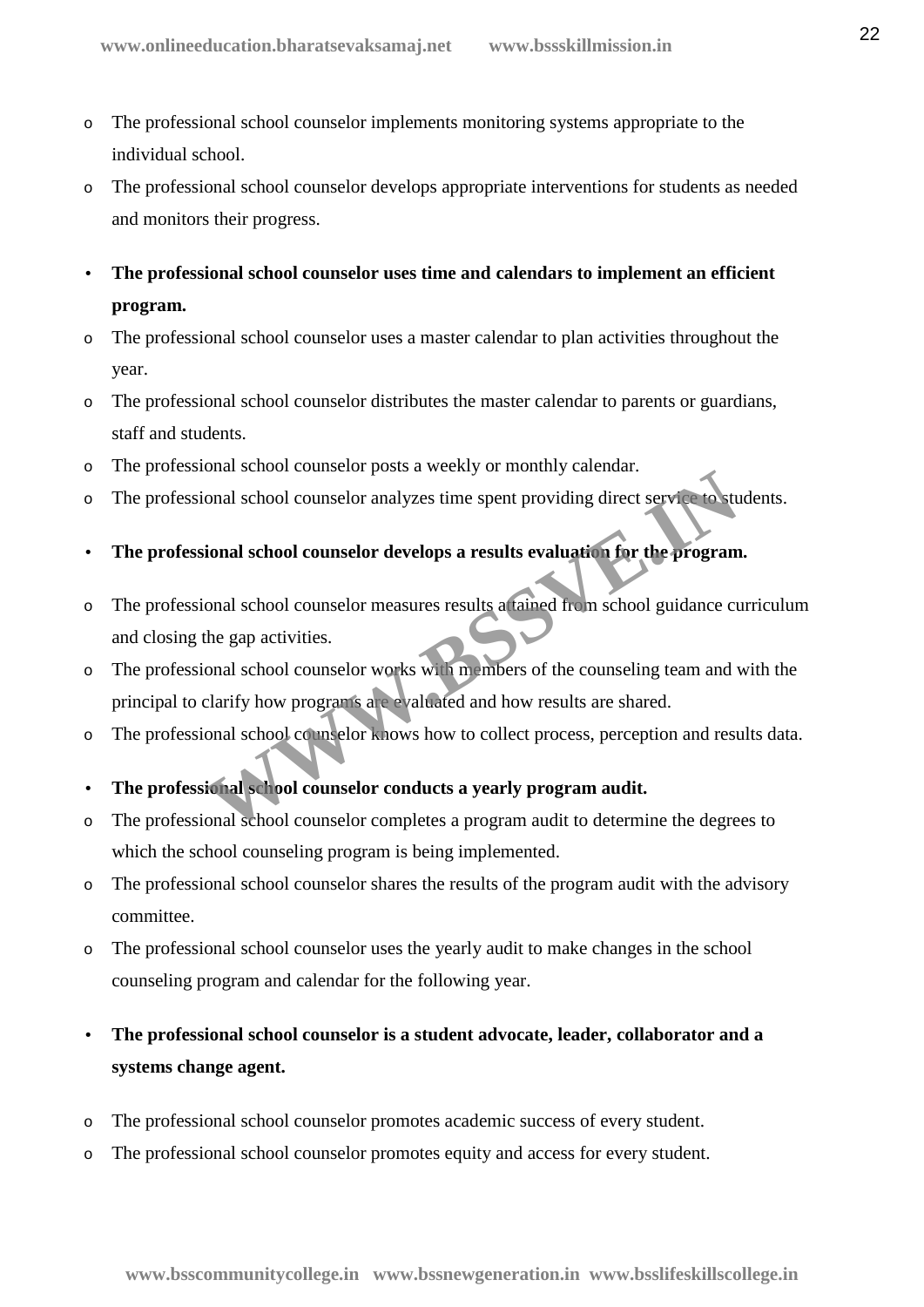- o The professional school counselor takes a leadership role within the counseling department, the school setting and the community.
- o The professional school counselor understands reform issues and works to close the achievement gap.
- o The professional school counselor collaborates with teachers, parents and the community to promote academic success of students.
- o The professional school counselor builds effective teams by encouraging collaboration among all school staff.
- o The professional school counselor uses data to recommend systemic change in policy and procedures that limit or inhibit academic achievement.

# **Topic : Data-Driven School Counseling Programs: Management And Accountability**

#### **Topic Objective:**

This chapter is intended to:

- Identify data sources that are useful in identifying students who are at risk for academic failure
- Explain how data can be used to plan interventions for students who are at risk for academic failure
- Explain how data collection can be used to illustrate how students change as a result of participating in the school counseling program **Example 12 Development School Counseling Programs.** Who are at risk for academy sources that are useful in identifying students who are at risk for academy data can be used to plan interventions for students who are at ri
- Describe how to conduct a program audit
- Describe the annual evaluation process for school counselors

#### **Definition/Overview:**

School counseling programs must be built on beliefs and a vision for how the program fits into the schools mission. In constructing the program, decisions must be supported by three factors: data, data and more data. Although school counselors typically collect information about their activities and perceptions of students and staff, data should also demonstrate concrete results of the program. Through small-group and large-group discussion, participants learn to collect and analyze data that demonstrate program accountability. Data projects that demonstrate accountability and connect the school counselors work to academic success are shared.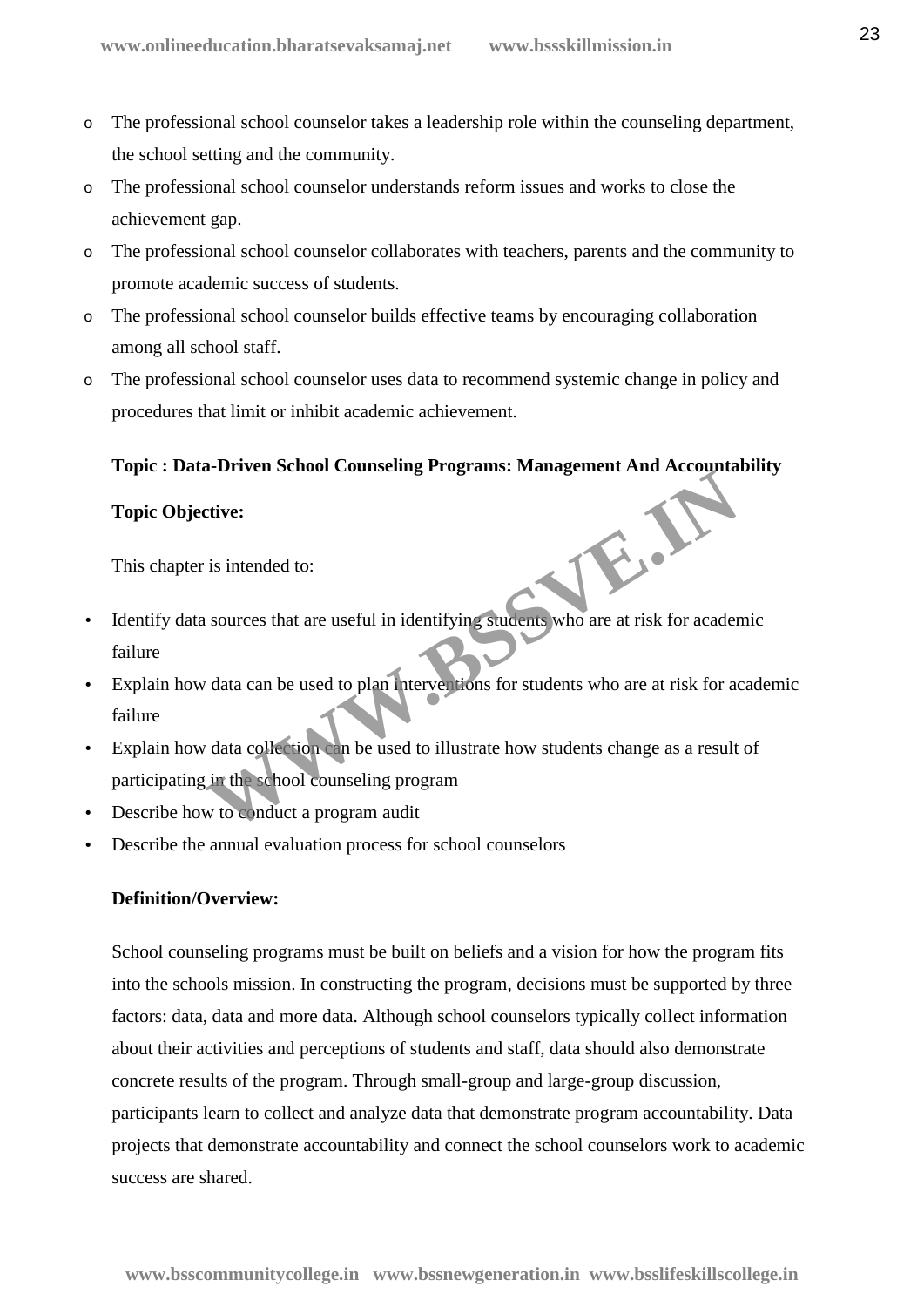# **Key Points:**

## **1. Accountability**

Rather than asking, What do school counselors do? the more important question is, How are students different *because*of what school counselors do? To answer this question, professional school counselors highlight the success of their school counselingprogram through result-based accountability. For example, professional school counselors may report that as a result of their anti-bullying program, 90% of the student population can recite the school anti-bullying policy, and as a result of their peer mediation program, 30% more students used peer mediators to resolve conflicts. Professional school counselors also use critical data elements, such as attendance rates, discipline referrals, graduation rates, and standardized test scores, to demonstrate the effectiveness of their programs. Stone and Dahir recommended that professional school counselors use the following six-step accountability process: The order and burying program, 20% or the statem population can coullying policy, and as a result of their peer mediation program, 30% mod peer mediators to resolve conflicts. Professional school coun eloss also elements,

- Connect the school counseling program with the school's mission and improvement plan.
- Identify and examine critical elements of available data to the school's mission.
- Analyze critical data elements to establish baseline and set goals.
- Involve stakeholders in defining target results and strategies to improve the data.
- Reanalyze the data to see if target goals were met and to reassess strategies.
- Educate internal and external stakeholders by disseminating the data.

#### **2. Data-based decision making**

Data-based decision making (DBDM) has been defined as the "process of collecting, analyzing, reporting, and using data for school improvement". While the importance of using data to plan and evaluate school activities has been recognized for some time, formal models of DBDM have only recently emerged concomitant with the development of standards-based school reform approaches. Standards-based educational reform seeks to improve education through (a) the clear specification of desired student outcomes, (b) the measurement of student performance, and (c) the evaluation of the impact of educational practices on actual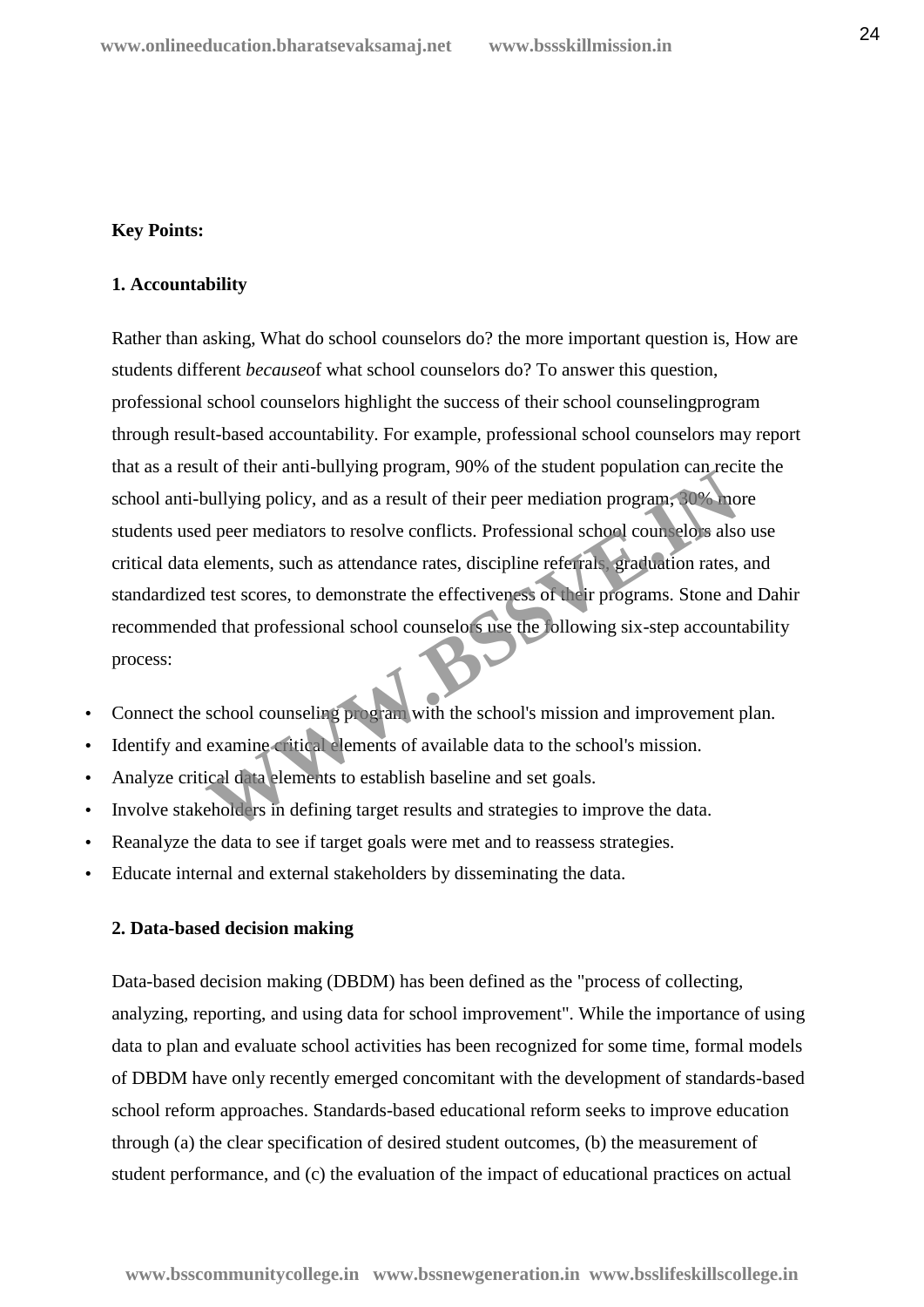student performance. Individual schools, school districts, state governments, and the federal government all use these three principles, albeit in different ways, to improve education. The rationale for implementing DBDM in schools is that using information to help clarify issues, identify alternative solutions to problems, and target resources more effectively will lead to better decisions.

The concept of using data in school counseling practice is not new. Traditionally, school counselors have used needs assessment instruments to gather data from students, parents, and school personnel to identify needed interventions and have used evaluation data to document the effectiveness of specific interventions and. More recently, school counselors have been urged to use school data to focus student advocacy initiatives and to use measurable results in the design and improvement of school counseling programs.

Interest in the formal incorporation of DBDM in school counseling has recently arisen concomitant with the development of the ASCA National Model. The ASCA National Model was developed to connect school counseling with current educational reform movements that emphasize student achievement and success (ASCA). Using data to plan and evaluate school counseling programs and interventions is a critical feature of the ASCA National Model's Management System, making DBDM an important management tool. Several process models for DBDM in school counseling recently have been developed. These models are similar in that they present a step-by-step process for DBDM implementation. The models differ from each other in the ways they address some common problems, in the extent to which they are compatible with more general "whole school" DBDM models of school reform, and in the extent to which they are explicitly connected to ASCA National Model concepts and terminology. is improvement of sensor coaliseming programs.<br>
We formal incorporation of DBDM in school counseling has recently arise<br>
with the development of the ASCA National Model. The ASCA Nation<br>
ed to connect school counseling wit

#### **3. Data Use and Comprehensive Developmental Guidance: A Brief History**

The use of data by school counselors today is critical to engage in effective school counseling practice. Generally speaking, data can be used in two ways; school counselors can use data to guide program development, and data can be used to evaluate program effectiveness. Practically speaking, using data to guide decision making and using data to provide accountability information go hand in hand, as the process for using data is similar for both. The context of education today promotes the use of data for accountability purposes and, therefore, has received the most attention in the literature. School counselors, who in the past

**www.bsscommunitycollege.in www.bssnewgeneration.in www.bsslifeskillscollege.in**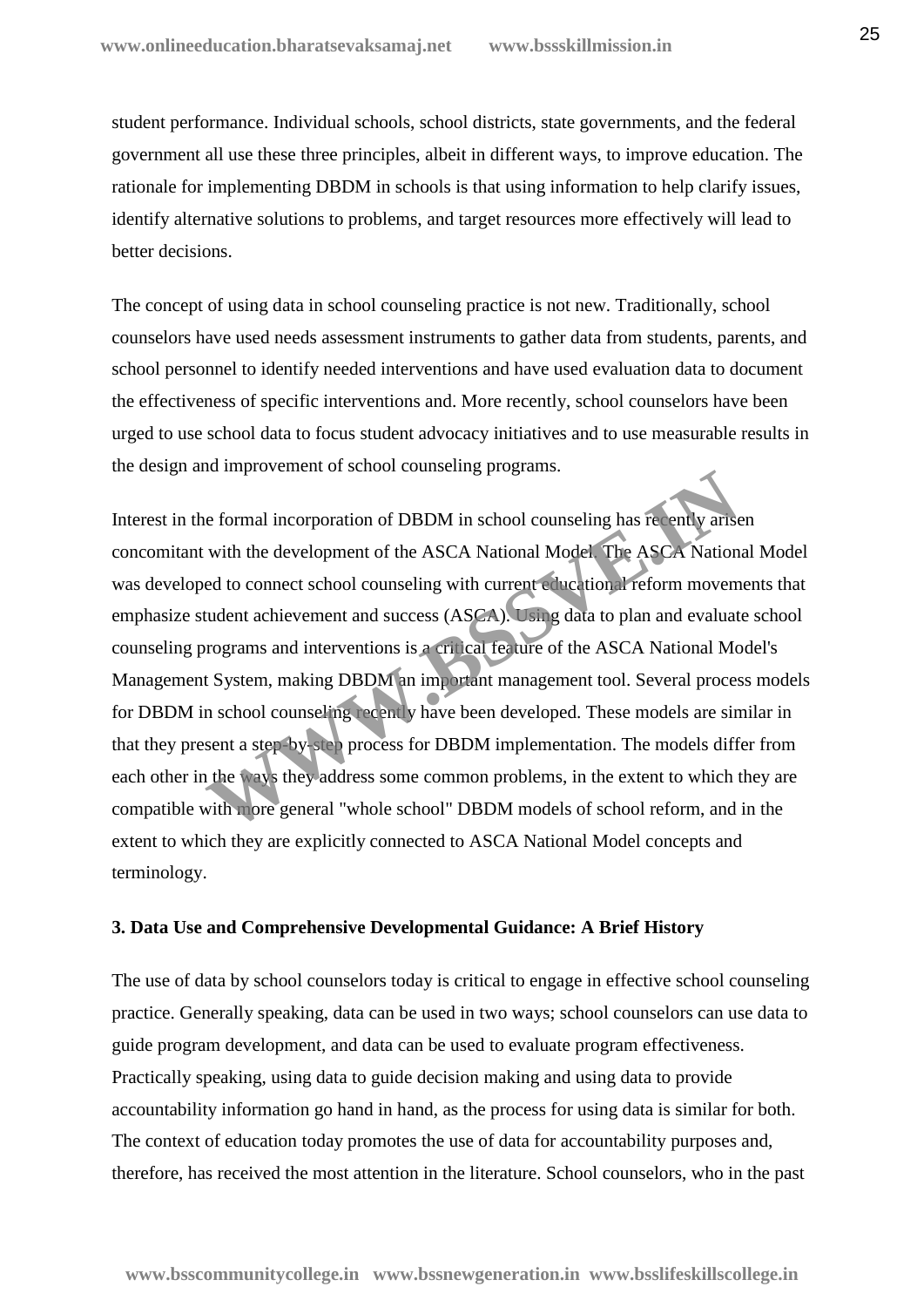"have resisted efforts to systematically plan, implement, and evaluate their guidance programs, are today in a position to participate in school reform efforts and demonstrate accountability for their part in student achievement.

The use of data has become a cornerstone of effective school counseling practice because it allows counselors to identify areas in need of attention and then evaluate the effects of the remedy. While these uses of data are in the ASCA National Model today, evidence of the use of data as an effective school counseling practice is exemplified by the work of Gysbers and Lapan in the area of comprehensive guidance and counseling programs. In a succinct overview of Missouri Comprehensive Guidance Program Gysbers, Hughey, Starr, and Lapandescribed the history behind comprehensive guidance and counseling and presented a framework designed to serve as a model for other states to follow. Gysbers et al. asserted that evaluation of the MCGP is an ongoing process, providing feedback to counselors and administrators to use in improving and enhancing the program so that it can more effectively meet the needs of students, the school, and the community. This indicates that early descriptions of comprehensive developmental school counseling programs did include an evaluation component to ascertain the effectiveness of school counseling programs. The MCGP is an ongoing process, providing feedback to counselors and<br>the MCGP is an ongoing process, providing feedback to counselors and<br>are effects of students, the school, and the community. This indicates that early<br>of

#### **3. Management**

Effective DBDM can only occur within a school context that facilitates the process. Therefore, school counselors need to be able to orchestrate and/or collaborate with other people in their school to establish the conditions necessary for engaging in DBDM. Any analysis of specific school counselor competencies in DBDM must include the identification of skills needed to establish these conditions. Once these "Enabling Conditions" are understood and addressed to the greatest extent possible, the actual process of DBDM can be engaged.

#### **5. Stage 1: Identify a Question**

Through data analysis, school counselors, administrators, faculty and advisory council members are able to create a current picture of students and the school environment. This picture focuses discussion and planning around students' needs and the school counselor's role in addressing those needs.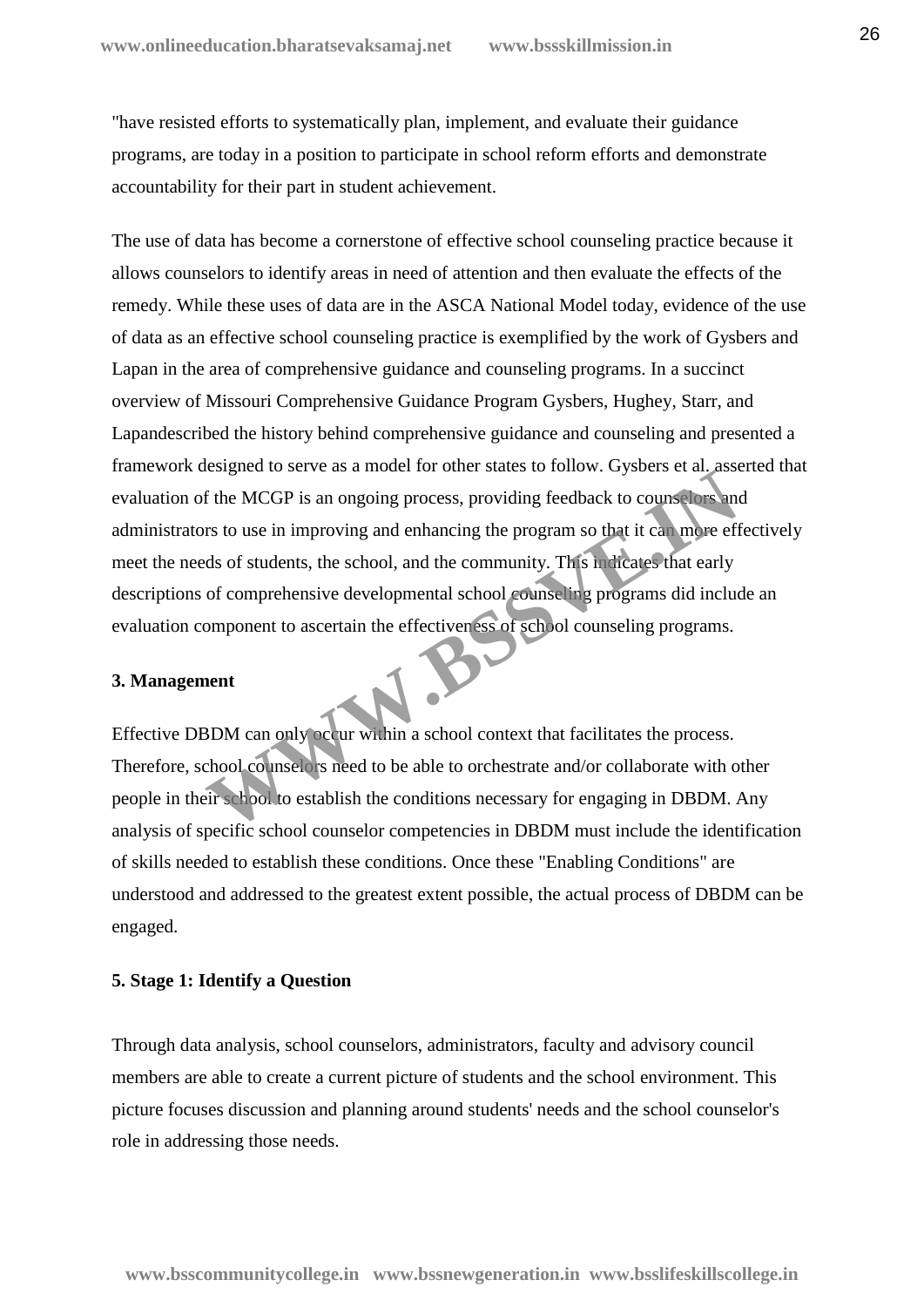#### **Task 1**

Form the DBDM team. The primary factors determining the composition of the DBDM team, and the school counselor's role on the team will be the extent to which the process is a whole school reform initiative versus a component of the school counseling program's management and accountability systems. In whole school reform teams, the school counselor may be the designated leader of the team if he or she is perceived as having the appropriate expertise and centrality to school reform initiatives; overall DBDM team membership will include school personnel from a wide range of departments.

If the DBDM process is confined to the school counseling program, a school counselor will typically lead the team, and team composition will consist of advisory group members and other school counseling program stakeholders such as administrators, teachers, parents, and students.

In assembling a DBDM team, the leader ought to consider the following questions: (a) Does the team include all the needed perspectives to correctly identify problems and potential solutions? (b) Does the team include all the needed perspectives to correctly identify strategies and barriers to intervention implementation? (c) Do team members have the necessary data literacy skills? (d) Do team members show the capacity for effective collaboration? Sand other school counseling program stakeholders such as administrato parents, and students.<br>
bling a DBDM team, the leader ought to consider the Ollowing question<br>
team include all the needed perspectives to correctly id

**Task 2**

Identify the goals of the school counseling program. ASCA National Model school counseling programs have clearly articulated vision and mission statements, and they utilize the ASCA National Standards to provide goals. School counseling mission statements are integrated with district and school missions, and yearly agreements with school administrators specify the priority outcomes of the school counseling program. These can be used by the DBDM team to provide an initial focus. To keep the DBDM process manageable, it is important to identify a single, measurable goal of the school counseling program to investigate. To keep the focus on student outcomes, the goal selected should be measurable by student achievement data. achievement-related data (e.g., attendance rate, discipline referrals, homework completion rate), or standards--and competency-related data (e.g., percentage of students with 4-year plans). Sample goals of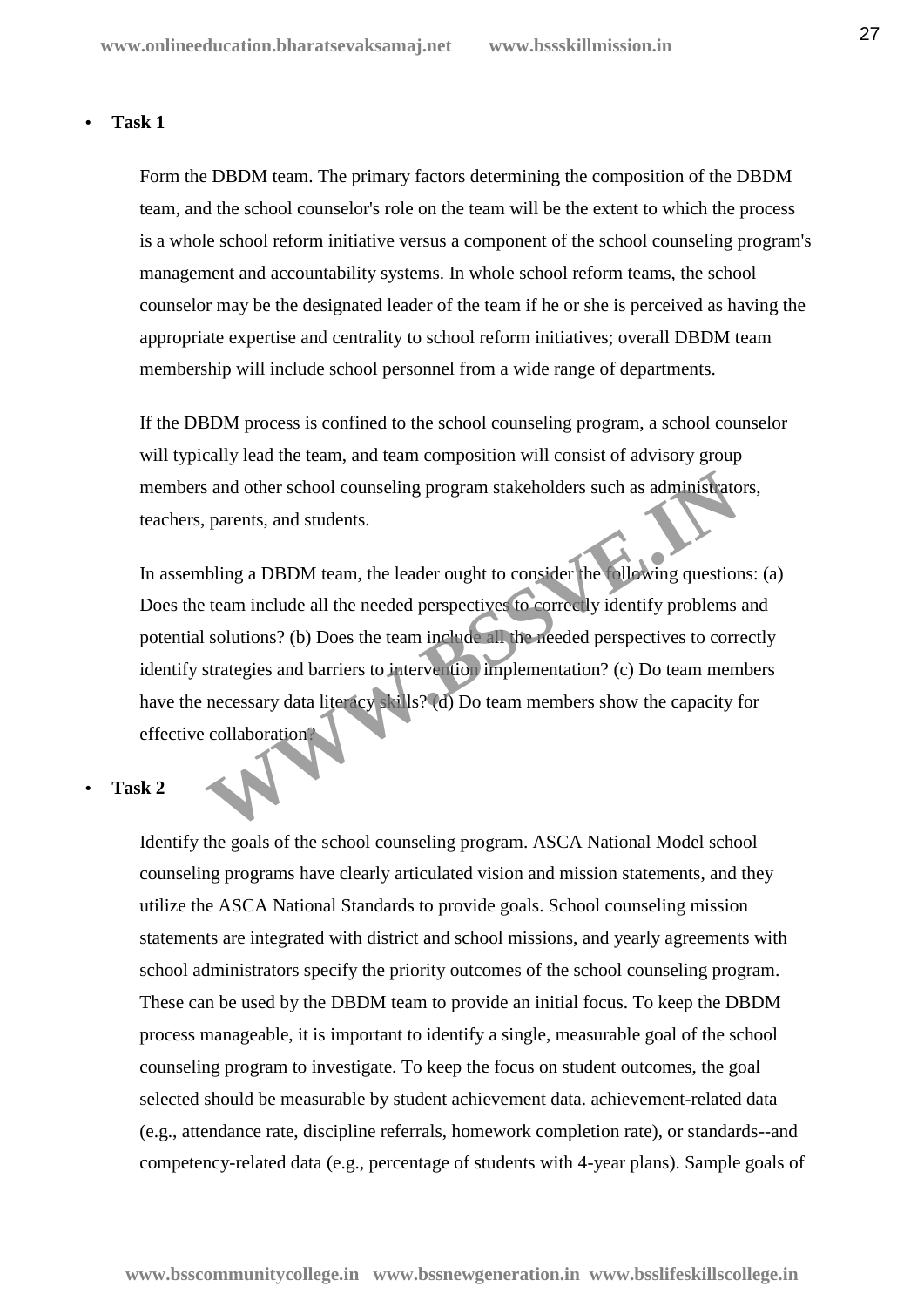the school counseling program that are appropriate for use in this task can be derived from the ASCA National Standards, the National Career Development Guidelines, or they can be specific to your school.

#### **Task 3:**

Collect and analyze data to describe current status. Once a goal has been identified, data need to be collected and analyzed to establish a baseline. n addition to collecting the results data (student achievement, achievement-related, or standards- and competencyrelated data) related to the goal, demographic data also will need to be collected to permit desegregation analysis. Disaggregation analyses involve reporting results data for different student subgroups to highlight discrepancies, and they include demographic variables such as ethnicity, gender, special education status, grade level, and English language learner status. All of these demographic data are routinely collected by schools to meet state and federal guidelines.

Upon completion of this stage, the DBDM team will have a clear description of a specific question defined in terms of measurable student learning outcomes. Disaggregation analyses permit the DBDM team to describe the similarities and differences among different student subgroups, and to facilitate the identification of solutions. Such as ethnicity, gender, special education status, grade level, and Eng<br>
learner status. All of these demographic data are routinely collected by<br>
state and federal guidelines.<br>
External federal guidelines.<br>
mpletion of

# **6. Stage 2: Develop a Plan**

School counselors must show that each activity implemented as a part of the school counseling program was developed from a careful analysis of student needs, achievement and related data

#### **Task 1**

Identify barriers to goal attainment. Once the results data are analyzed to describe the current status of the identified question, the DBDM team can begin to generate ideas regarding barriers to attainment of the goal. This will usually require collecting and analyzing additional perception data through surveys administered to parents, students, administrators, and/or teachers. For example, if the DBDM team believes that students' lack of connection to adults in school is affecting academic achievement, surveys to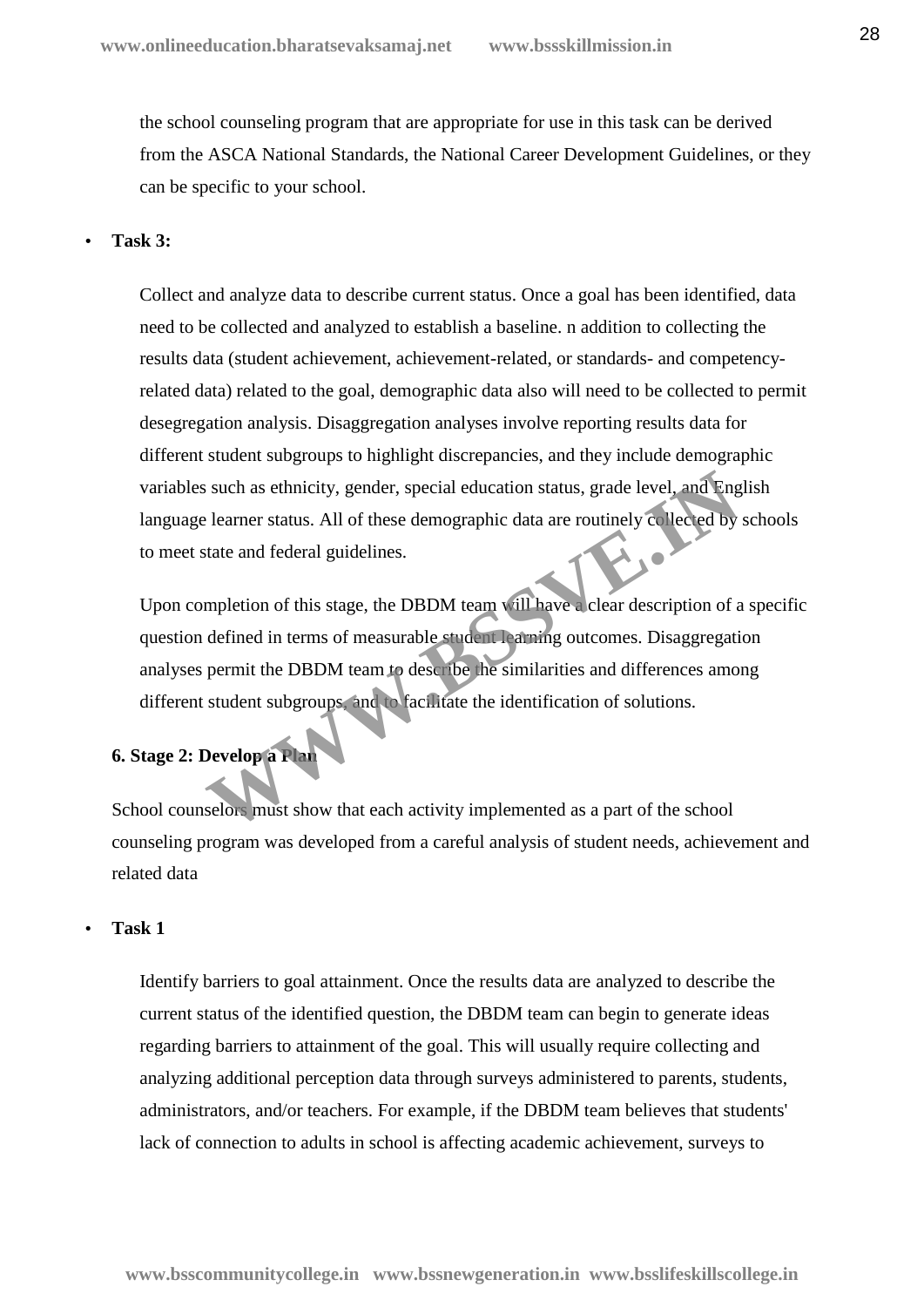assess how connected students feel to adults in school should be developed, and analyzed to supplement the results data describing the problem.

#### **Task 2**

Determine intervention to effect change in problem data. With the results and perception data, the DBDM team can now identify an intervention to solve the problem. The intervention can take many forms--changing a policy, implementing classroom-based lessons, or having focused individual counseling are all potential interventions. The team should strive to find an "evidence-based" intervention to solve the problem. Evidence based interventions are interventions that research has proven to be effective, and they should be used to the greatest extent possible (for a review of evidence-based practices in school counseling. If an evidence-based intervention is not available, efforts should be made to determine what counselors with a similar problem have done to identify and implement a promising solution. Experience are interventions that research has proven to be effective and<br>e used to the greatest extent possible (for a review of evidence-based pra<br>bunseling. If an evidence-based intervention is not available, enterts sh

The final steps of the Develop a Plan stage involve developing "blueprints" to guide the implementation and evaluation of the intervention.

**Task 3:**

Develop an action plan. The ASCA National Model provides sample "school guidance curriculum" and "closing the gap" action plans to assist with the planning of the intervention . School guidance curriculum action plans are useful for planning classroom based interventions, while closing the gap action plans are useful for planning most other types of interventions. These action plans are useful tools for developing a timeline for intervention implementation, assigning responsibility to individuals, identifying resources needed to effectively implement the intervention, and identifying the data needed to evaluate the intervention.

# **Task 4:**

Develop an evaluation plan. An explicit plan for conducting thhe evaluation of the intervention is developed to ensure appropriate data are collected to determine the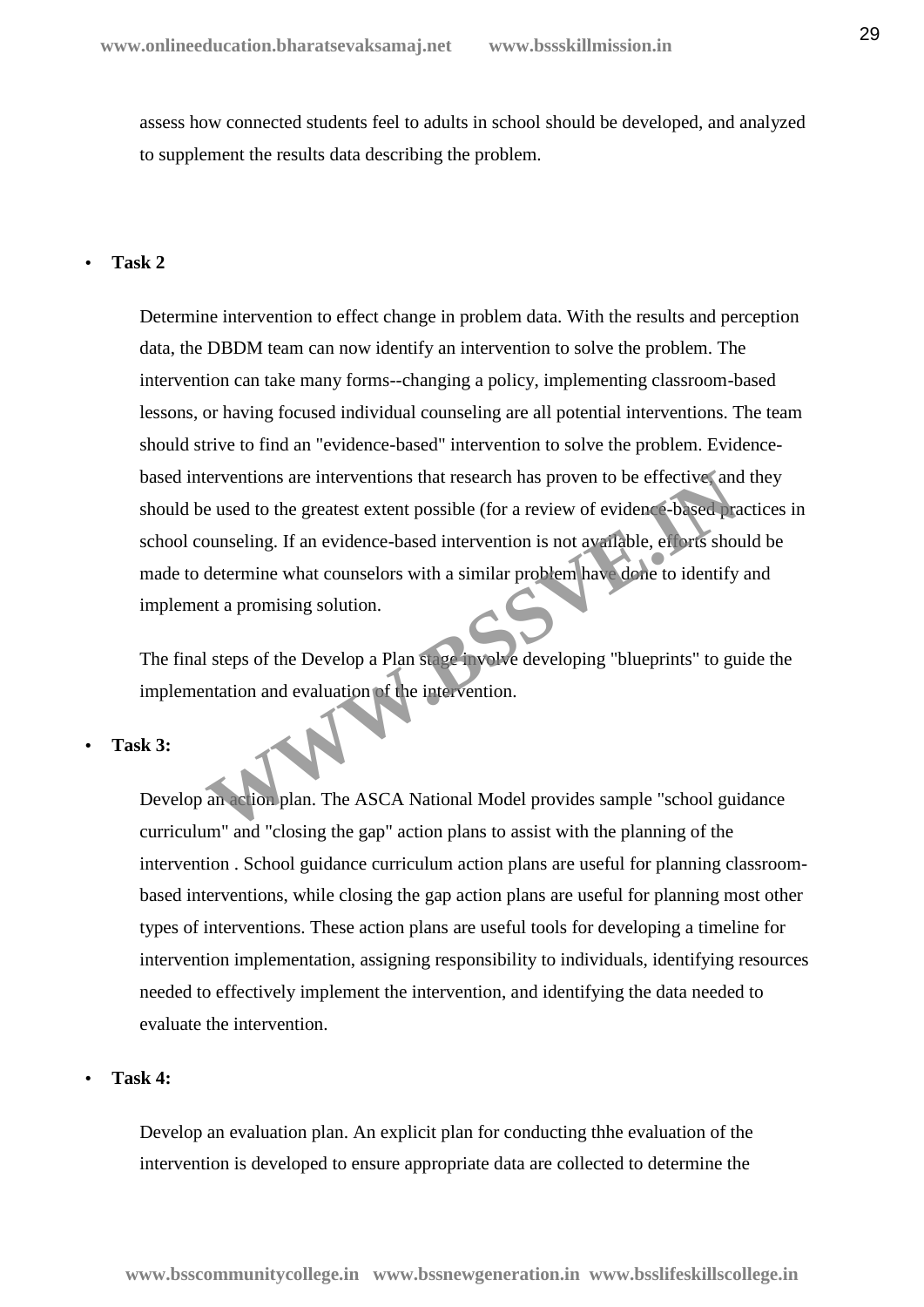effectiveness of the intervention. Appendix A contains a sample evaluation planning tool that can be used to ensure these data are collected; it is an extension of the ASCA National Model action plans. The plan facilitates triangulation of data to be used in the evaluation by ensuring that process, perception, results, and demographic data are included in the evaluation, and a plan for analyzing the data is developed. Identifying the different types of data, their sources, and the method for analyzing the data is critical to ensure evaluation components are built into the overall plan for implementing the intervention.

#### **7. Stage 3: Execute the Plan**

The model recommends the use of disaggregated data to drive program and activity development, thus enabling school counselors to intentionally design interventions to meet the needs of all students and to close the gap between specific groups of students and their<br>peers.<br>Task 1: theirpeers. t, thus enabling school counselors to intentionally design interventions to<br>all students and to close the gap between specific groups of students and<br>all students and to close the gap between specific groups of students an

#### **Task 1:**

Implement action plan. After ensuring that all of the components of the action plan developed during the Develop a Plan stage are in place, the action plan is put into motion.

**Task 2:**

Monitor implementation. Once the intervention has been implemented, steps need to be taken to ensure the action plan is being executed appropriately. This includes conducting checks for "treatment fidelity." For example, if a classroom-based intervention is being implemented, checking for treatment fidelity entails making sure that what happens in classroom A is the same as what happens in classroom B, and that the intervention was implemented as it was designed to be implemented. For example, if the DBDM team decides to implement the "Second Step" curriculum to improve academic achievement in its elementary schools checking for treatment fidelity entails making sure that all students experience the Second Step program similarly. Because the Second Step program is evidence-based, checking for treatment fidelity also should include checks to make sure the program was implemented by the classroom facilitators as it was designed to be. At the end of this task, the "process data" identified in the evaluation plan should be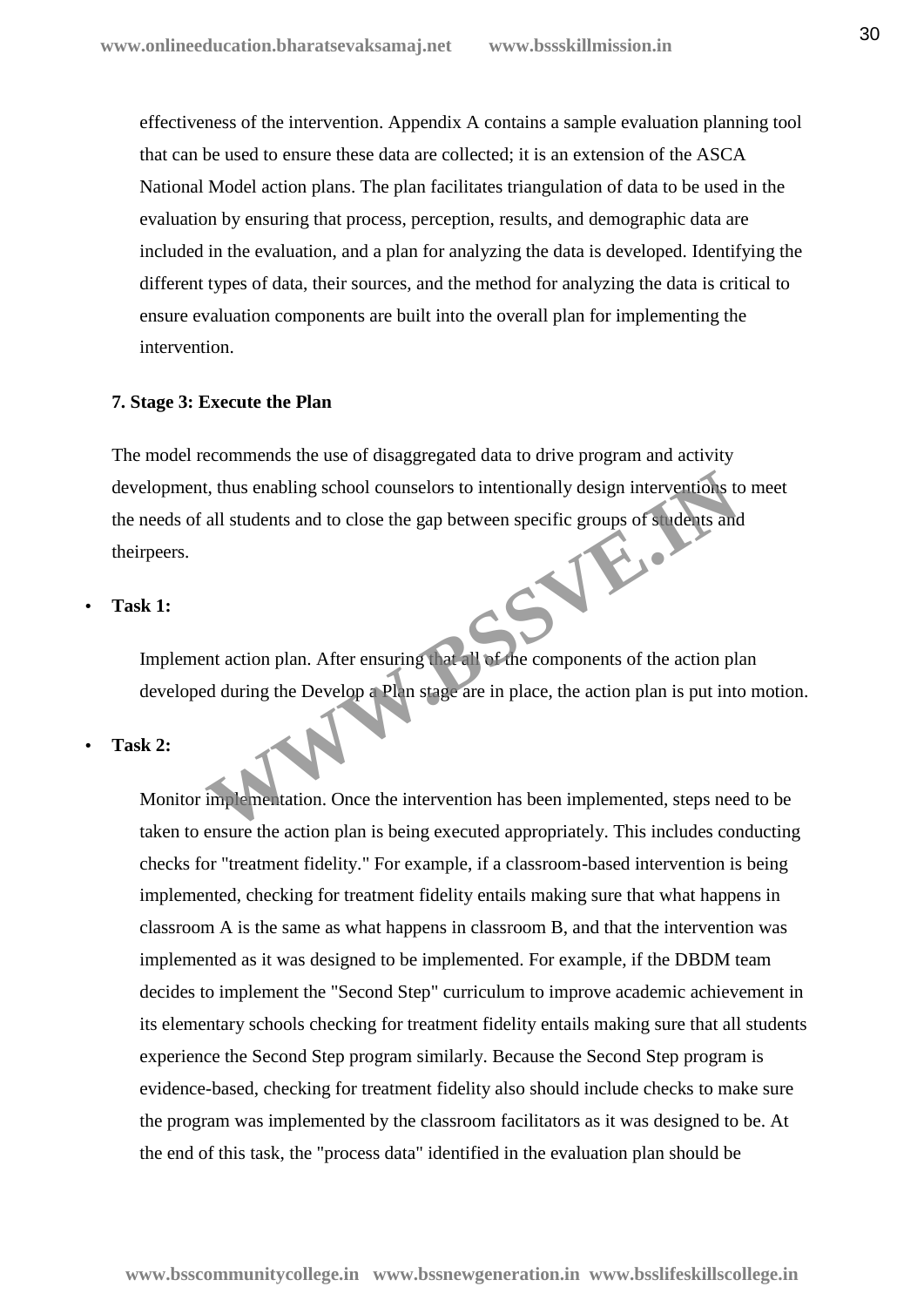assembled. It should be possible to precisely describe who received what interventions, for what period of time, and under which conditions.

#### **Task 3:**

Formative assessments should be conducted while the intervention is being implemented to provide opportunities for adjustment to maximize the intervention's impact. The formative assessments can be formal, such as tests or quizzes to assess student knowledge, or informal, such as conversations with students, counselors, administrators, and/or teachers to obtain their preliminary perceptions of the intervention's progress toward meeting its goals. Information obtained from these formative assessments can provide valuable information to increase the likelihood \* of implementing a successful intervention ordinarily. in terms of the ASCA National Model, this formative assessment consists of gathering perception data during the intervention. These data can be used to modify the intervention to address implementation shortcomings. meeting its goals. Information obtained from these formative assessments<br>
waluable information to increase the likelihood \* of implementing a succe<br>
ion ordinarily. in terms of the ASCA National Model this formative asses<br>

# **8. Stage 4: Answer the Question**

Data collection provides the school counseling program with the information needed to evaluate the program as it related to students' progress.

#### **Task 1:**

Analyze the data. The evaluation plan developed in the Develop a Plan stage provides a roadmap to follow for analyzing the data gathered before, during, and after the intervention. To facilitate data analysis and reporting, technology tools such as EZAnalyze can be used to perform statistical tests and disaggregate data. This step is often the most difficult for school counselors. Ideally, at least one member of the DBDM team is facile in performing data analyses; if not, assistance with data analysis can often be obtained by contacting a local university with a school counselor education program or an organization such as the National Center for School Counseling Outcome Research.

**www.bsscommunitycollege.in www.bssnewgeneration.in www.bsslifeskillscollege.in**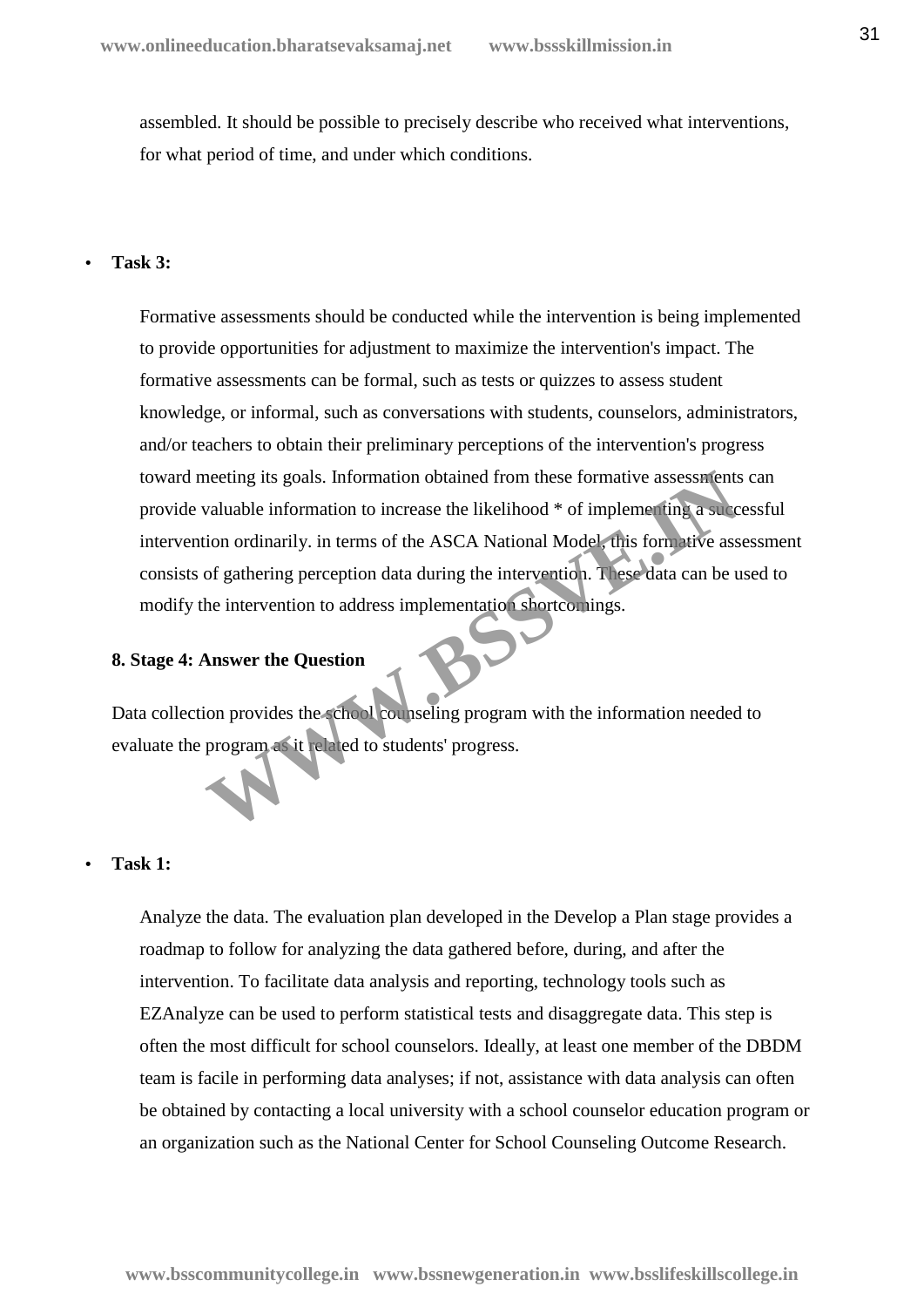#### **Task 2:**

Interpret the results. With the data analyzed, the DBDM team can make a determination about the success of the intervention. The decision to move to the Share Results stage or the Develop a Plan stage at this point will require the team to scrutinize the results of the data analyses. If the analyses reveal the intervention was successful with short term perception data indicators and long term results esults data indicators, the team can make the decision to move to the Share Results stage. If the analyses reveal that the intervention did not have the expected results, the team may decide to move back to the Develop a Plan stage, using the process, perception, and results data to problems with the intervention.

#### **9. Stage 5: Share Results**

Results reports ... ensure programs are carried out, analyzed for effectiveness and changed and improved as needed sharing these reports with stakeholders serves as an advocacy for the students and the program.

The results of the process the DBDM team embarked on should be disseminated broadly, but the DBDM team should be mindful of the audience as results reports are shared and communicated with the school counseling program's stakeholders. The school counseling program's stakeholders involve people within and outside of the school. Within the school, the school board, teachers, administrators, students, and other professionals and paraprofessionals are the stakeholders. Outside of the school, stakeholders include the community at large, such as parents and local businesses and agencies. Share Results<br>
Its ... ensure programs are carried out, analyzed for effectiveness and charged as needed sharing these reports with stakeholders are as an advocate<br>
the program.<br>
It is a small of the process the DBDM team

The ASCA National Model provides sample results reports that can be used to capture critical elements of a school counseling intervention for reporting. To communicate with school counseling program stakeholders within the school, faculty and school board meetings and a report distributed to faculty mailboxes provide excellent opportunities for sharing concrete successes. Communicating with stakeholders outside of the school can involve using the media (newspapers, television), a newsletter to parents, or a presentation to a parent organization. The Support Personnel Accountability Report Card provides an excellent template for sharing the outcomes of school counseling programs and includes graphs and figures, tables, and narrative descriptions of data.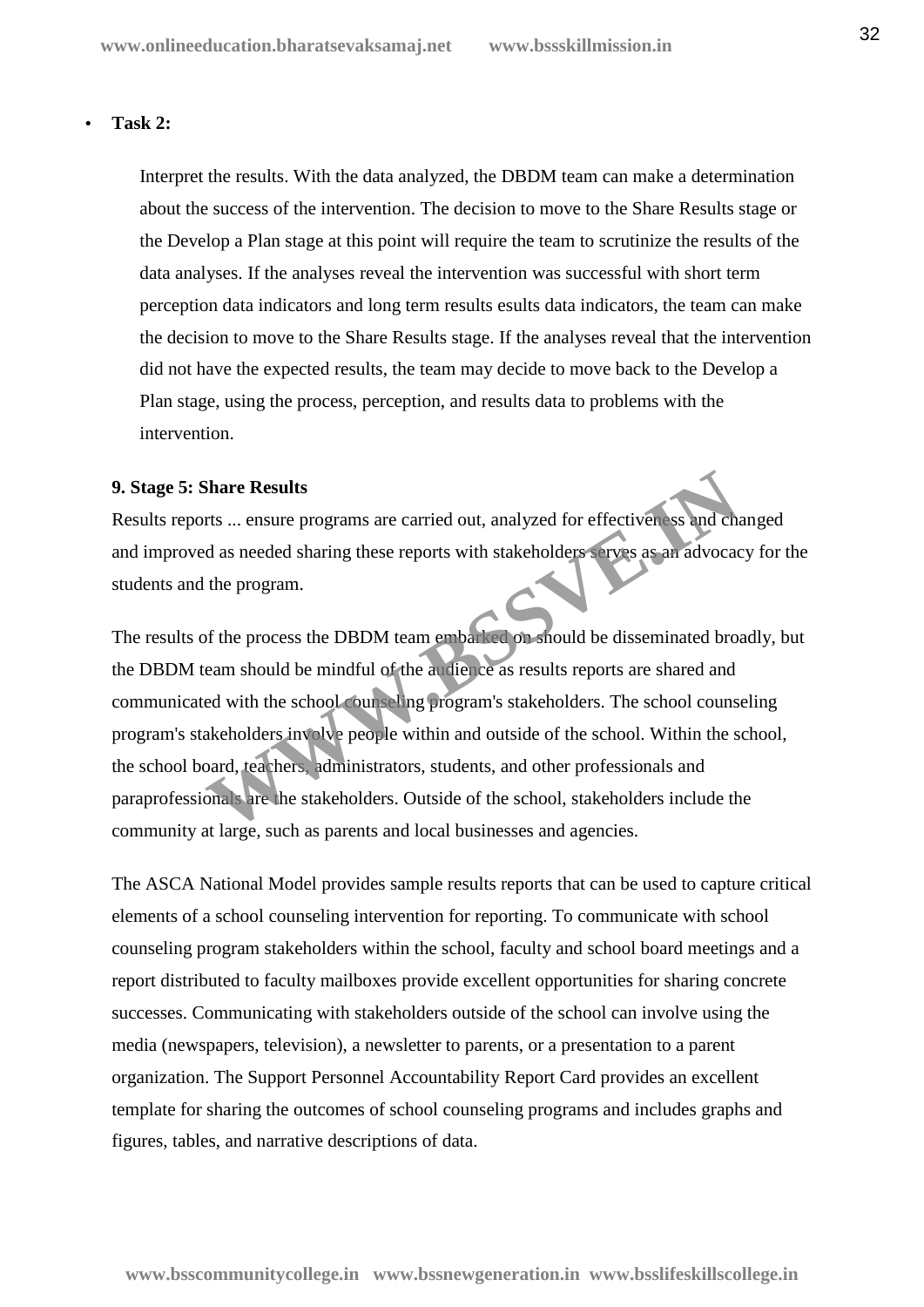# **Example/Case Study:**

In Section 3 of this course you will cover these topics: Facilitating Academic Transitions Guidance Curriculum

#### **Topic : Facilitating Academic Transitions**

#### **Topic Objective:**

This chapter is intended to:

- Identify developmental issues and student competencies associated with transitioning from home to elementary school
- Identify developmental issues and student competencies associated with transitioning from elementary to middle school
- Identify developmental issues and student competencies associated with transitioning from middle school to high school
- Identify developmental issues and student competencies associated with transitioning from high school to various post-secondary options
- Illustrate how developmental issues and student competencies translate to desired student and program outcomes
- Describe the process of identifying program activities that address developmental issues and student competencies, as well as determining when and how these activities will be implemented at each grade level mentary school<br>
elopmental issues and student competencies associated with ansitioning<br>
o middle school<br>
elopmental issues and student competencies associated with transitioning<br>
ol to high school<br>
elopmental issues and st
- Identify "warning signs" that indicate a student may be struggling with academic transitions
- Discuss methods of assessing whether program objectives and student outcomes have been met

#### **Definition/Overview:**

The transition from elementary to middle school has become a frequent topic in the literature and is characterized as a risky endeavor. To date, much of the research has provided warnings about the influence and outcomes associated with the transition. The elementary to middle/junior high school transition has been found to be associated with a variety of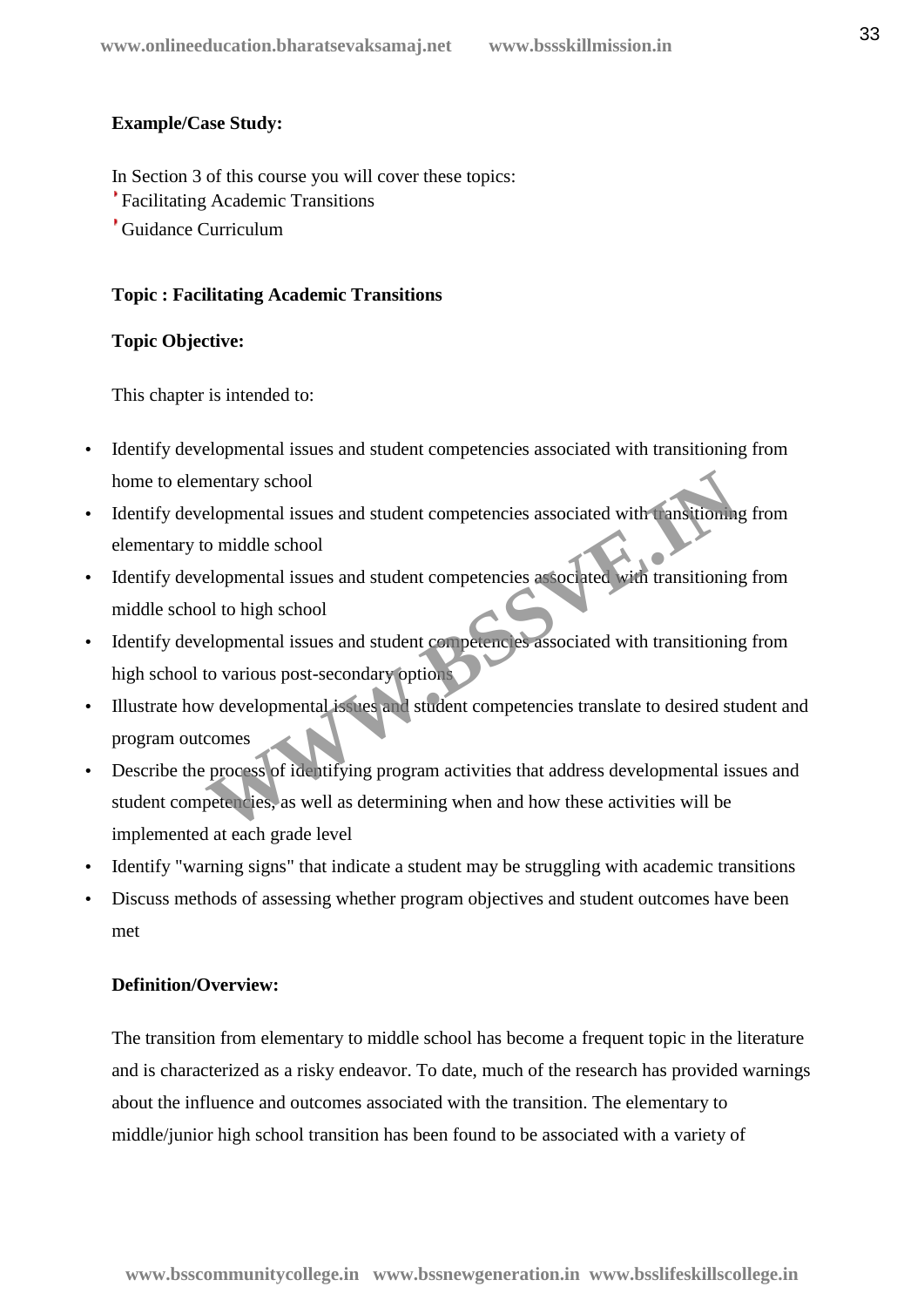negative effects on adolescents including declines in achievement, decreased motivation, lowered self-esteem, and increased psychological distress.

Both academic and social concerns have been highlighted in research on student perceptions. Mitman and Packer reported more academic (e.g., having too much homework) than social (e.g., older student might bully or beat you up) concerns for junior high students, while, Diemert found that social (e.g., to make new friends) and procedural (e.g., to know school rules and the consequences for breaking them) as opposed to academic needs (e.g., to know how to get extra help from teachers) were most important for fifth grade students in a middle school. With varied concerns and diverse personal change with puberty, it is difficult to know where to begin in responding to students' transitional needs.

#### **Key Points:**

1. Transitions

Organizational, academic, and personal/social issues have been highlighted as target areas of intervention to promote a successful transition to middle school. Counselors can also utilize both systemic and individual interventions. Most middle schools address organizational needs in a systemic way for all students with orientation programs by manipulating the school environment to match developmental needs (e.g., advisory programs, and doing team building). Tours of the middle school for elementary school students are another common systemic approach. Individual approaches have commonly included individual counseling and tutoring, mostly targeting students who struggle with adjustment in middle school. In sum, middle schools and middle school counselors have an important responsibility to foster a successful transition. But what is the responsibility for the elementary school counselor in preparing students for the transition Transitions<br>
Organizational, academic, and personal/social issues have been highli<br>
target areas of intervention to promote a successful transition to midd<br>
Counselors can also utilize both systemic and individual interven

Weldy suggested that those in "sending" schools should prepare students for the academic and social transition. Preparation might include addressing student's concerns about the transition prior to the move. Transition counseling groups at the elementary level are proactive by addressing students' needs, concerns, and questions prior to the transition and may ameliorate many of the negative outcomes research has attributed to the transition. Developmentally, as students look to peers for information and help for the upcoming move,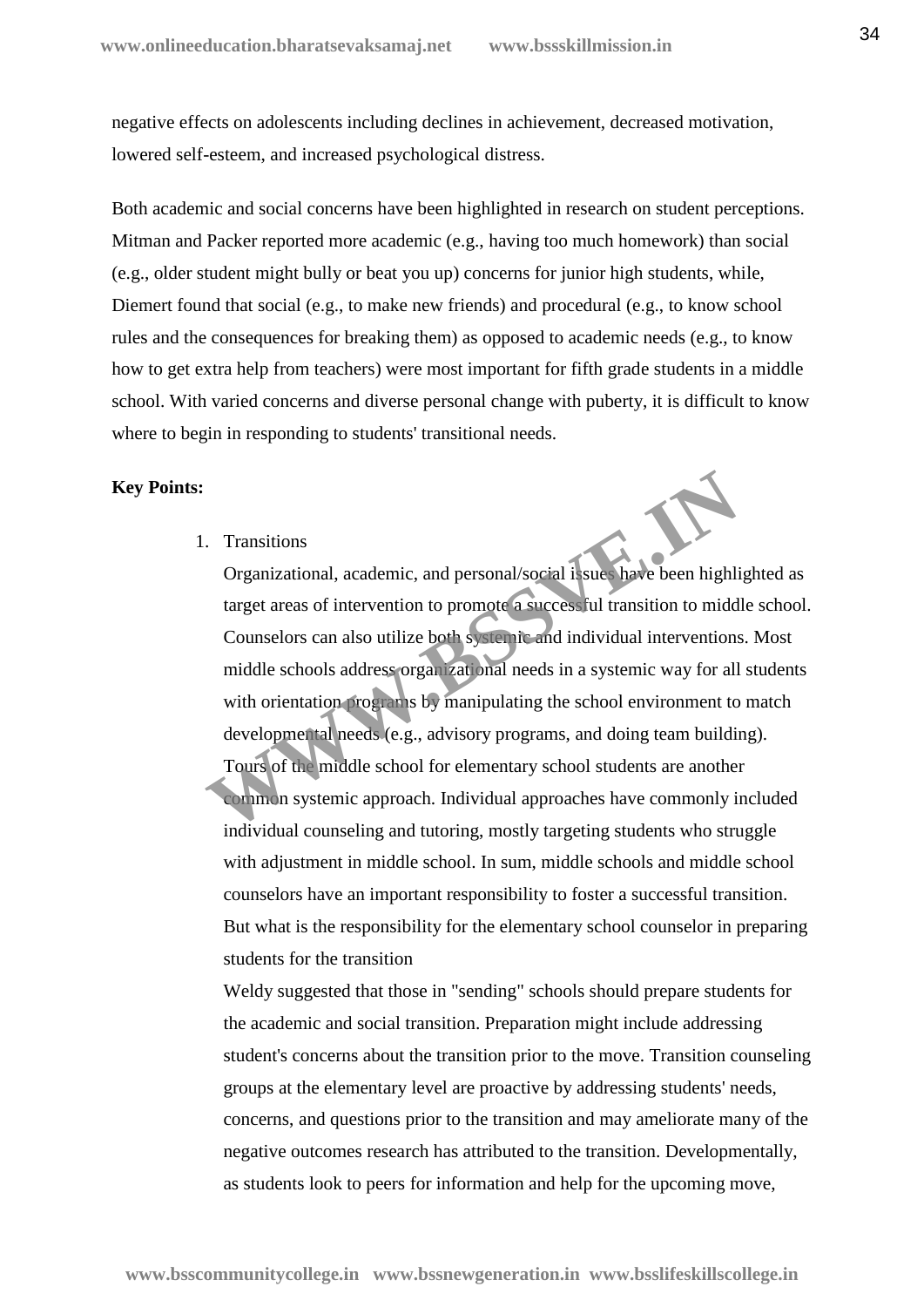transition groups offer students the ability to work with peers in a structured environment with adult guidance and accurate information about the transition. Transition groups also help students build supportive networks among their peers that can potentially act as a buffer to the stress and anxiety that occurs during transition.

**An excellent opportunity to promote a transition group is when fifth graders schedule classes for middle school. School counselors can utilize this opportunity to provide information to students and teachers about the availability of transition groups. Teachers and counselors can encourage those students who seem anxious about the transition to seek group counseling. In addition to self-referrals, teachers can nominate students, and it would be beneficial to send information about the group home to parents/guardians. This is especially important since research has demonstrated that parents remain an important source of guidance during the transition. Parents may be aware of their childs anxiety about the transition that goes unnoticed at school. The following is a sample for a transition group taken from previous research by Akos and Martin.** In the state of members and sensitivity to the anxiety trees curiosity and excitent<br>
This is especially important since research has demonstrated<br>
The state of guidance during the transition. Parents<br>
eir childs anxiety ab

# **2. Introduction and the Pen Pal Activity**

- Introduction of members, setting of rules, establishment of expectations, and orientation to the group format.
- Build a group awareness and sensitivity to the anxiety, stress, curiosity, and excitement about the transition.
- Establish a connection for students to the middle school. This component of the group can be extensive (i.e., a structure of email, phone calls, or letters to teachers and staff at the middle school, providing regular meetings with middle school students as part of group, or even conducting group sessions at the middle school) or more simple (i.e., fifth grade students write questions that are answered by student or faculty pen pals at current middle schools). This connection then can be utilized in each subsequent group section in a variety of ways.
- 3. The Academic Transition
- Topics may include information about classes, exploration of actual textbooks for middle school classes, teacher expectations for middle school, and information about testing in middle school. It may also be important to highlight study skills and the various resources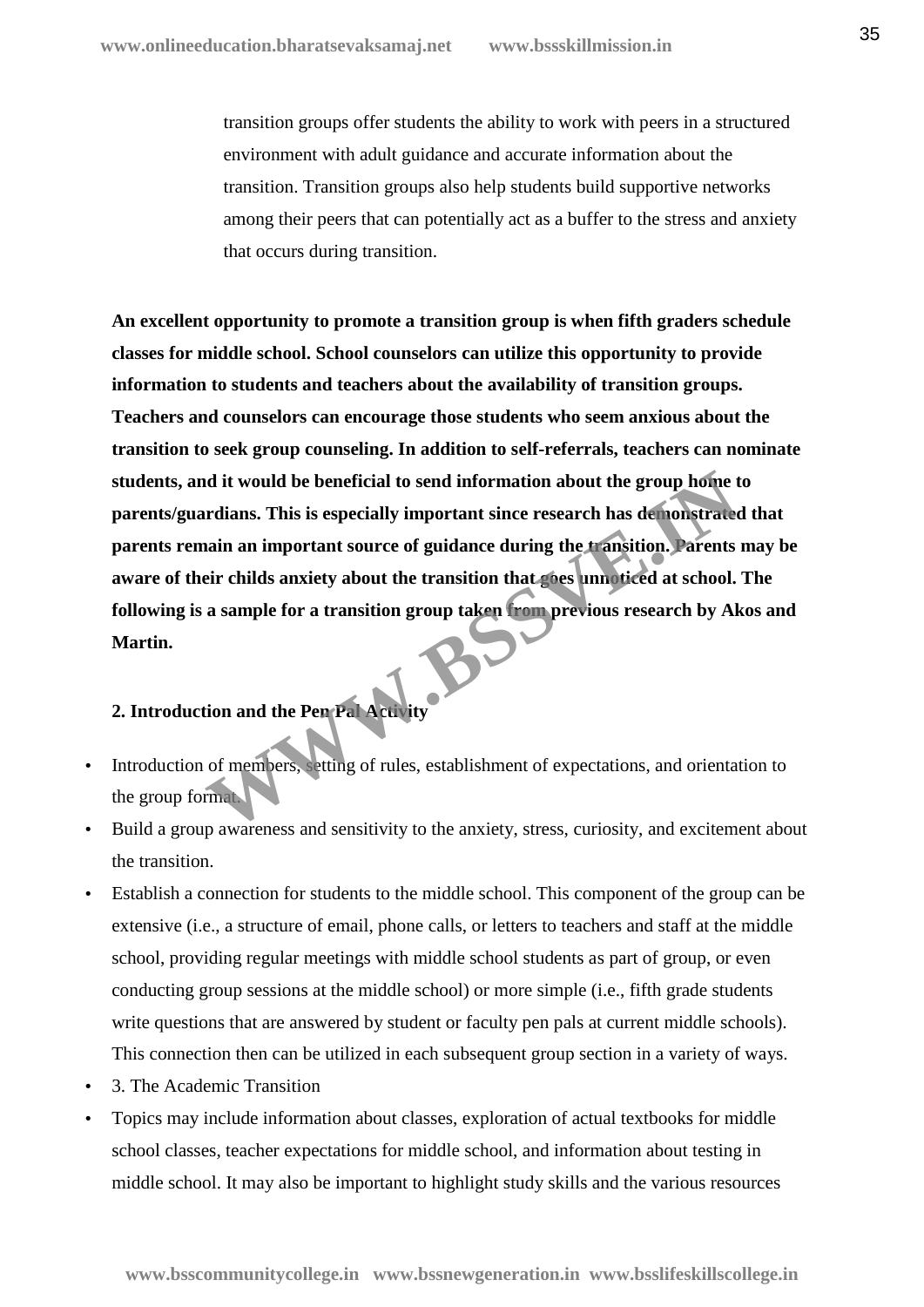that are available to students in middle school (i.e., tutors, remediation classes, summer programs).

 Discuss managing multiple teacher relationships, multiple teacher expectations, learning styles, test taking, tracking, and collaborative learning. Make sure that discussions include information about academic classes that are not offered in elementary school, like exploratory classes (i.e., art, band, chorus, and technical education), physical education and health class, and homeroom or advisory classes.

#### **4. Organizational Transition**

**Simulate the experience of students being left on their own to go from class to class by completing missions within the group with a four-minute time requirement (time between middle school class change). If available, counselors can play games with maps of the middle school to orient the students with major locations such as classrooms, main offices, nurse, and the cafeteria. It may be useful for students to practice opening combination locks, since students, for the most part, receive lockers for the first time in middle school.** missions within the group with a four-minute time requirement (tim<br>ddle school class change). If available, counselors can play games wi<br>le school to orient the students with major locations with as classroo<br>s, nurse, and

- Discuss middle school rules (using handbooks from the middle school), concept of teams, looping (staying with teachers or teams multiple years), class schedules, an increased number of (and new) students, and being the youngest students in the school.
- Review teacher expectations for homework and classroom behavior and remind students of some of the similarities between the elementary and middle school.

## **5. Personal and Social Transition**

Discuss personal growth, development, and social relationships. For example, students may be prompted to talk about physical development by comparing the height of students within the group. It would be important for the group counselor to prompt discussion about how aspects of puberty and development relate to popularity, rejection, intimate relationships, and well-being in middle school.

#### **6. Summary and Termination**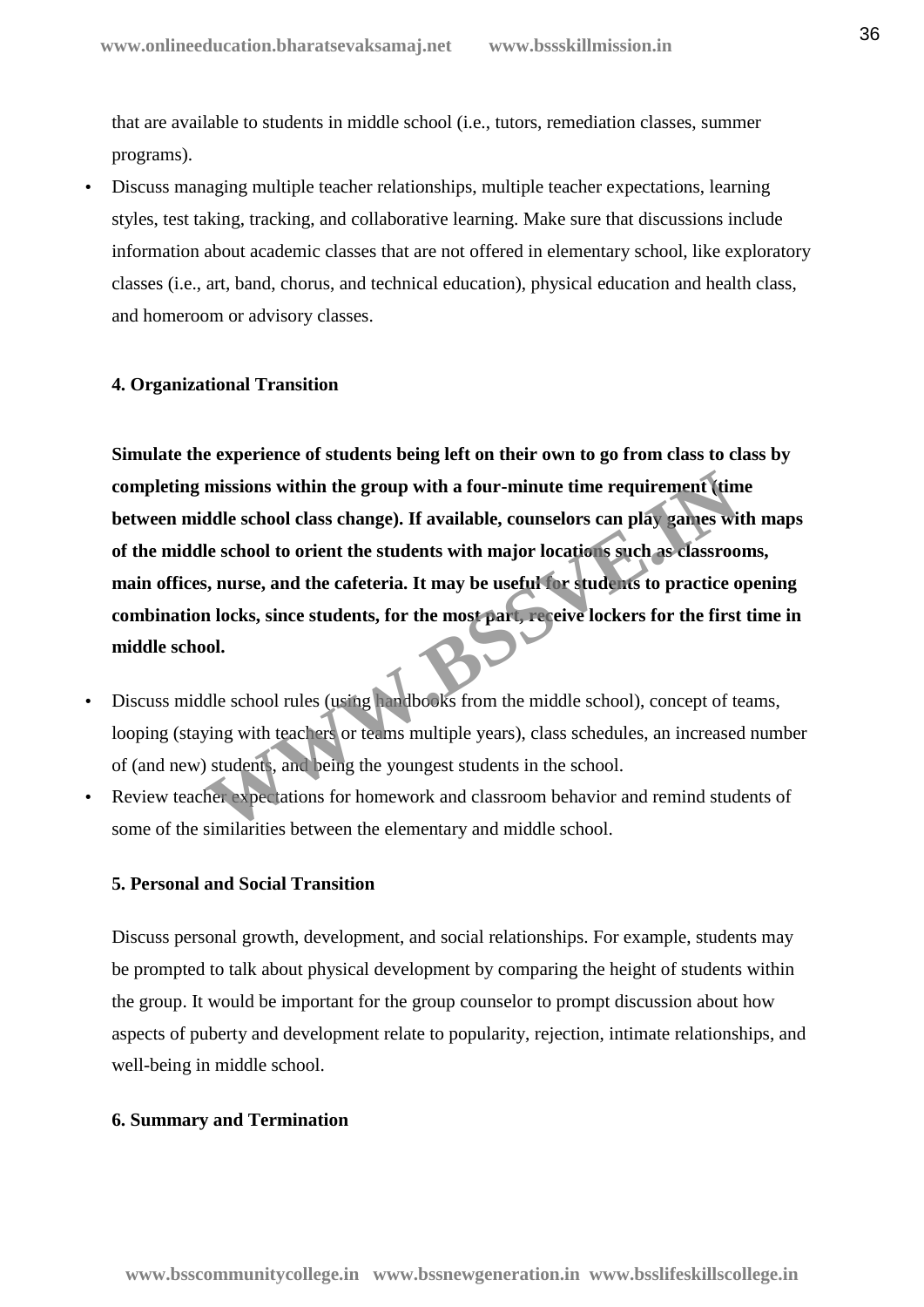Attention to and focus on what was gained through group process is an important part of termination of group. Creating awareness among the students about identity formation and the exciting decisions they will make is an excellent way to apply the group experience to the future. For example, group counselors may terminate the group by having students forecast and provide projections about the transitions and have students envision what they will be like in middle school.

#### **7. Evaluations**

Just as the ASCA national model indicates, accountability and evaluation are an important part of what school counselors do. A post-group questionnaire or survey can include items about what was learned during group, what students learned about themselves and their peers, and recommendations for future transition groups (customer satisfaction). Pre- and post-test surveys can examine the effectiveness of the group by using responses to assess student anxiety, student questions, student concerns, student optimism, and overall feelings about the transition. Elementary school counselors can even follow their students' performance and adjustment in middle school. **WWW.BSSVE.IN**

#### **Example/Case Study:**

# **Topic : Guidance Curriculum**

# **Topic Objective:**

This chapter is intended to:

- Identify the defining characteristics of a guidance curriculum
- Identify student competencies associated with each of the three domain areas covered by a guidance curriculum
- Describe guidance units and lessons, and provide examples
- Describe the counselor skills/competencies that are needed to conduct classroom guidance lessons
- Provide an overview of outcomes research that illustrates ways in which guidance curriculum has been effective

#### **Definition/Overview:**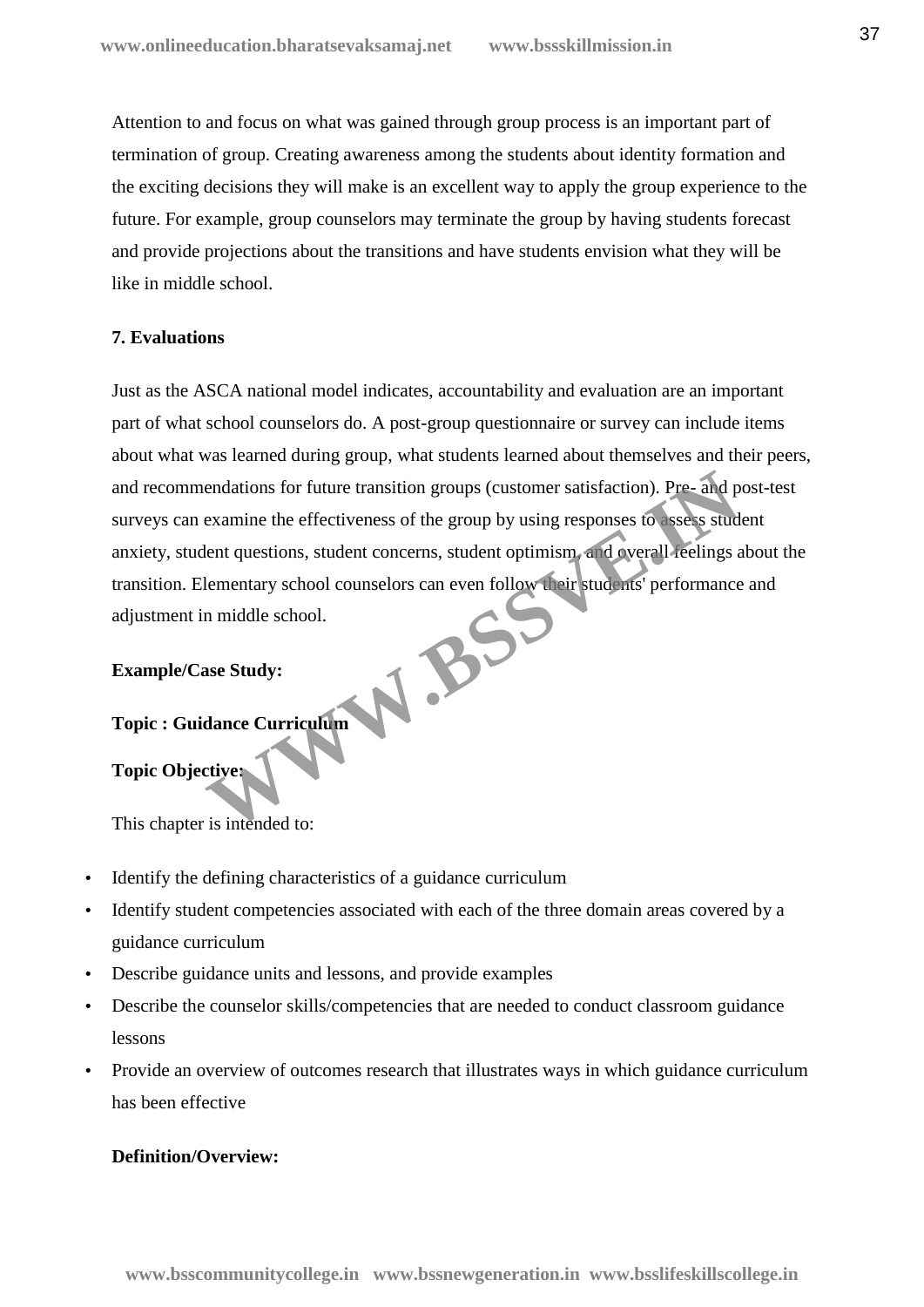Guidance curriculum are structured lesson plans designed around student psychology principles and implemented in an effort to break down learning barriors and to help students acquire the necessary competencies for their particular age levels.

Developing productive guidance curriculum can be a highly complex and difficult task. Development of curriculum can vary depending on geographical regions, demographics, size of school, etc. Students develop differently based on the their environment and as a result, optimum student achievement can only be attained with guidance curriculum that is tailored for the particulars of individual schools.

#### **Key Points:**

#### **1. Counseling & Guidance**

Counseling is conducted with students individually and in small groups to help them resolve or cope constructively with their problems and developmental concerns. Counseling also is conducted with parents individually and in small groups regarding parenting concerns, child development, and methods parents may use to help children experience healthy development and success in school. Solution and the students individually and in small groups.<sup>4</sup> help them<br>tructively with their problems and developmental concerns. Conseling<br>ith parents individually and in small groups researching concern<br>t, and methods

## **2. Classroom Guidance**

Classroom guidance is a planned, developmental program of guidance activities to foster students academic, personal-social, and career development that is provided for all students through a collaborative effort by counselors and teachers. Counselors help teachers plan and conduct classroom guidance sessions and also conduct some of the sessions. The classroom guidance curriculum focuses on topics such as selfunderstanding, interpersonal skills, career awareness, problem-solving and decision-making techniques, as well as behavior and attitudes necessary for success in education, careers, and citizenship.

Classroom guidance lessons are planned and delivered by school counselors in the classroom setting. Here the counselor serves all students, not merely those in crisis. The lessons are focused on teaching related to the personal/social, academic, and career domains. Counselors are educated about human development, and they consider needs of students at different stages of development when designing lessons. School counselors develop guidance curricula that are based on sound developmental and educational principles. Often counselors have a regular schedule of classroom visits and presentations that are designed to teach useful skills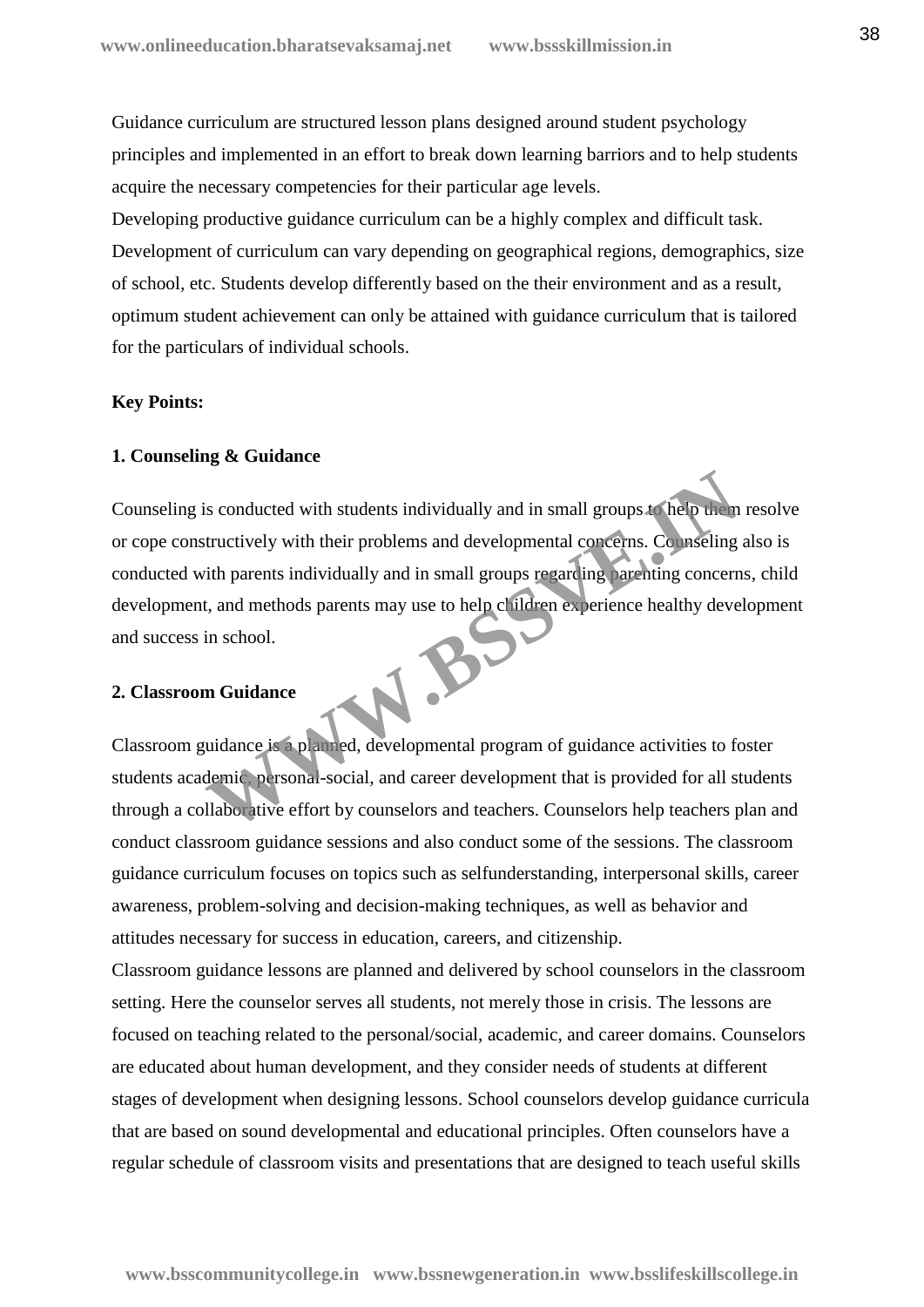and behaviors. Experts recommend that guidance curricula be aligned with academic areas and include identified goals, objectives, specific competencies, and standards by which students' achievement of the competencies can be measured.

Elementary and middle school counselors spend much of their time doing classroom guidance lessons (35%-40%); whereas high school counselors spend less (20%). Topics vary with age. Elementary lessons may teach students about friendship, conflict, making choices, etc. At middle and high school, the focus shifts to more academic issues, such as selecting courses, test anxiety, effective interpersonal communication, etc. Typically, classroom teachers remain in the classroom and are then able to reinforce the lessons presented by the counselor.

The guidance curriculum may include prevention programs that focus on issues that interfere with student learning and with leading productive lives. Many schools are concerned about school violence and bullying and substance abuse, and the counselor is often the most prepared and best-informed person to coordinate school efforts to prevent such problems. Presenting classroom lessons enhances the visibility and credibility of the counselor. Thus, students who have needs are more likely to approach the counselor. Through frequent classroom participation, counselors also have an opportunity to observe students and note those that may need other services (individual or group counseling) without waiting for the student to seek out the counselor. learning and with leading productive lives. Many schools are concerned<br>nce and bullying and substance abuse, and the counselor is of en the most<br>disest-informed person to coordinate school efforts to prevent such probl<br>las

# **3. Consultation**

Consultation is conducted with parents, teachers, administrators, school psychologists, social workers/ visiting teachers, medical professionals and community agency personnel. This provides for the mutual sharing and analysis of information as well as ideas to plan and carry out strategies that help students who are experiencing problems. Although counselors consult with these persons individually, a pupil personnel (child study) team approach also is used in our division.

#### **4. Coordination**

The Coordination component requires school counselors to perform the following functions: a) collaborate with other pupil personnel services professionals, using school and community resources to help students resolve problems which interfere with learning; b) assist parents in obtaining needed services for their children through a referral and follow-up process; c) serve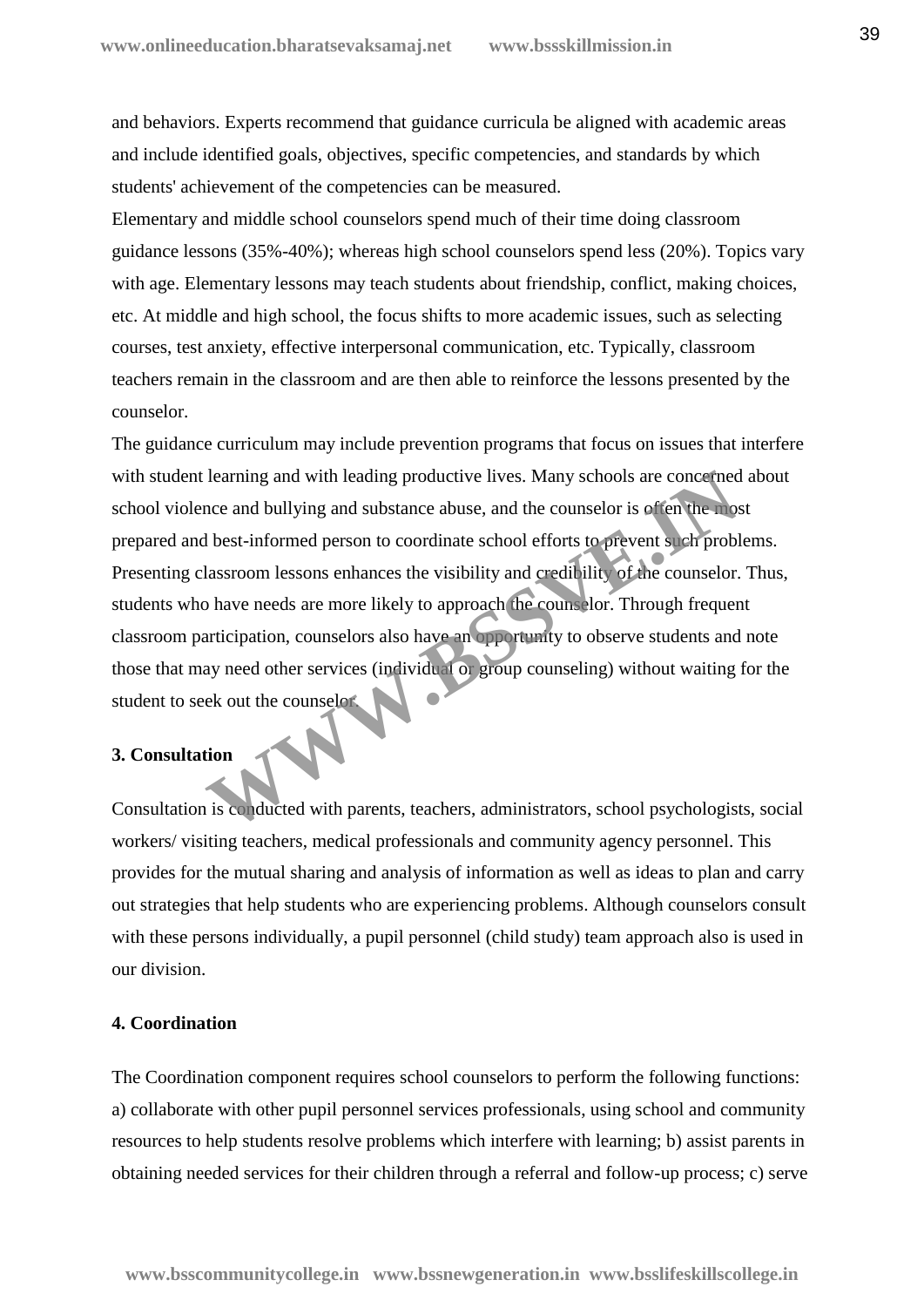as a liaison between the school and community agencies so that they may collaborate in efforts to help students; d) plan and coordinate the counseling program, including periodic evaluations to determine program effectiveness; e) provide in-service for teachers and school staff regarding their roles and responsibilities in the counseling program; and f) coordinate the schools testing program, which includes interpreting test results to students, parents, and school personnel.

#### **5. Guidance Curriculum**

The purpose of the school is to provide a curriculum that is based on research which reflects the students needs and economic and social trends. We believe in instruction that is continuous, coordinated from one level to another, and enables students to read and to use all areas of language arts correctly and fluently. The curriculum should assist students to develop problem-solving abilities and to use mathematical operations and concepts with meaning and accuracy; to gain satisfaction from drawing conclusions based on analytical thinking; to understand social studies and science in relation to the environment and society; to develop personal integrity, self-discipline, a positive and realistic self-concept; and to acquire habits for sound health and safe living. The curriculum should incorporate the teaching of democracy and human relations and provide a model for citizenship, responsibilities, and purposeful living. coordinated from one level to another, and enables students to read and transport and a pluster of the curriculum should assist students with mead and still it wing abilities and to use mathematical operations and concepts

The responsibility of all educational personnel is to provide a sound education that develops individual personal/social, academic, and career development needs which lead to respect for learning, a desire for knowledge, and the development of collaborative contributors in a culturally diverse world. The educational program should be designed for each student to prepare for advanced study or the world of work. The success and value of the schools program is determined by its worth to the students and the society it serves.

#### **6. Objective of Guidance Curriculum**

- To provide a comprehensive educational program based on the interests, abilities, needs, and goals of the students;
- To involve the home and community in the total educational program;
- To emphasize and provide for student mastery of the basic skills of language arts and mathematics;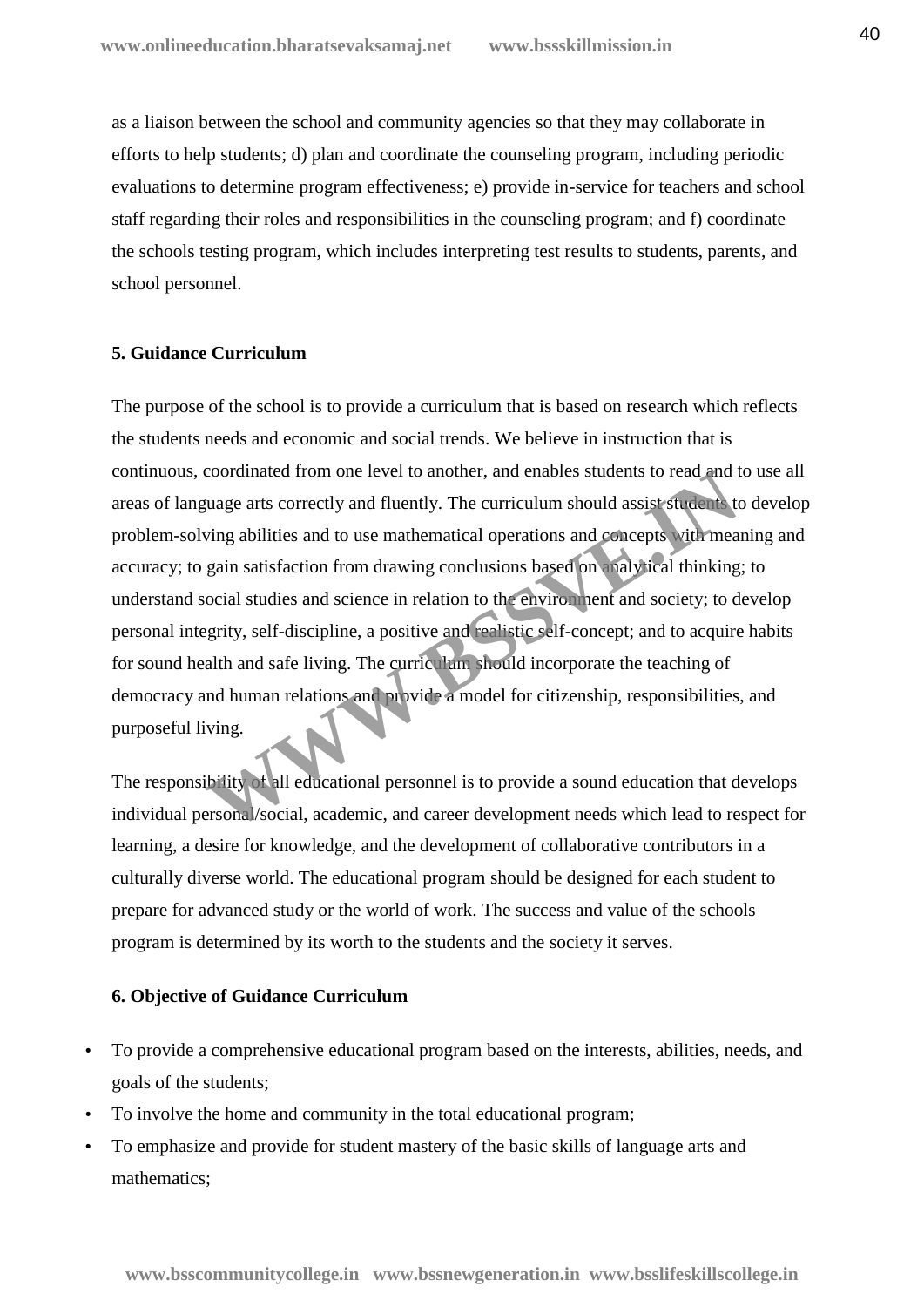- To develop students skills of rational and critical thinking;
- To develop students abilities to apply and transfer knowledge;
- To enhance student acquisition of knowledge and process skills of science and technology, social studies, literature, and language;
- To develop in students the attitudes and skills for enhancing the quality of the environment;
- To teach skills and instill knowledge in students needed for education and/or employment beyond high school;
- To provide an educational program where students progress on the basis of achievement;
- To provide a program of continuing education based on professional, vocational, and vocational needs of adults;
- To provide for students development of habits and good sportsmanship, personal standards of ethical behavior and moral choice, sound mental and physical health, and safe living;
- To instill within students an appreciation and sensitivity for people with disabling conditions, and of different ethnic, racial and religious backgrounds;
- To develop students basic understanding and appreciation of country, and of the democratic process; and to instill in students respect for authority, for the law, and for others; From the metal and physical health, and safe living<br>thin students an appreciation and sensitivity for people with **Evaluation**<br>ent ethnic, racial and religious backgrounds;<br>students basic understanding and appreciation of
- To provide a program which encourages students to participate in society as responsible family members and citizens;
- To stimulate students creativity and the development of skills, knowledge, and attitudes for the fine arts;
- To help each student develop a positive and realistic concept of self and others, a recognition and acceptance of their potential and limitations, and self-discipline;
- To encourage research and innovations for continuous improvement in curriculum and instructional methods that provide a thorough educational program;
- To continue to re-evaluate and revise the philosophy and objectives;
- To involve business, industry, and government in the total educational program;
- To develop effective leadership and group skills which foster and sustain relationships with others in culturally diverse work, community, and family settings;
- To develop in young people and adults an awareness of the need for a quality education.

# **Example/Case Study:**

In Section 4 of this course you will cover these topics: Individual Planning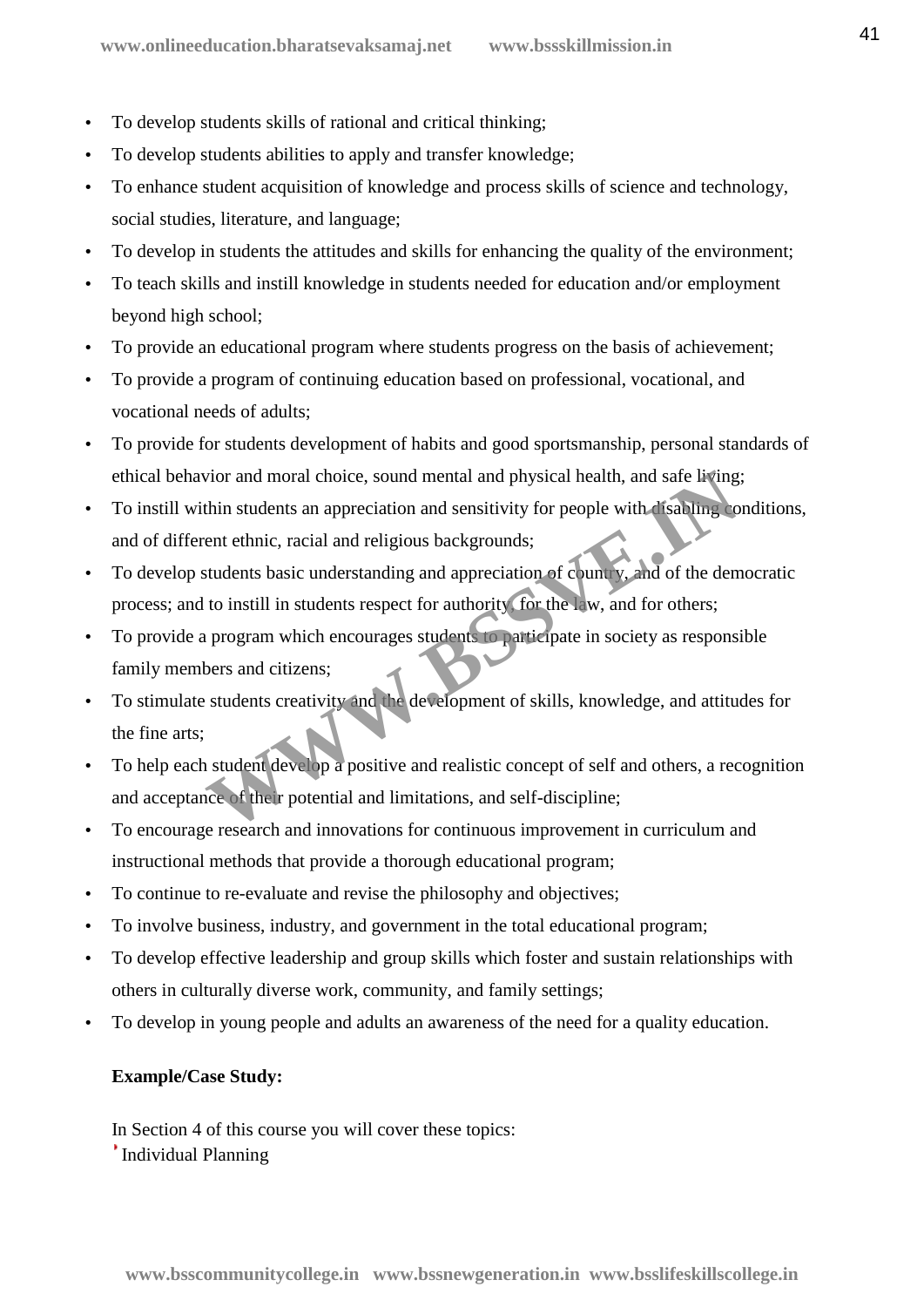# Responsive Services: Counselor-Delivered Interventions

#### **Topic : Individual Planning**

#### **Topic Objective:**

This chapter is intended to:

- Define individual planning
- Identify professional standards that are met through this program component
- Identify the goals associated with individual planning at the elementary, middle school, and high school level
- Identify the professional competencies that school counselors utilize to address this program component

## **Definition/Overview:**

Individual student planning incorporates a school counselor's knowledge of the individual student, his/her personal goals and knowledge of the student's future education and career landscape.

This may be the most rewarding part of the school counselor's career. During individual student planning, school counselors are able to assess a particular student's current situation and actively work to motivate and create options for the student in academic and/or career environments. professional competencies that school counselors utilize to address this protessional competencies that school counselor's knowledge of the individual ther personal goals and knowledge of the student's future education and

The student planning process can incorporate everything from making sure the student is taking the appropriate classes to creating psychological assessments to determine what emotional issues may be keeping the student from performing at his/her best.

#### **Key Points:**

#### **1. Individual Student Planning**

The Individual Planning component of Comprehensive School Counseling Program requires school counselors to coordinate ongoing systemic activities. These ongoing activities are designed to assist the individual student in establishing, monitoring and completing personal goals as well as developing plans for their future. In this way, counselors help all students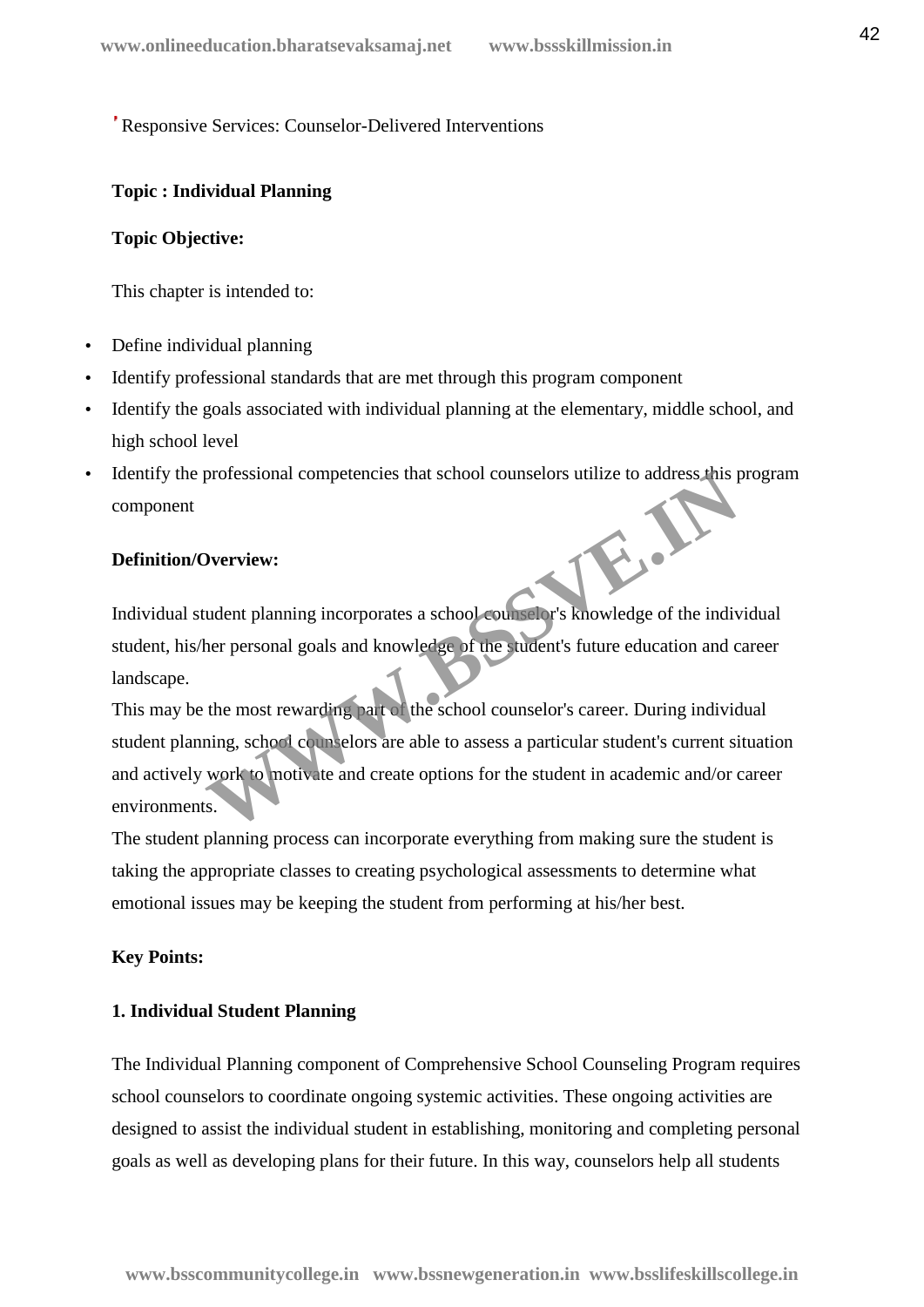plan and manage their own learning and help them to gain competencies in the Academic Domain, the Career Domain and the Personal/ Social Domain. This service includes advisement, assessment, placement and follow-up.

Individual planning will be an ongoing process. It will be integrated into the core curriculum by instructing students on setting short and long term goals, social skills, study skills, organizational skills, problem solving skills and decision making skills, and career awareness and career development. Students can utilize the counselor during one-on-one or group sessions for monitoring the progress of their individual planning.

School counselors are responsible for ensuring that all students have an individual plan for success and for monitoring and assisting students in the progression of their plan. The counselor, student and parents should collaborate in the planning, progression and documentation of the student's individual plan.

During the high school years this plan should be reviewed annually. **WWW.BSSVE.IN**

Some examples of topics within this component are:

- Study skills
- Goal setting
- Behavior planning and monitoring
- Social skills
- Bully prevention
- Promotion and retention information
- Transitions from school to school, school to work or school to higher learning
- Summer school programs
- Four-year or six-year plans
- Test score review, interpretation and analysis
- Career awareness
- Interests inventories
- Test taking strategies
- Yearly course selection
- Financial aid
- Senior exit interviews and surveys
- College selection
- Job shadowing, internships, entrepreneurship opportunities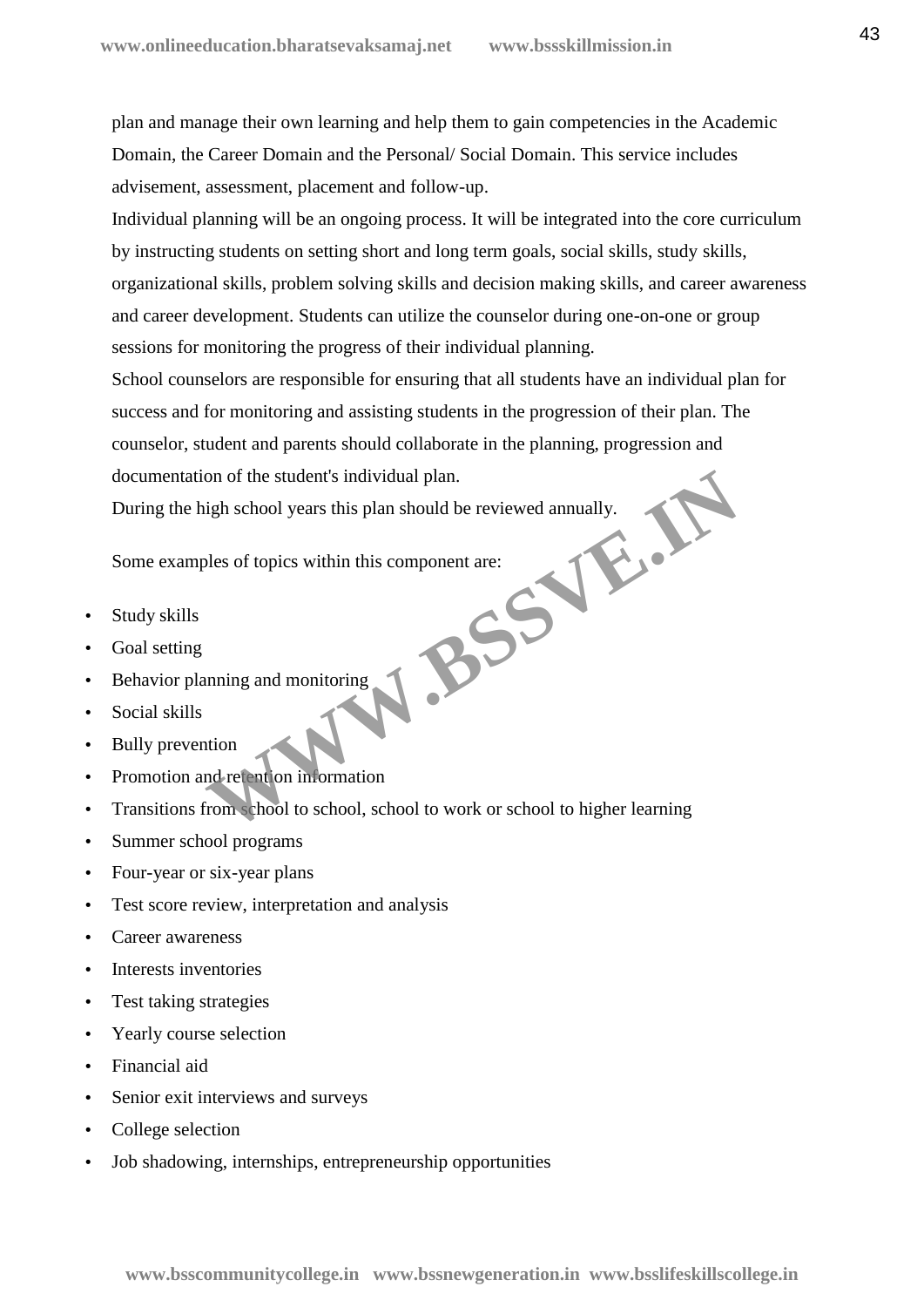#### **2. How Individual Counseling Works**

Individual counseling offers a chance for student to sit down and talk with a counselor about his/her academic worries and concerns. The counselor may ask some questions about a student and their family and what is worrying him the most. Finding out how student has resolved problems in the past, including what is or is not working now is useful in starting the process of helping you.

#### **3. Interpersonal Difficulties**

- Shyness
- Romantic Relationship Concerns
- Roommate Issues
- Problems with Anger
- Difficulty Keeping Friends
- Family Conflicts

As with individually distressing concerns, there may be other difficulties in forming and maintaining relationships. Many times, while struggles with interpersonal concerns can be addressed in Individual Counseling, Group Counseling may be more immediately applicable. WE.AS

## **4. Social Environment Difficulties**

One example of social environment difficulties involves dealing with cultural pressures that are common. Trying to gain acceptance in particular social circles and trying to succeed in certain academic areas that are unusually competitive or demanding can be cause distress for even the most successful students. Also, there are problems in our overall society cause pain for individuals or communities. These include, but are not limited to, the various isms and oppressions that exist in our world.

- Family Conflicts
- Dealing with racism
- Facing sexism or sexual harassment
- Facing homophobia
- Experiencing religious persecution or disrespect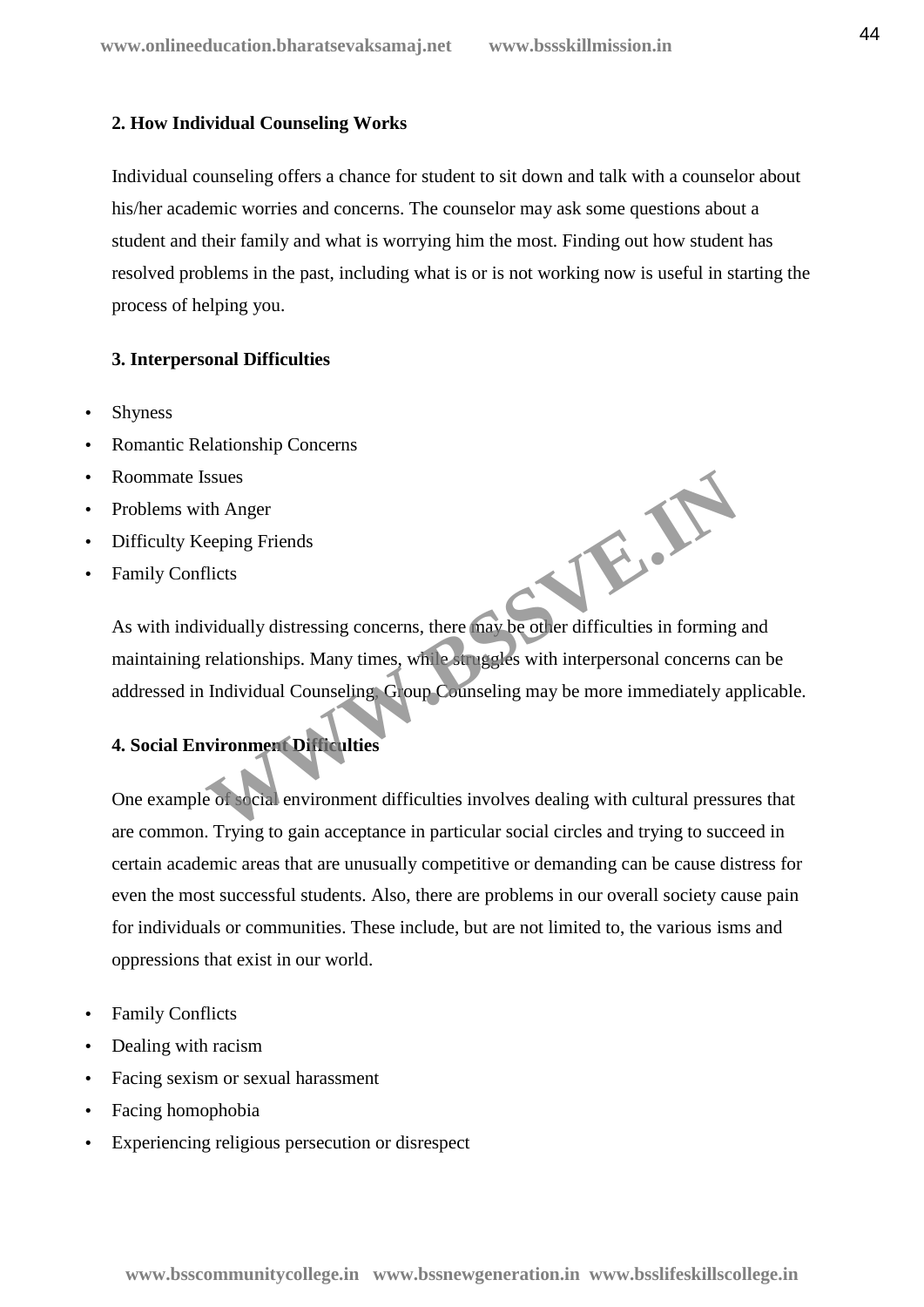For all the challenges described here, there is support in the context of individual counseling. Seeking that support is a sign of a resourceful student, one able to know when it's time to take action in order to move through the challenges of life.

#### **5. Individual Counseling Theories**

#### **6.1 Psychoanalytic theory**

It is a general term for approaches to psychoanalysis which attempt to provide a conceptual framework more-or-less independent of clinical practice rather than based on empirical analysis of clinical cases.The psychoanalytic theory focuses on dreams and the effect that the unconscious has on the individual.

#### **6.2 Individual Psychology**

Individual Psychology is a term used specifically to refer to the psychological method or science founded by the Viennese psychologist Alfred Adler. The term *individual psychology* can also be used more generally to refer to what is more commonly known as differential psychology or the psychology of individual differences. Usage of this term is likely to imply a more individualistic focus than is found in mainstream psychology of individual differences, where there is frequently a bias towards nomothetic research. mpirical analysis of clinical cases. The psychoanalytic theory focuses on<br>the effect that the unconscious has on the individual.<br>**Mividual Psychology**<br>idual Psychology is a term used specifically to refer to the psychologi

#### **6.3 Person Centered Theory**

Person-centered theory has become one of the most popular theories of counseling and therapy since it developed in the 1940s. It was first labeled nondirective by its originator, Carl Rogers. The theory offered a distinct alternative to the behavioral and psychoanalytic theories that dominated psychology at the time. Rogerslater broadened the concepts of the process and renamed it client-centered to de-emphasize the nondirective nature and emphasize a full understanding of all the client's dimensions. The person-centered concept evolved as issues relating to equality of participants in the relationship and a focus on the positive health of people became significant issues as opposed to a more unhealthy client status.

#### **6.4 Behavior Theory**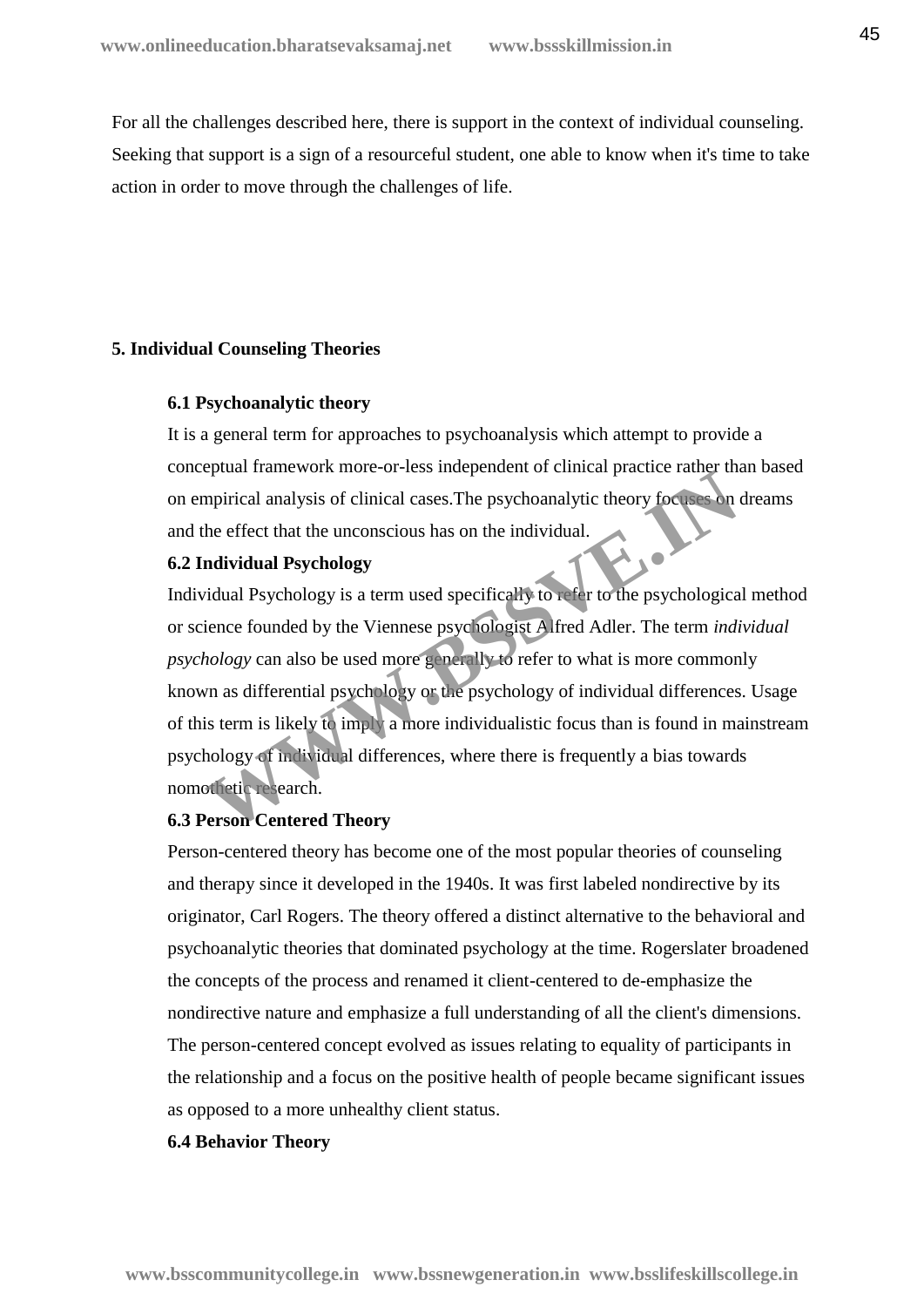In counseling behavior therapies concentrate on changing patterns of behavior that can help manage clients symptoms better. Interpersonal therapies help examine the relationships with others, and how they impact on the mood disorder.

#### **6.5 Rational emotive behavior therapy (REBT)**

Rational emotive behavior therapy previously called rational therapy and rational emotive therapy, is a comprehensive, active-directive, philosophically and empirically based psychotherapy which focuses on resolving emotional and behavioral problems and disturbances and enabling people to lead happier and more fulfilling lives. REBT was created and developed by the American psychotherapist and psychologist Albert Ellis who was inspired by many of the teachings of Asian, Greek, Roman and modern philosophers. REBT is one of the first and foremost forms of cognitive behavior therapy (CBT) and was first expounded by Ellis in the mid-1950s and continues its development to this day.

#### **6.6 Reality Therapy**

Reality Therapy is a particular approach in psychotherapy and counseling. It has primarily been developed by the psychiatrist Dr. William Glasser since the mid- 1960's. Reality Therapy is based on a concept called Choice Theory (originally called control theory). It has become well-established in the USand internationally and it has also been widely applied in education. The Reality Therapy approach to counseling and problem-solving focuses on the here-and-now of the client and how to create a better future. Typically, clients seek to discover what they really want and whether what they are currently doing (how they are choosing to behave) is actually bringing them nearer to, or further away from, that goal. Reality Therapy is a considered a cognitive-behavioral approach to therapy; that is, it focuses on facilitating the client to become aware of, and if necessary, change, his/her thoughts and actions. py (CBT) and was first expounded by Ellis in the mid-1950s and continuation<br>lopment to this day.<br>**Reality Therapy**<br>ity Therapy is a particular approach in psychotherapy and counseling. It<br>arily been developed by the psychi

#### **6.7 Transactional Analysis**

Transactional analysis, commonly known as TA to its adherents, is an integrative approach to the theory of psychology and psychotherapy. Integrative because it has elements of psychoanalytic, Humanist and Cognitive approaches. It was developed by Canadian-born US psychiatrist Eric Berne during the late 1950s.

#### **6.8 Gestalt Therapy**

Gestalt therapy is an existential and experiential psychotherapy that focuses on the individual's experience in the present moment, the therapist-client relationship, the environmental and social contexts in which these things take place, and the self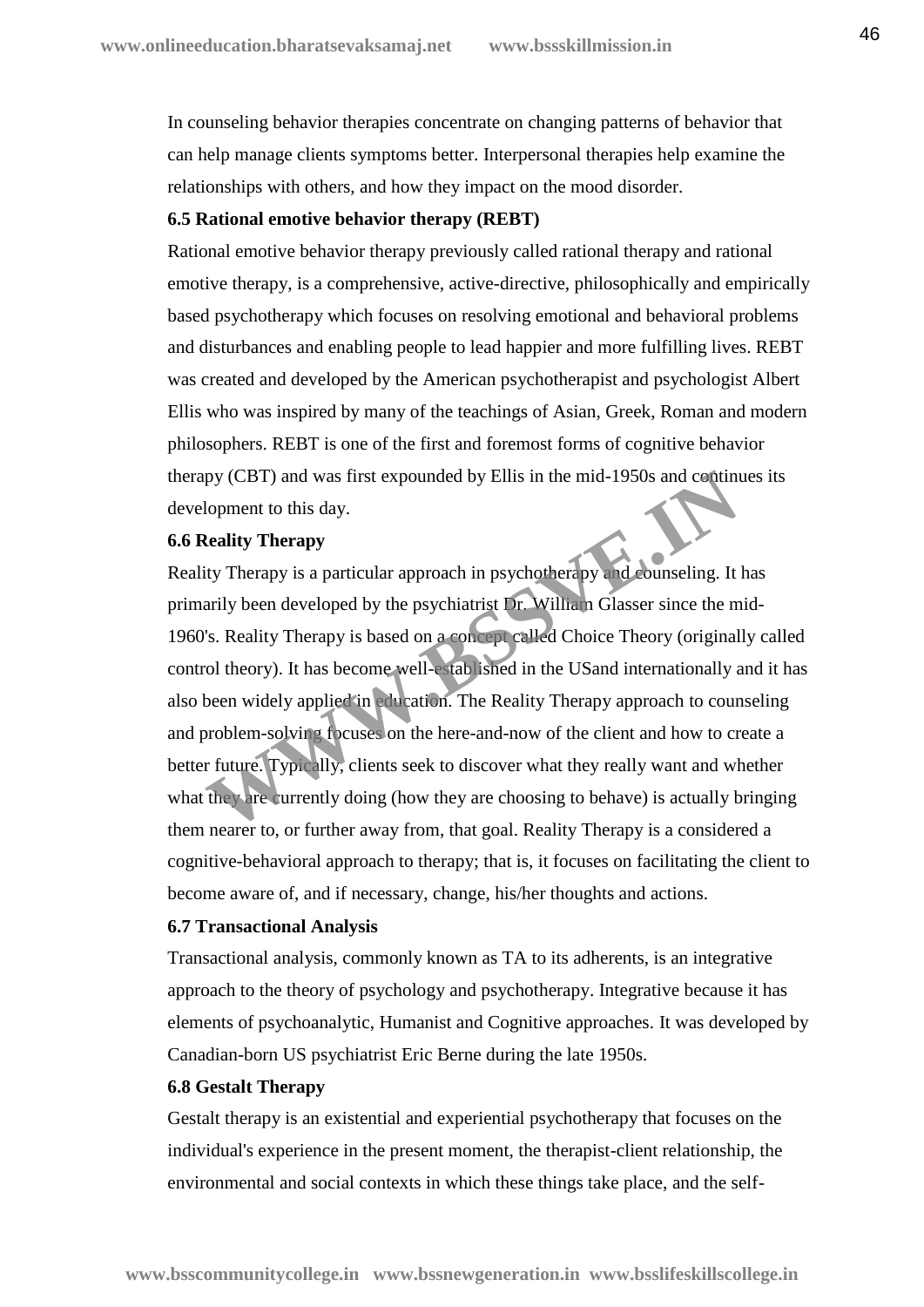regulating adjustments people make as a result of the overall situation. It emphasizes personal responsibility

#### **Topic : Responsive Services: Counselor-Delivered Interventions**

#### **Topic Objective:**

This chapter is intended to:

- Identify the immediate and remedial student concerns that are most commonly addressed by school counselors
- Describe the differences between students who may benefit from individual and group counseling and those students who are more appropriately served through indirect methods such as consultation and referral is intended to:<br>
immediate and remedial student concerns that are most commonly addressed<br>
relors<br>
differences between students who may benefit from individual and grou<br>
and those students who are more appropriately served
- Describe the process of developing and implementing counseling plans for students who require remedial assistance
- Discuss considerations that need to be taken into account when scheduling individual and group counseling

#### **Definition/Overview:**

This component of a comprehensive school counseling program addresses the immediate needs and concerns of students. Responsive services are available to all students and incorporate both direct and indirect services. They may range from early intervention to crisis response to meet student needs. Responsive services are planned and goal-focused. Counselors have special training to respond to the needs and concerns of students, and the cooperation and support of the entire staff are necessary to address student needs. Students may self-refer or be referred for counseling services by parents or school staff. There are five methods of service delivery in responsive services. Those methods are: (1) consultation, (2) individual and group counseling, (3) crisis counseling, (4) referrals, and (5) peer facilitation.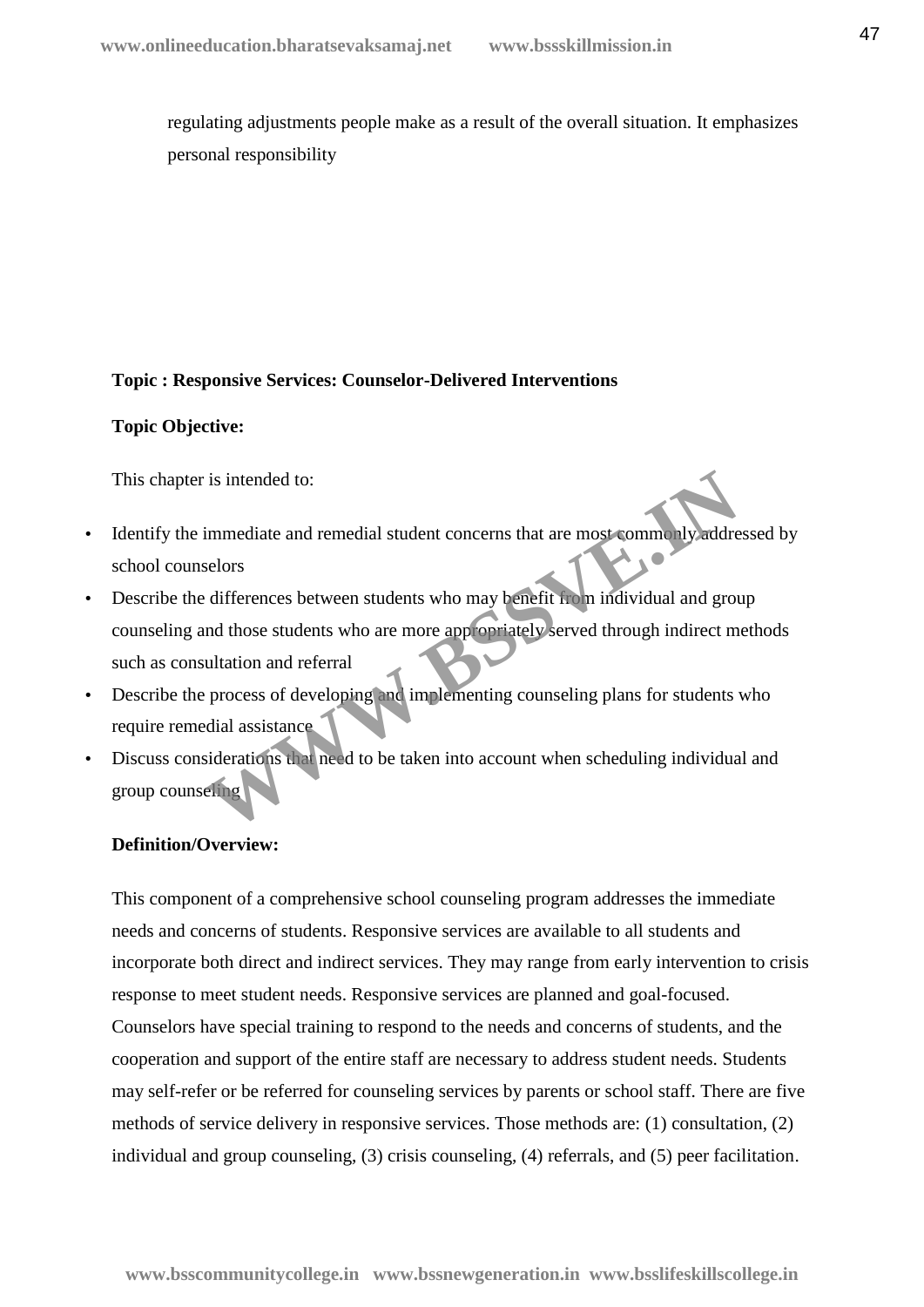# **Key Points:**

#### **1. Students Remedial Concerns**

Often, students experience challenges that leave them feeling alone and unsure about where to get the support they need. Individual counseling can help students explore, understand, and work through these difficulties on a one-to-one basis. Often, simply having an objective person with whom to discuss things brings about a fresh perspective and a renewed sense of strength and confidence. Other times, the process helps students recognize different options.

- Struggles with depression
- Suicidal thoughts
- Severe anxiety
- Adjusting to College
- Recovery from Abuse and Trauma
- Grief and Loss Issues
- Disordered or Disruptive Eating Issues

Of course, there can be a variety of other difficulties that manifest themselves in the form of behaviors that cause distress or disruption in a students life. WE.A.

#### **2. Individual Counseling**

Individual counseling is a direct service in which a counselor sees a student on a one-on-one basis. The counselor may choose to identify students to serve who are considered high priority due to personal or academic issues. If a student is in need of more intensive counseling, then a referral will be made to the appropriate agency. A release of information will be obtained so that the school counselor and the agency counselor can work collaboratively for the benefit of the student. In collaboration with the referred service provider the school counselor will continue to monitor the student intensively.

# **3. Group Counseling**

Small group counseling will be conducted primarily as a remedial means of addressing specific issues. The need for a counseling group will be determined by collaboration between the counselor(s), administrators, teachers and parents. The counselor will select group members whose needs and goals are compatible with the goals of the group. The group members selected should not be students who will impede the group process. The well-being of the group members should be enhanced, and not jeopardized by the group experience.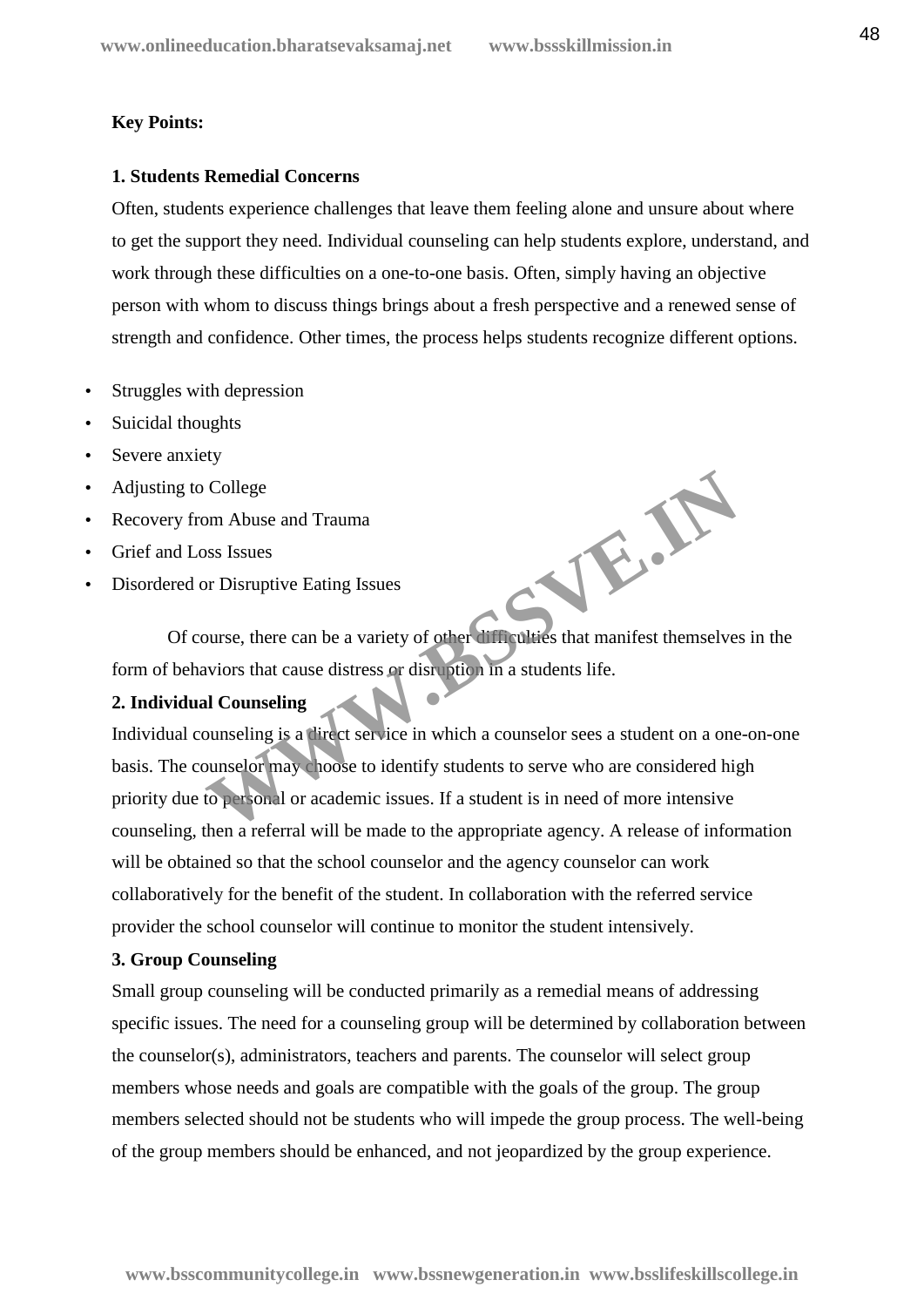Small groups may consist of 6-12 students meeting for 8-12 sessions, as needed. Counselors will work with teachers in scheduling the group so that the student's removal from the classroom is kept to a minimum. Counselors will follow the ethical and legal guidelines in providing group counseling services.

Small group counseling allows student to develop insight into themselves as well as others. It provides an effective and efficient way to deal with developmental and situational issues. The groups created by the counselor will deal with personal and interpersonal concerns. There are three types of group approaches; they are (1) Crisis Centered Groups, (2) Problem Centered Groups, and (3) Growth Centered Groups. The types of groups that could be formed under any of these approaches **are**:

- Self-concept issues
- Interpersonal relationships
- Social skills
- Problem solving/ decision making **WWW.BSSVE.IN**
- Study skills
- Communication skills
- Anger management
- Grief and loss
- Divorce
- School failure
- Disruptive and defiant behavior
- Maladjustment
- Self Esteem
- Stress Management
- Conflict Resolution

#### **4. Crisis Counseling**

A *crisis*as defined by school counselorsis an unpredictable event outside the normal school experience that creates extreme stress and disrupts the normal functioning of many students and staff in the school. The event might occur outside the school, but if it affects the school, a crisis response is needed. Typically, school counselors are members of a crisis response team and often serve on district-level crisis response teams. Because of their knowledge of students and staff, school counselors are in a unique position to provide crisis response services and to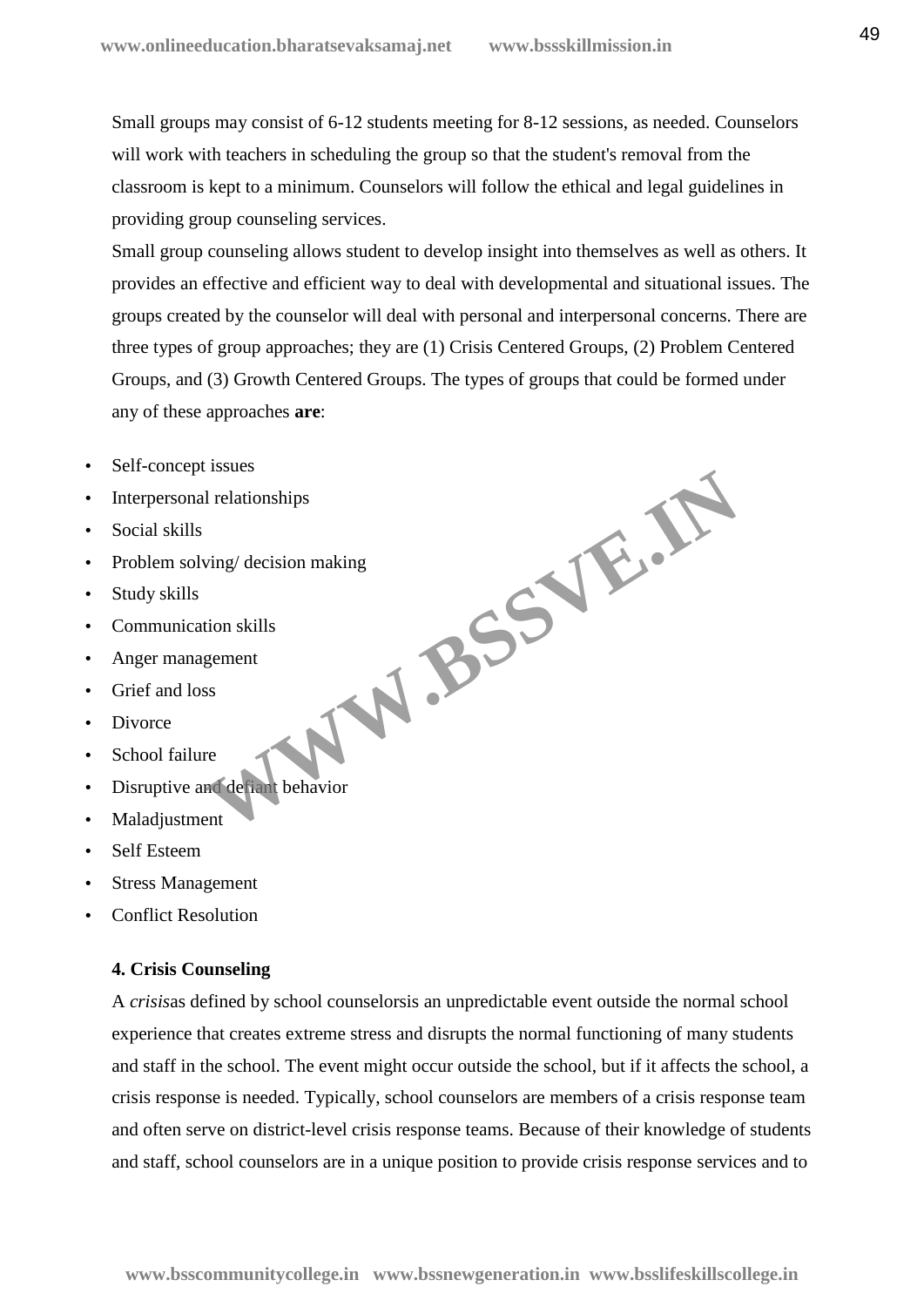advise administrators. Teachers often need support during and after a crisis, and counselors can provide teachers with accurate information and even prepare written instructions or scripts for communicating information to students. Counselors may conduct classroom discussions related to the crisis and provide support and referrals to teachers who are personally affected. Counselors use their knowledge of students to identify those most likely to need additional or emergency mental health services (typically those closest physically to an incident or emotionally to a deceased student or staff). They then make appropriate referrals and expedite those for students at high risk. They also often contact families to make them aware of the crisis and the need for close attention to their child. For many students, support groups and brief individual counseling with the school counselor will be sufficient. Counselors also monitor affected persons over the long term because a crisis has both immediate and long-term consequences that vary among exposed individuals. School counselors strive to build trusting relationships with parents and guardians. These relationships position the counselor as the person that caregivers will best respond to when they need to be informed of a crisis. School counselors also ensure that the school's response is culturally appropriate and sensitive. For example, when there is a death of a student or staff member, school counselors demonstrate cultural awareness by responding to students and their families in a culturally sensitive manner. They may call upon outside agencies (or counselors from other schools) for assistance in a large-scale crisis. Having well-established relationships with those agencies and personnel expedites that process. Crisis counseling is usually temporary in nature and is provided to students and families who are facing emergency situations. Counseling in a time of emergency includes prevention, intervention and follow up. Referrals to community agencies are made when appropriate. School counselors are important members of a school district's crisis intervention team. Written procedures should be in place in the school district for staff to follow during crisis nd long-term consequences that vary among exposed individuals.<br>
selors strive to build trusting relationships with parents and a tare and<br>
position the counselor as the person that caregivers will best respond to<br>
be infor

situations.

In Section 5 of this course you will cover these topics:

Responsive Services: Counselor-Supported Interventions

System Support

Legal And Ethical Concerns In School Counseling

#### **Topic : Responsive Services: Counselor-Supported Interventions**

**Topic Objective:**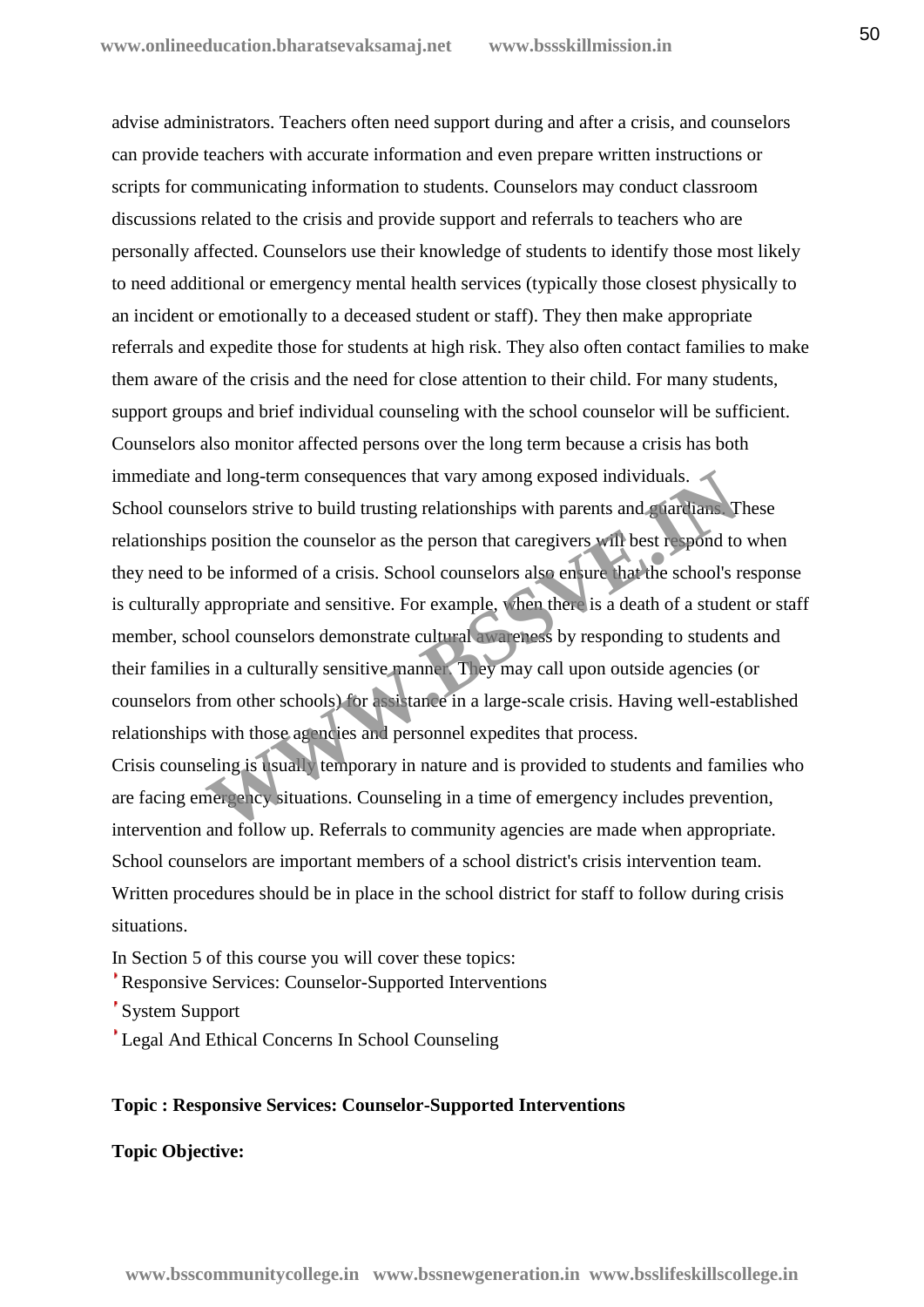This chapter is intended to:

- Identify the skills associated with effective consultation
- Describe the process of consultation
- Describe the counselor's role in developing, implementing, and evaluating different types of peer programs
- Describe strategies and procedures for referring students to outside agencies
- $\bullet$  and  $\bullet$

#### **Definition/Overview:**

Rational emotive behavior therapy is a popular approach in counseling and psychotherapy that makes use of affective, behavioral, and cognitive methods to help bring about change. A primary focus of this approach is teaching clients to realize that feelings are derived from thoughts, not events.

REBT stresses role-play and homework assignments as well as recognition of thoughts. Disputations are employed to counteract faulty, **fermional thinking and help clients take** control of their lives. REBT is both a psychoeducational and a psychotherapeutic means of promoting change in clients. See of affective, behavioral, and cognitive methods to help bring about chases of this approach is teaching clients to realize that feelings for derived tevents.<br>
Levents.<br>
We are employed to counteract faulty, **rrational** 

#### **Key Points:**

## **1. Consultation**

Consulting means the counselor works with someone other than the student in order to help the student. The person with whom the counselor consults might be a classroom teacher, an administrator, a caregiver, or a member of an outside agency that is working with the student. The goal of the consultation is to help the student. The school counselor uses his or her expertise and communication skills to provide help and information that will allow others to better serve the student.

The school counselor may gather information about the student to get a more complete picture of the student's needs. If a student is referred to the counselor because of classroom behavior problems, the counselor may consult with teachers and parents in addition to meeting with and observing the student. The counselor may also work with teachers to implement different strategies that might change the student's behavior. At an IEP, 504, or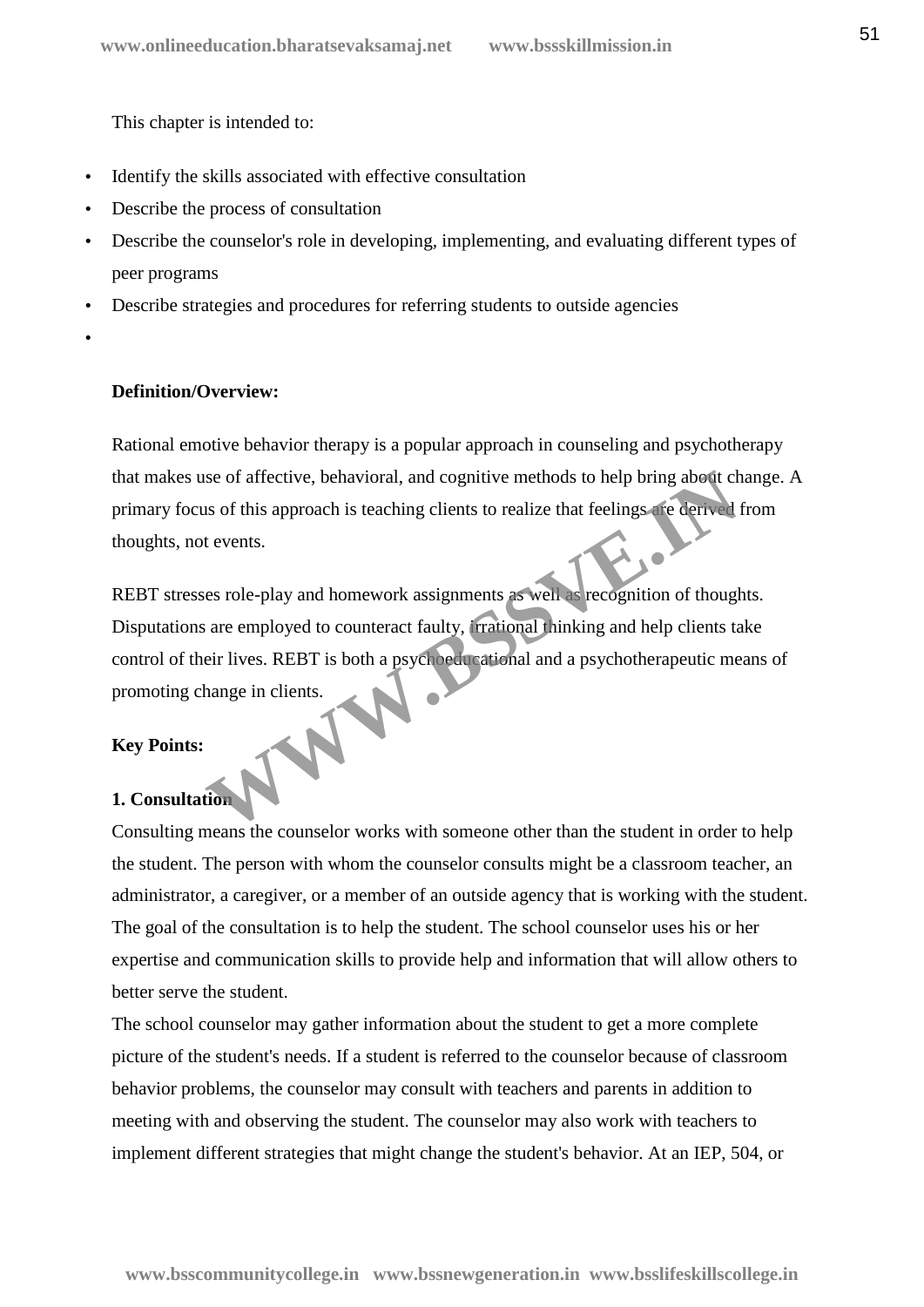child study team meeting, the counselor consults with team members and offers suggestions. The school counselor is an advocate for the student, ensuring that the student's interests are represented and that the outcomes are appropriate for the situation and the child. The counselor can also serve as a consultant to the entire school, and often does so when engaging in activities or plans to improve school climate or implementing new programs. Consultation is a cooperative process of sharing information and ideas to better serve our students. The counselor's goal in consultation with others is to gather information, disseminate information, and enhance the consultee's skills in interacting more effectively with our students. The counselor's role as a consultant is to assist others to think through problems and to develop skills that make them more effective in working with our students. Effective consultation requires skill in problem solving and the ability to form collaborative relationships with other experts.

#### **2. Referral**

School Counselors enlists the services of other school personnel, community agencies, and service providers. A referral for services will be made when a counselor is unable to meet the needs of the student on their own. As part of the NM Comprehensive School Counseling Program, counselors keep an up-to-date list of resources available to best meet the needs of the students. Which the experts.<br>
Inselors enlists the services of other school personnel. Community agencies<br>
iders. A referral for services will be made when a counselor is unable to<br>
student on their own. As part of the NM Comprehens

# **3. How to Make a Referral**

- Consult with colleague(s)
- Talk to student about the procedure and elicit their permission to consult with their parents and an appropriate agency/service provider
- Collaborate with parent(s)/guardians (if the student has consented), as appropriate.
- o Inform parents of the procedure for referral, and elicit their permission to consult with the appropriate agency/service provider
- o Inform them that you will be collaborating with the referral agency/service provider
- o Inform them how the counselor and school will continue to support the student at the school
- o Inform them of how they can also support the student at home
- o Inform parents that if they do not take the student for services, it could be considered neglect. Let them know your responsibility and obligations in this process.
- Choose an appropriate agency/service provider to meet the students needs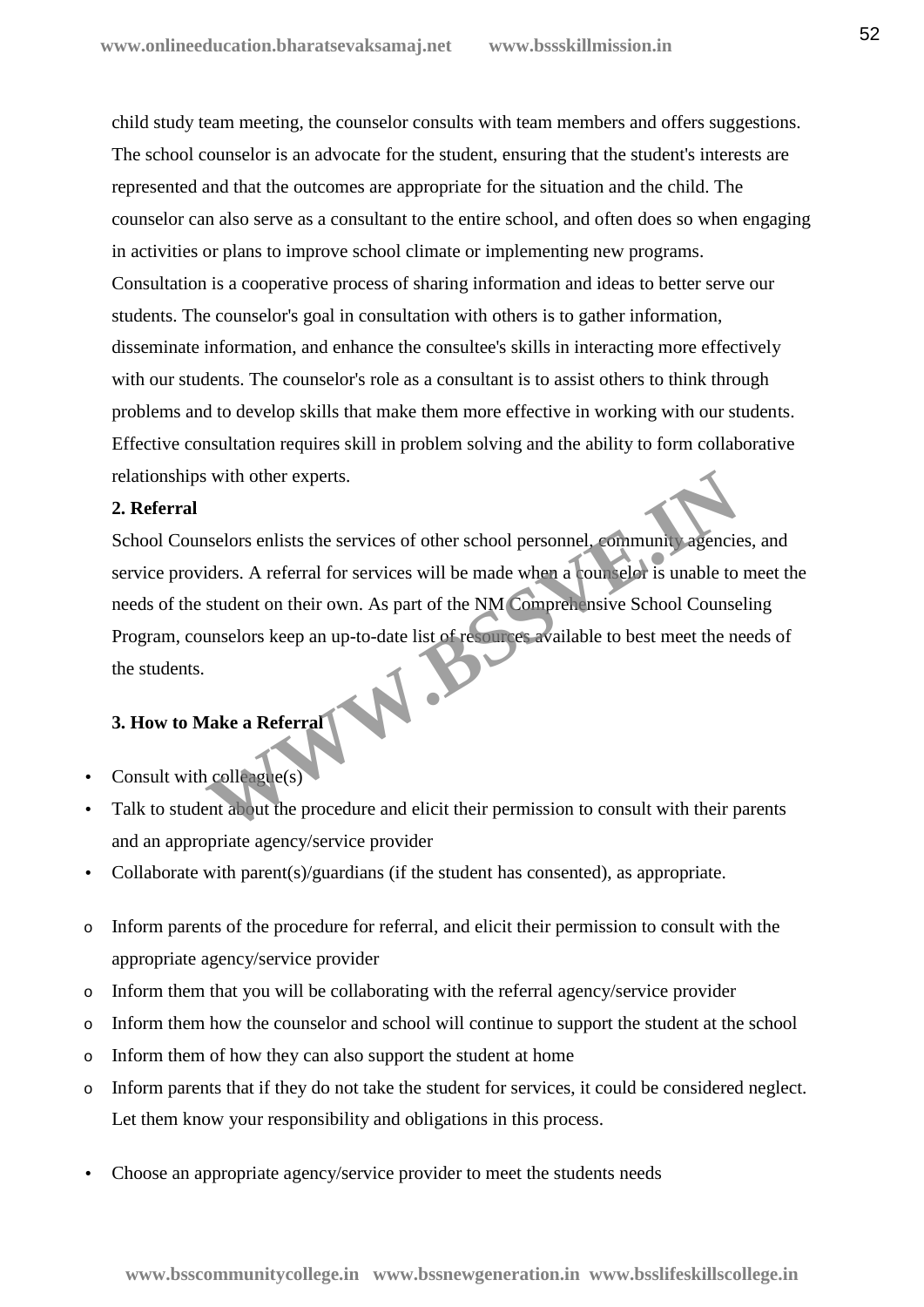- Have a two way (agency/service provider to school counselor and school counselor to agency/service provider) release of information signed to collaborate with agency/service provider as appropriate.
- Follow-up to make sure the student is receiving the services they were referred to. If not, consult with colleague(s), and parents to resolve any issues that are barriers to the student receiving the services.
- Make contact with the agency/service provider. Indicate reason for the referral. Provide the agency/service provider with the release. Collaborate on what type of information will be shared to meet the needs of the student. Develop a plan of action and follow up with the plan in writing.
- If a referral is made to Children, Youth and Families for abuse and/or neglect, the parent(s)/guardian(s) who are suspected of perpetrating the abuse/neglect will not be informed of the referral.
- The counselor has the important responsibility of documenting concerns and actions taken on behalf of the student.

# **4. Schools policy on obtaining parental/guardian permission for counseling in the school:**

In school counseling minors have been given explicit authorization to consent to mental health and medical services. However, most school counselor recognizes that parent involvement and collaboration is, under normal circumstances, ideal. Therefore, the school counselors talk to the student and discuss the benefits and possible consequences of informing their parent(s)/ guardian(s). The counselor must have the student's permission to inform parent(s)/guardian(s) of any mental health counseling services or referrals. The exception to this is, if the counselor suspects harm to the student, or if the student is going to harm another, then parents and the authorities will be informed. Another exception: if the counselor suspects abuse and/or neglect by a person other than the parent(s)/guardian(s), then parent(s)/ guardian(s) will be informed. ardian(s) who are suspected of perpetrating the abuse/neglect will not be<br>the referral.<br>or has the important responsibility of documenting concerns and actions<br>student.<br>olicy on obtaining parental/guard an permission for c

# **5. Peer Facilitation**

Another form of responsive services through group counseling is Peer Facilitation. Developmental skills need to be taken into account when creating peer helper groups. In this type of support system, counselors would train students as peer mediators, conflict managers, tutors, mentors, and peer counselors. The techniques that students would learn in peer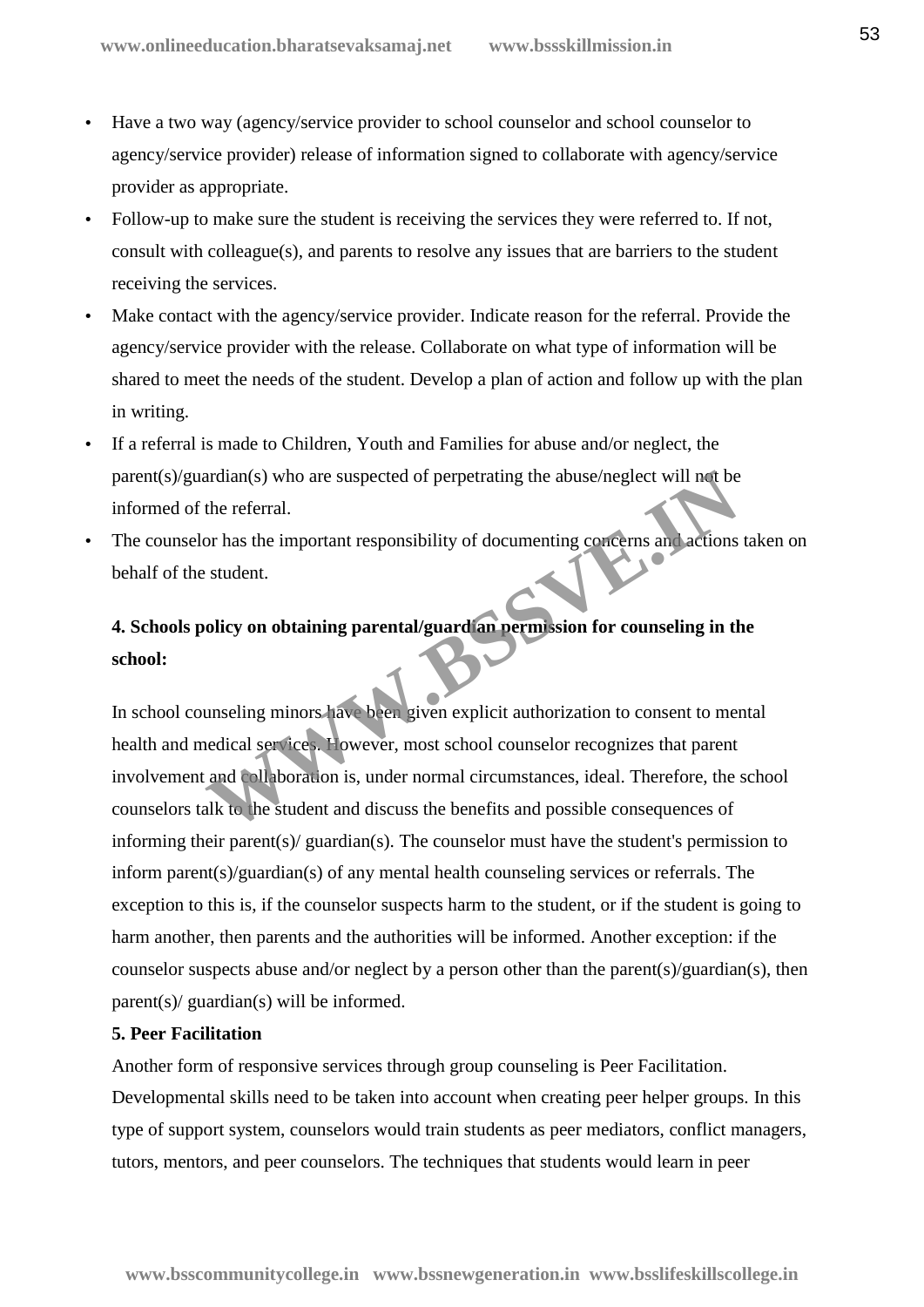mediation, conflict resolution, tutoring, mentoring and peer counseling would help the students and their peers to make changes in the way that they get along with others and deal with their personal issues, as well as providing additional support among the peers.

#### **Topic : System Support**

#### **Topic Objective:**

This chapter is intended to:

- Discuss the importance of professional development for school counselors
- Describe the steps involved in developing a professional development action plan
- Discuss the importance of consultation, collaboration, and teaming
- Identify the characteristics of effective leadership and effective teams
- Identify the components of program management
- Identify counselor skills and qualities that are associated with effective program management

# **Definition/Overview:**

System support consists of all the management activities that establish, maintain and enhance the total school counseling program. Counselors will use their leadership and advocacy skills to promote systemic change by contributing in three main arenas. Those three arenas are (1) professional development, (2) consultation, collaboration and teaming, and (3) program management and operation. is intended to:<br>
importance of professional development for school counselors<br>
steps involved in developing a professional development action plan<br>
importance of consultation, collaboration and teaming<br>
characteristics of

#### **Key Points:**

#### **1. Professional Development**

Professional Development is the regular involvement in updating and sharing of the counselor's professional knowledge and skills. Responsibility under this arena includes:

**In-service training**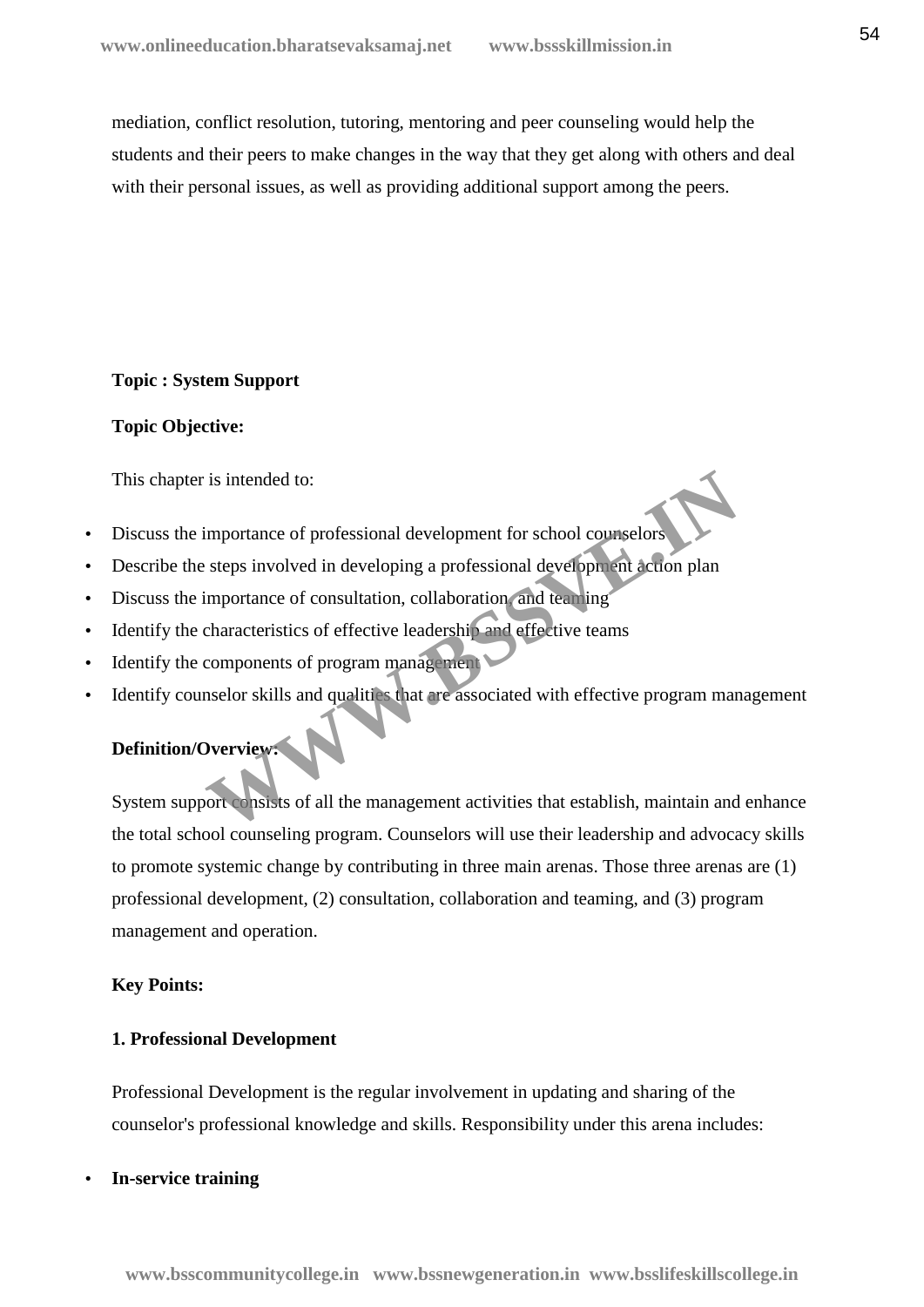Ithelps counselors to update skills in curriculum development, effective teacher training, developmental issues, trauma issues, technology and data analysis, etc. Counselors also provide instructions on school counseling curriculum or other concerns to the school staff or community.

#### **Professional association membership**

**It** assists counselors in maintaining their level of competence. (American School Counselor Association, New Mexico School Counseling Association, etc.)

#### **Post-graduate education**

It helps to maintain and improve levels of competence by attending courses, conferences and meetings related to the counseling field.

## **2. Consultation, collaboration and teaming**

Consultation, collaboration and teaming is an opportunity for counselors to receive information on the emerging needs of students and to provide important contributions to the school system which are in the best interest of our students. o maintain and improve levels of competence by aften line courses, contains related to the counseling field.<br> **WEW WARES SCIENCE AND THE COUPLANCE CONTAINS TO CONSTRUCT AND A CONSTRUCT CONSTRUCT AND A CONSTRUCT ON A CONSTR** 

- **Consultation** with parent(s)/guardian(s), teachers, administrators, and community experts. Activities would include Parent/teacher conferences, open house, Student Assistance Team, other meetings, etc.
- **Partnering with staff, parent(s)/guardian(s) and community relations.** Counselors will orient staff, parents and community businesses and organizations to the school counseling program. They will share information and opportunities through these partnerships, newsletters, local media, presentations, and trainings, etc.
- **Community outreach.** By visiting the sites counselors become knowledgeable of community resources for referral agencies, employment opportunities and labor market information.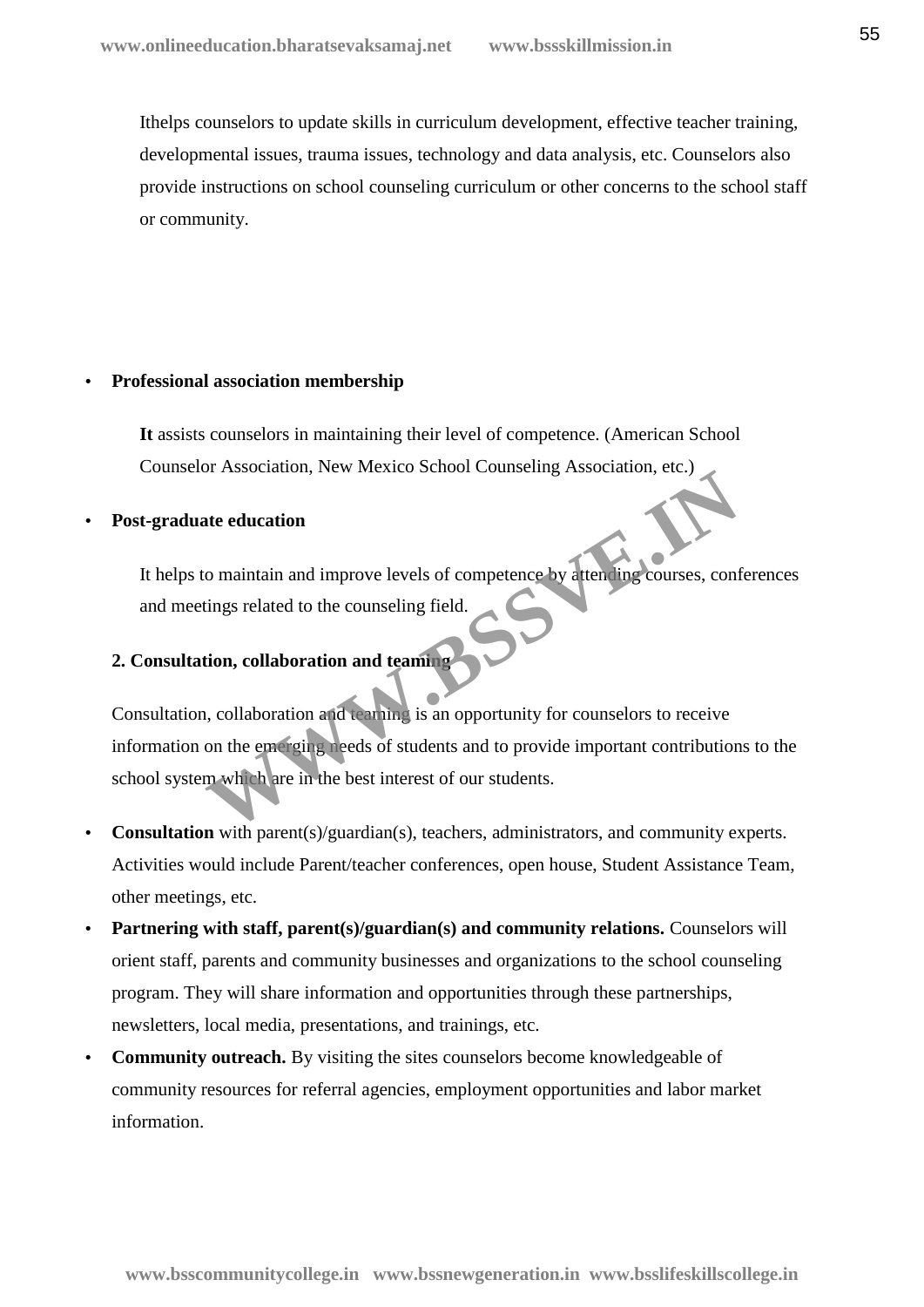- **Advisory councils** . The district's school counseling program may have an advisory council to allow for the community to provide input as well as to be informed about counseling curriculum and programming. Counselors may serve on advisory councils such as the Community Health Alliance, which could offer many opportunities to get information on resources and partner for student's success.
- **District committees** . In serving on committees such as Governance council, monthly counselor meetings, matrix development, and task forces, etc. counselors generate support for the school counseling program throughout the school or district.
- $\bullet$  and  $\bullet$

#### **3. Program management and operations**

Program management and operations includes the planning and management tasks that are necessary to support activities conducted in the school counseling program. It also includes responsibilities that need to be fulfilled as a contributing and supportive member of the school staff. magement and operations includes the planning and management tasks the support activities conducted in the school counseling program. It also means that need to be fulfilled as a contributing and supportive member of the s

- **Management activities** would include creating and utilizing a budget, accessing facilities, utilizing or changing policies and procedures, research and resource development.
- **Data analysis** such as student achievement, counseling program-related data, activity outcomes, testing scores, and gaps in services, etc.
- **Fair share responsibilities** monitoring to ensure that there is equal responsibility for the team members in the educational system.

All of these system support services activities support other programmatic initiatives by creating a structure for providing services, as well as an accountability for measuring the success or further needs of the district. It also provides us vital information to be able to write grants for funding of the school district's needs to better serve our students needs.

# **Topic : Legal And Ethical Concerns In School Counseling**

#### **Topic Objective:**

This chapter is intended to:

- Identify ethical dilemmas and issues that are common in the school setting
- Describe procedures for ethical decision making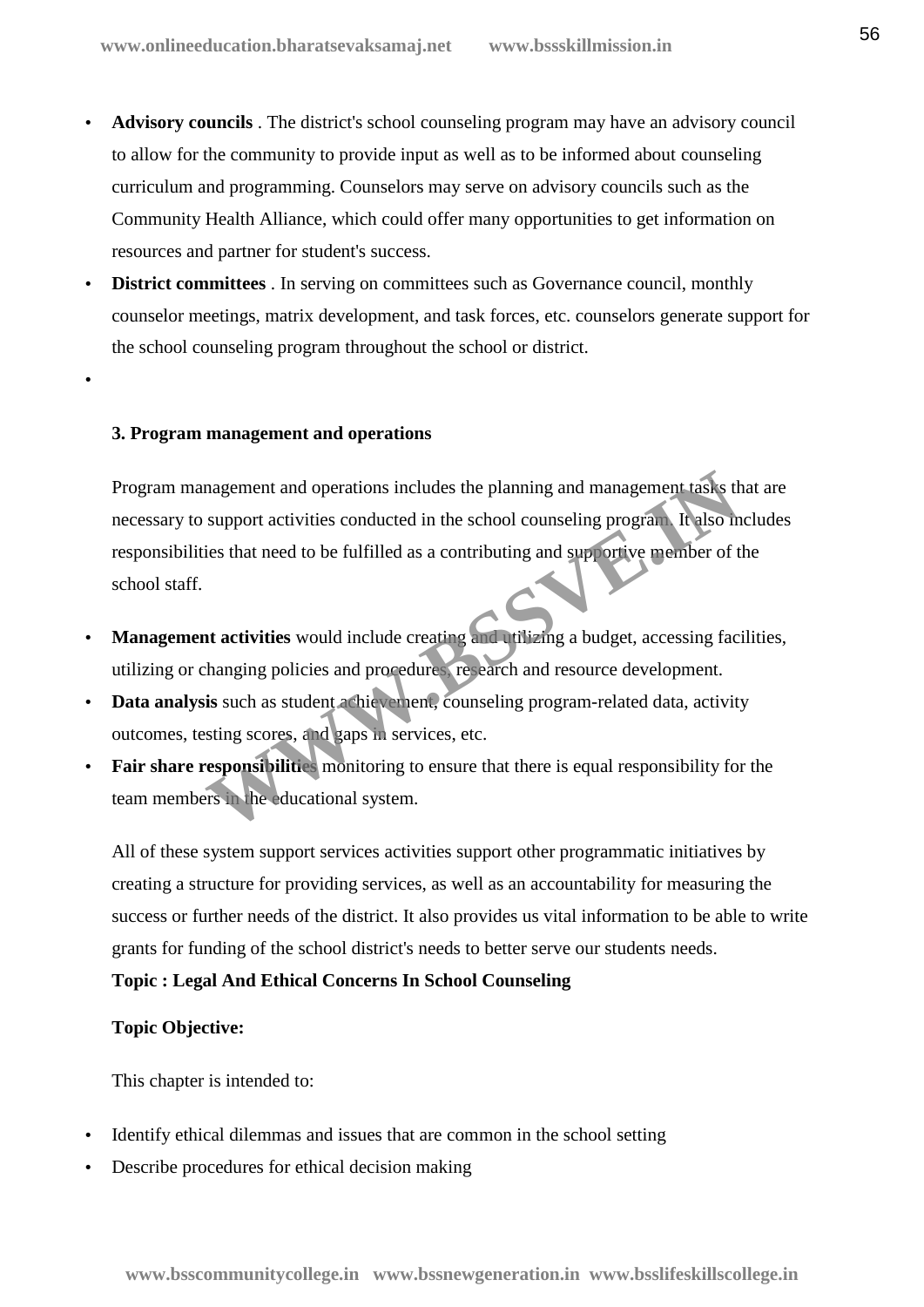- Identify legal issues associated with working with minor clients in the school setting
- Identify ways that school counselors can minimize their risk of violating ethical codes and laws in the context of school counseling relationships

#### **Definition/Overview:**

Counselors and therapists, like other professionals, have established codes of ethics to guide them in the practice of helping others. The ethical standards of the ACA are the primary resources for counselors when they face ethical dilemmas. Acting ethically is not always easy, comfortable, or clear.

In making an ethical decision, counselors rely on professional values as well as ethical standards and legal precedents. They also consult professional colleagues, casebooks, and principles. It is imperative that counselors become well informed in the area of ethics for the sake of their own well-being and that of their clients. It is not enough to have an academic knowledge of ethical standards; counselors must also have a working knowledge and be able to assess the developmental level at which they and their colleagues are operating. In addition, counselors must be informed about state and national legislation and legal decisions, for these will affect the ways in which they work. Counselors are liable for civil and criminal malpractice if they violate client rights or societal rules. One way for counselors to protect themselves legally is to follow the ethical standards of the professional organizations with which they are affiliated and operate according to recognized practices. Counselors must be able to justify what they do and they should also carry malpractice insurance. d legal precedents. They also consult professional colleagues, casebooks<br>is imperative that counselors become well informed in the at each curic<br>own well-being and that of their clients. It is not enough to have an acade<br>o

Ethical standards and legal codes reflect current conditions and are ever-evolving documents. They do not cover all situations, but they do offer guidance beyond counselors' personal beliefs and values. The ethical and legal aspects of counseling will probably become more complicated in the future, and enforcement procedures will become stricter. No practicing counselor should be ignorant of ethics or the law.

#### **Key Points:**

# **1. Ethical Standards**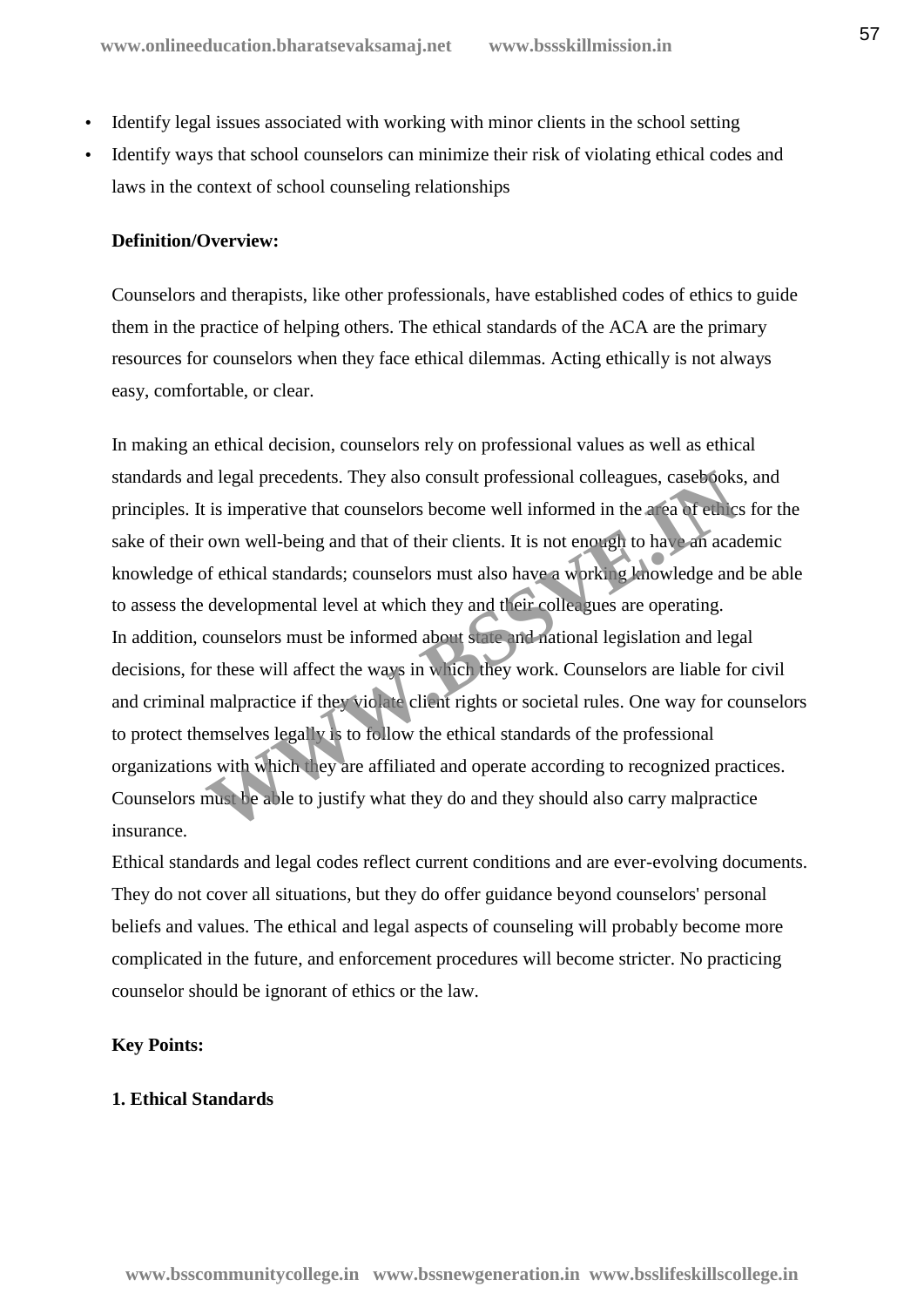Professional organizations provide their members with codes of ethics that serve as standards for their behavior. The Code of Ethics of the American Counseling Association and the Ethical Standards for School Counselors of the American School Counselor Association are the codes that govern the practice of school counseling.

## **2. Pertinent Legal Codes and Concepts**

- **Federal Legislation**. Title IX which prohibits discrimination on the basis of sex, Title II of the Education Amendment Acts of 1976 which requires states to draw up plans to assure equal access to vocational education funds, and the Family Educational Rights and Privacy Act of 1974 which protects the privacy of school records are examples of federal legislation that has an impact on the practices of school counselors.
- **Legal Concepts**. Privileged communication, the client's right by law to have prior confidences to certain professionals maintained during legal proceedings; malpractice, practices in excess of a professional's training or ability that result in damage; negligence, a breach of legal duty resulting in damages; child abuse, a variety of acts leading to emotional or physical harm: libel, false statements that are published and cause damages; and slander, false statements that are transmitted verbally, are legal concepts about which school counselors are challenged to be well versed. There are unclear areas even though the legal concepts are designed to describe specific are responsibilities. The Tarasoff case is cited as an example of how difficult it may be to determine exactly the appropriate lengths to go in order to meet one's duty to warn potential victims of crimes. Advising minors without parental consent in the troublesome areas such as whether or not to continue or abort a pregnancy is another unclear area. Two suggestions for counselors confronted with such issues are to have policy statements for crises and challenging situations and to keep proper notes about one's actions and decisions. The most frequently reported legal issues are determining whether a client is suicidal, determining whether to report child abuse, and determining whether a client poses a danger to others. **Example 18.** Privileged communication, the client's right by law to have prior to certain professionals maintained during legal proceedings, malpractic excess of a professional's training or ability that result in damage;
- **Most Frequently Reported Legal Issues** Survey data indicate that the most frequently reported legal issues by school counselors are determining whether a client is suicidal, determining whether to report suspected child abuse, and determining whether a client posed a danger to others.

#### **3. AmericanSchoolCounselor Ethical Standards**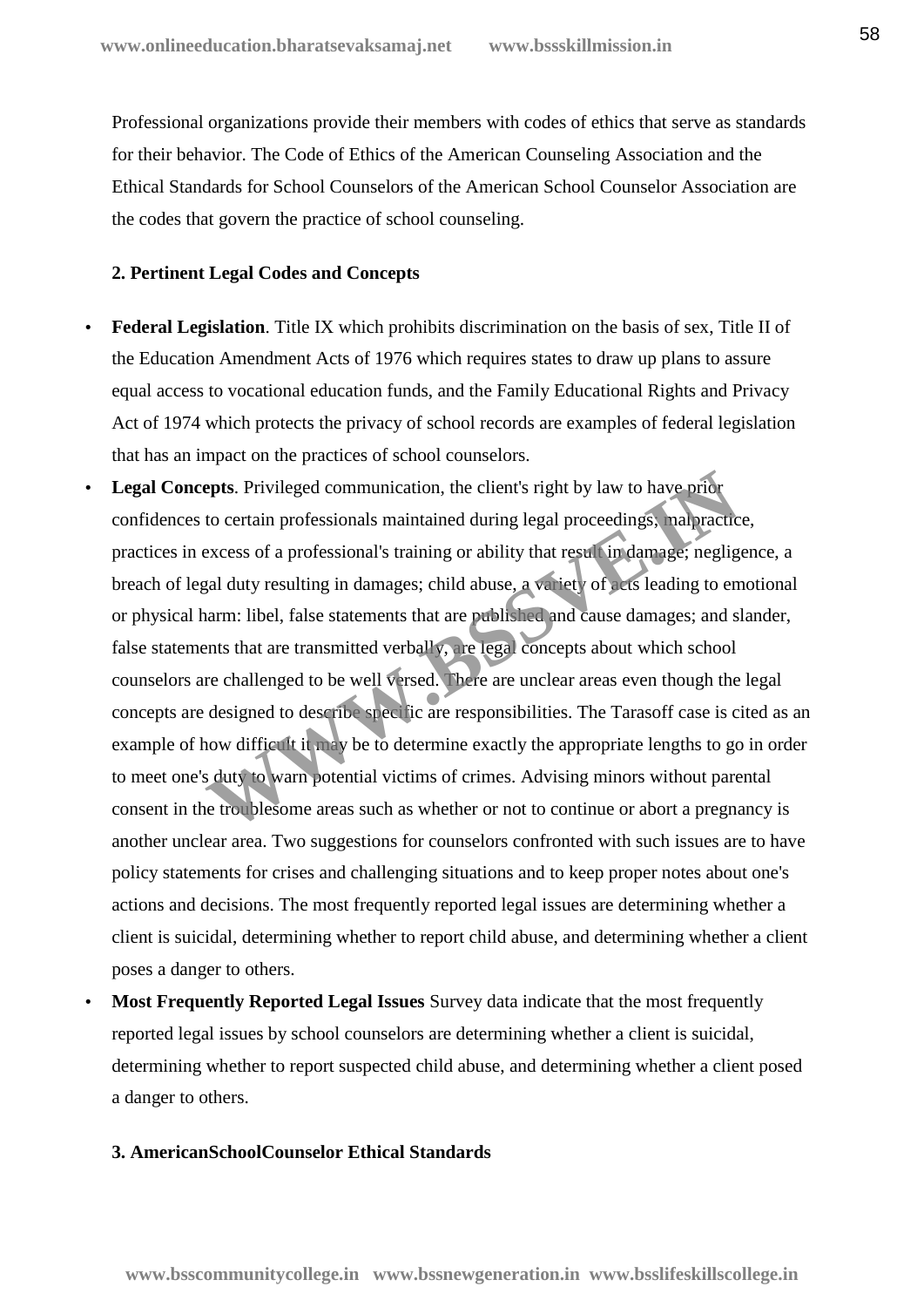The code is designed to recognize the unique work setting of school counselors. The first section entitled Responsibilities to Students includes emphases on informed consent, keeping up to date, avoiding dual relationship, making appropriate referrals, confidentiality, duty to warn, and appropriate use of tests. The second section, Responsibilities to Parents, discusses informed consent for parents confidentiality, and sensitivity to family issues. The third section, Responsibilities to Colleagues and Professional Associates, deals with such matters as cooperative relationships with faculty, staff, and administration and appropriate referrals. A fourth section, Responsibilities to the School and Community, deals with standards for protecting the schools mission, personnel, and property, and assisting in the development of school programs and services. The final section links the ASCA *Standards* to the *ACA Code of Ethics.*

#### **4. Avoiding Ethical Violations**

DePauw offers guidelines for recognizing ethical considerations that are relevant at different phases in counseling relationships. During the *initiation* phase, counselors are challenged to determine if they are qualified to serve, and clients need to know about purposes, goals, techniques, procedural rules, and limitations. The chief ethical considerations during the *counseling*phase are confidentiality, consultation with others, and record keeping. When *crises* occur, counselors are challenged to assume responsibility for the clients' and others' welfare after carefully considering how serious the threats are. When *terminating*, counselors are challenged to determine whether the relationship is still productive and be willing to submit their work to review and evaluation. Ethical Violations<br>
ers guidelines for recognizing ethical considerations hat are relevant at dunseling relationships. During the *initiation* phase, coupselors are challe<br>
they are qualified to serve, and clients need to

#### **5. Ethical Multicultural Counseling**

Respect for individual differences and understanding the diversity of individual backgrounds are ethical expectations. A review of the professional literature led to recommendations that a clients unique frame of reference should be considered, the necessary information for informed choices should be provided, and client advocacy should be undertaken when necessary to protect them.

#### **6. Making Good Ethical Decisions**